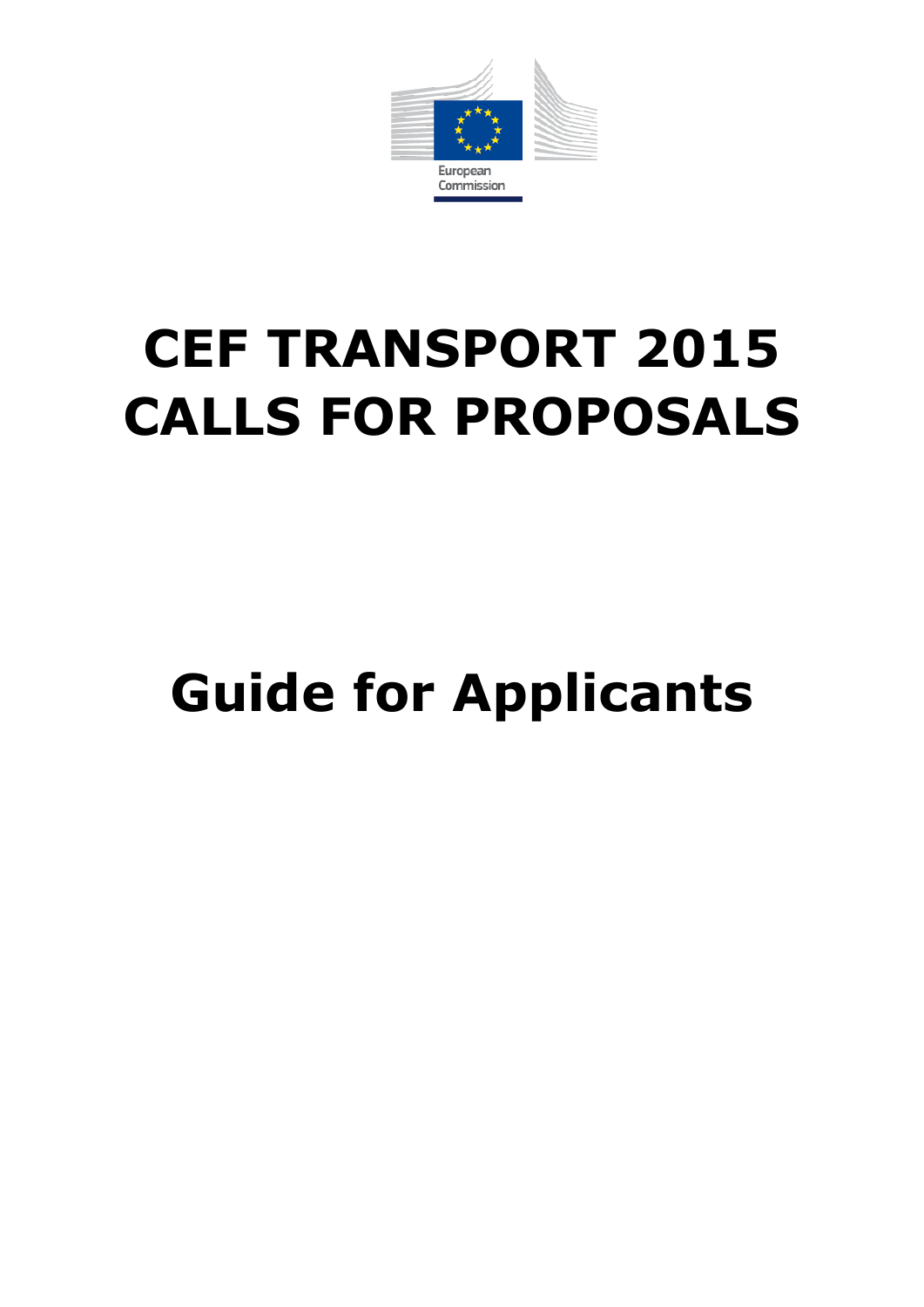|      | 1. Introduction                                                                                                       | 4                            |
|------|-----------------------------------------------------------------------------------------------------------------------|------------------------------|
|      | 2. Funding under the CEF Transport multi-annual work programme<br>2014-2020                                           | 5                            |
|      |                                                                                                                       |                              |
|      | 3. Evaluation and Selection Process                                                                                   | 5                            |
| 3.1. | ASSESSMENT OF COMPLIANCE WITH FORMAL REQUIREMENTS, ELIGIBILITY,                                                       |                              |
|      | <b>SELECTION CRITERIA, AND EU LAW</b>                                                                                 | 6                            |
| 3.2. | <b>EXTERNAL EVALUATION</b>                                                                                            | 6                            |
|      | 3.3. FINAL SELECTION PROCESS                                                                                          | $\overline{\mathbf{z}}$      |
| 3.4. | <b>APPROVAL BY MEMBER STATES AND INFORMATION TO THE EUROPEAN</b>                                                      |                              |
| 3.5. | <b>PARLIAMENT</b><br><b>PREPARATION AND SIGNATURE OF GRANT AGREEMENTS</b>                                             | $\overline{\mathbf{z}}$<br>8 |
|      |                                                                                                                       |                              |
|      | 4. Preparing an Application                                                                                           | 8                            |
|      |                                                                                                                       |                              |
| 4.1. | <b>GETTING STARTED</b>                                                                                                | 9                            |
|      | <b>4.2. PART A</b>                                                                                                    | 9                            |
|      | 4.3. PART B: ADMINISTRATIVE INFORMATION ON APPLICANTS                                                                 | 20                           |
|      | 4.4. PART C: COMPLIANCE WITH EU POLICY AND LAW                                                                        | 23                           |
| 4.5. | <b>PART D: TECHNICAL AND FINANCIAL INFORMATION</b>                                                                    | 28                           |
|      | 5. Cost-benefit/Cost-effectiveness analysis                                                                           | 42                           |
| 5.1. | <b>GENERAL PROVISIONS</b>                                                                                             | 42                           |
| 5.2. | <b>FINANCIAL ANALYSIS</b>                                                                                             | 43                           |
| 5.3. | <b>FUNDING GAP</b>                                                                                                    | 44                           |
|      | <b>5.4. ECONOMIC ANALYSIS</b>                                                                                         | 44                           |
| 5.5. | <b>COST-EFFECTIVENESS ANALYSIS</b>                                                                                    | 44                           |
|      | 6. Procedure for Submission of Proposals                                                                              | 45                           |
| 6.1. | <b>DEADLINE FOR SUBMISSION</b>                                                                                        | 45                           |
|      | <b>6.2. FURTHER INFORMATION OR CLARIFICATIONS</b>                                                                     | 46                           |
|      | <b>6.3. PROCESSING OF PERSONAL DATA</b>                                                                               | 47                           |
|      | 7. Reimbursement of Translation Costs                                                                                 | 48                           |
|      | 8. Glossary <b>Exercise Service Service Service Service Service Service Service Service Service Service Service S</b> | 51                           |
|      | 9. Creating an ECAS (European Commission Authentication System)                                                       |                              |

**[account](#page-56-0)** 58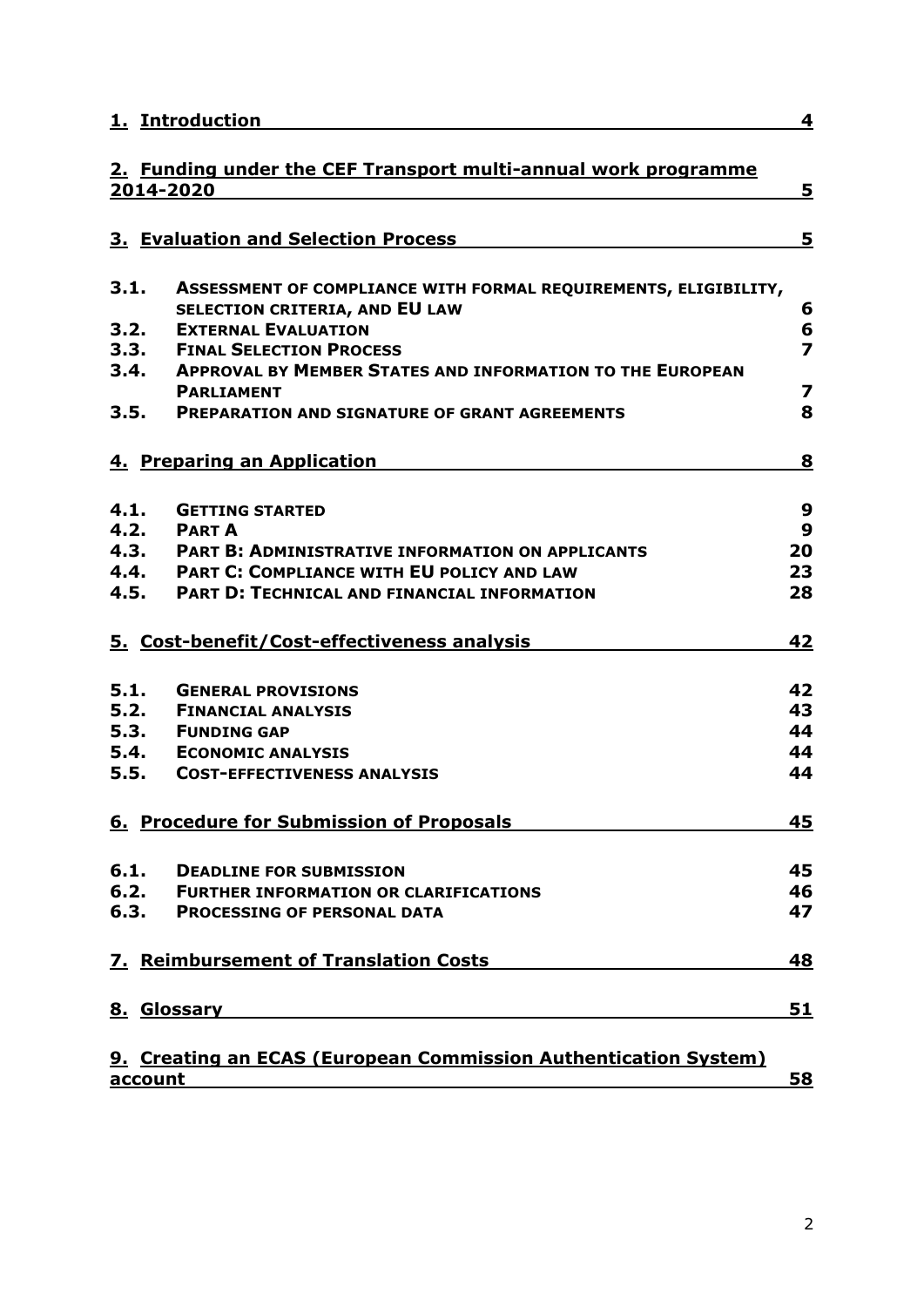# <span id="page-2-0"></span>**1. Introduction**

The purpose of the Guide for Applicants is to provide guidance to those wishing to apply for financial support from the Connecting Europe Facility (CEF) programme in the field of the trans-European transport infrastructure under the 2015 calls for proposals published on 5 November 2015. The Guide aims to support applicants in preparing their applications.

The main legal documents referred to in this Guide are the following:

- **CEF Regulation:** Regulation (EU) No 1316/2013 of European Parliament and of the Council of 11 December 2013,
- **TEN-T Guidelines:** Regulation (EU) No 1315/2013 of the European Parliament and of the Council of 11 December 2013,
- **Financial Regulation:** Regulation (EU, EURATOM) No 966/2012 of the European Parliament and of the Council of 25 October 2013,
- **Rules of Application:** Commission Delegated Regulation (EU) No 1268/2012 of 29 October 2012,
- **Multi-annual work programme:** Commission Implementing Decision C(2015) 7358 of 30 October 2015 - Annex  $I^1$ ,
- **Call texts:** Calls for proposals concerning projects of common interest under the Connecting Europe Facility in the field of the trans-European transport network: CEF Transport Call 2015 open for proposals in the EU Member States that are eligible to the Cohesion fund according to Commission Implementing Decision 2014/99/EU<sup>2</sup> (hereinafter **'Cohesion call'**) and CEF Transport Call 2015 open for proposals in all EU Member States (hereinafter **'General call'**).

Other documents referred to in this Guide are:

- Model grant agreement, including its annexes which specifies the terms and conditions to which an applicant or consortium will be expected to agree if its proposal is selected for funding,
- Proposal checklist, and
- GIS data submission User Guide

All of the above documents are available on the individual call webpages on the Innovation and Networks Executive Agency (INEA) website, accessible via the following link:

[https://ec.europa.eu/inea/connecting-europe-facility/cef-transport/apply-funding/2015](https://ec.europa.eu/inea/connecting-europe-facility/cef-transport/apply-funding/2015-cef-transport-calls-proposals) [cef-transport-calls-proposals.](https://ec.europa.eu/inea/connecting-europe-facility/cef-transport/apply-funding/2015-cef-transport-calls-proposals)

*Please note that this Guide is for information purposes only. It has no legal value and it does not supersede the rules and conditions laid out in the relevant above-mentioned legal bases.*

<sup>-</sup> $1$  Commission Implementing Decision C(2015) 7358 of 30 October 2015 amending Commission Implementing Decision C(2014) 1921 as amended by Decision C(2015) 2192 establishing a Multi-Annual Work Programme 2014 for financial assistance in the field of Connecting Europe Facility (CEF) - Transport sector for the period 2014-2020

<sup>&</sup>lt;sup>2</sup> Commission Implementing Decision (2014/99/EU) of 18 February 2014 setting out the list of regions eligible for funding from the European Regional Development Fund and the European Social Fund and of Member States eligible for funding from the Cohesion Fund for the period 2014-2020 (notified under document C(2014) 974).These are Bulgaria, Czech Republic, Estonia, Greece, Croatia, Latvia, Lithuania, Hungary, Malta, Poland, Portugal, Romania, Slovenia and Slovakia.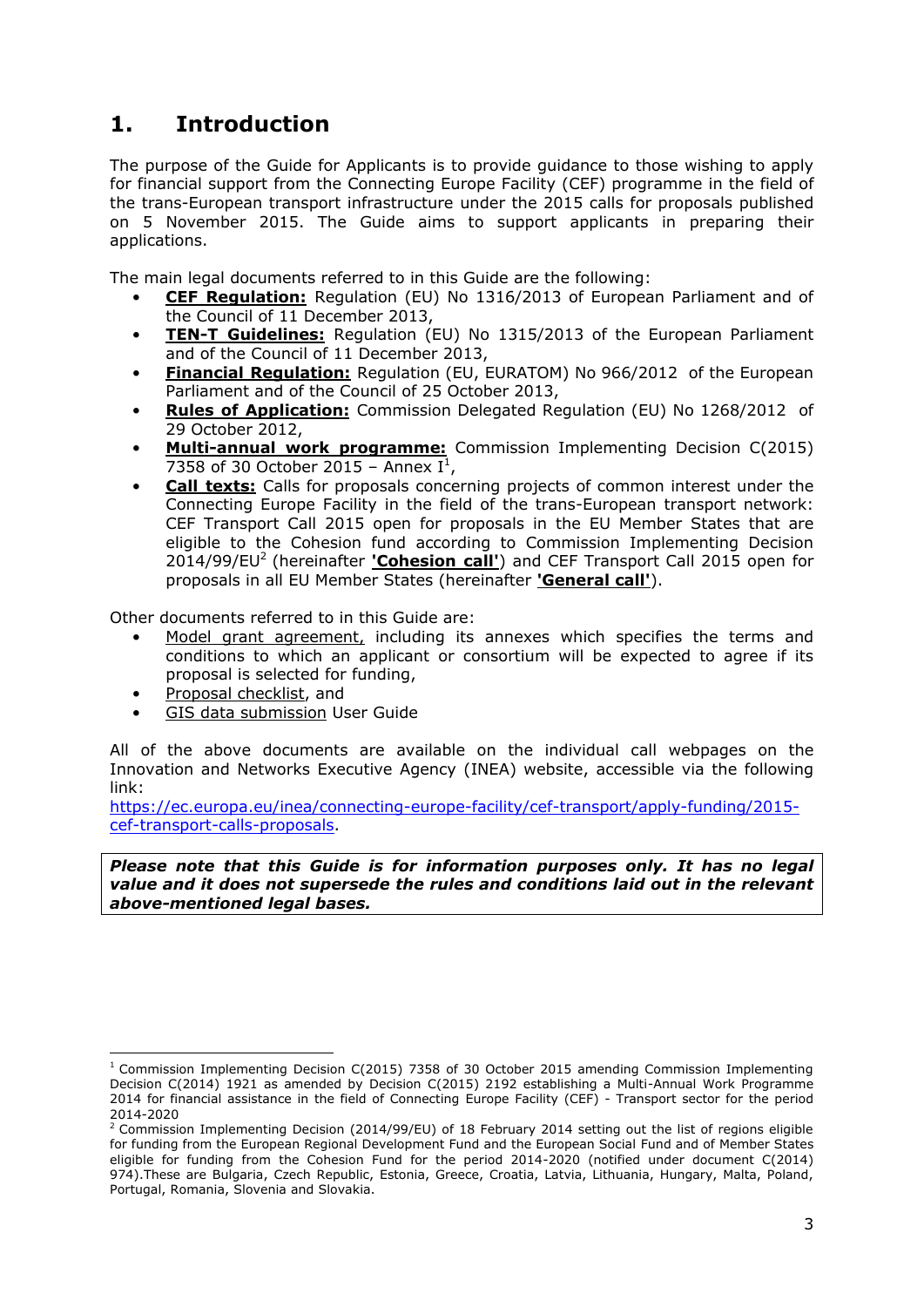# <span id="page-3-0"></span>**2. Funding under the CEF Transport multi-annual work programme 2014-2020**

CEF supports trans-European networks and infrastructures which fill the missing links in Europe's energy, transport and telecommunications sectors. It is a key EU instrument to promote growth, jobs and competitiveness through targeted investment at European level. The main objective of CEF Transport is to help complete the Trans-European Transport Network (TEN-T) Core Network and its nine multimodal Corridors by 2030 and the Comprehensive Network by 2050.

CEF Transport aims at supporting investments in building new transport infrastructure in Europe or rehabilitating and upgrading the existing one.

CEF Transport focuses on cross-border projects and projects aiming at removing bottlenecks or bridging missing links in various sections of the Core Network and on the Comprehensive Network, as well as for horizontal priorities such as traffic management systems.

CEF Transport provides an incentive for the interconnection of transport modes, interoperability of transport services and the accessibility of transport infrastructures, both for passengers and freight. It also supports innovation in the transport system in order to improve the use of infrastructure, reduce the environmental impact of transport, enhance energy efficiency and increase safety.

The work programme details the priorities and the maximum available budget to be committed for each of the priorities under CEF Transport 2015 calls. Under this work programme, two calls were published on 5 November 2015, one with an indicative budget up to €6,472 million dedicated to proposals in Member States eligible to the Cohesion Fund and another with an indicative budget up to  $E1,090$  million dedicated to proposals under the general envelope of the CEF in all EU Member States.

The details of the different Funding Objectives and their priorities are available on the call webpages:

[https://ec.europa.eu/inea/connecting-europe-facility/cef-transport/apply-funding/2015](https://ec.europa.eu/inea/connecting-europe-facility/cef-transport/apply-funding/2015-cef-transport-calls-proposals) [cef-transport-calls-proposals.](https://ec.europa.eu/inea/connecting-europe-facility/cef-transport/apply-funding/2015-cef-transport-calls-proposals)

# <span id="page-3-1"></span>**3. Evaluation and Selection Process**

The European Commission and INEA carry out the evaluation and selection of proposals submitted under CEF Transport, with the support of independent technical experts. The aim of the evaluation is to ensure that only the highest-quality proposals which best meet the award criteria as described in the relevant work programme and call text are selected for funding.

The evaluation process is based on two key principles:

**Equal treatment –** all proposals are evaluated in the same manner against the same criteria

**Transparency** – adequate feedback is provided to applicants on the outcome of the evaluation of their proposals.

Proposals must meet the formal requirements, as well as the eligibility and selection criteria, and are evaluated on the basis of the award criteria defined in the relevant work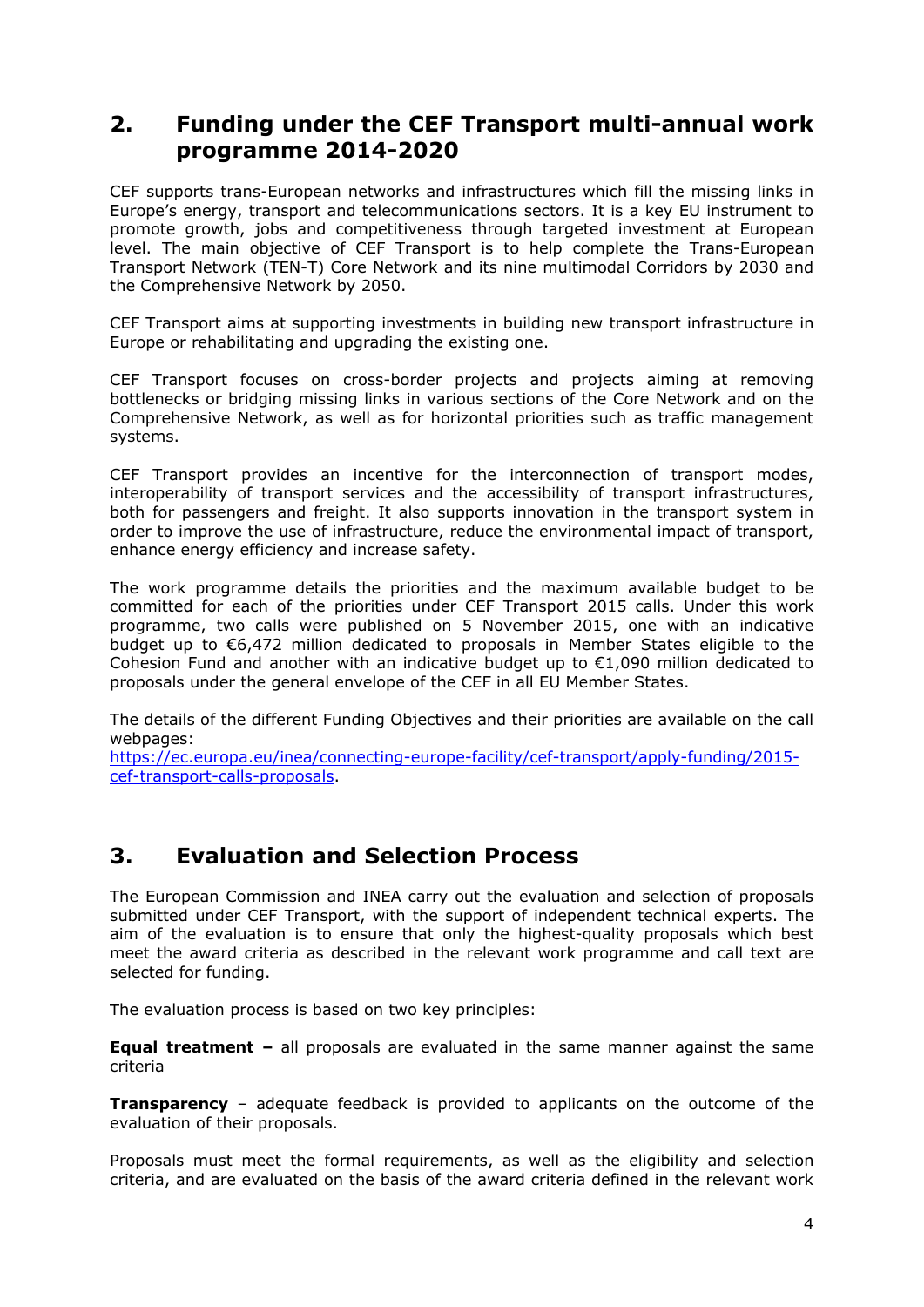programme and call texts. The award criteria relate to *relevance, maturity, impact and quality*. The final selection of proposals is done by the Commission, taking into account additional aspects described in section 10 of the call text and in section 3.3 of this Guide.

## <span id="page-4-0"></span>**3.1. Assessment of compliance with formal requirements, eligibility, selection criteria, and EU law**

Once a proposal is submitted, an applicant is informed by means of an automatic email that the proposal was successfully received. However, this acknowledgment of receipt should not be taken as an indication that the proposal is *admissible*.

All proposals submitted in response to a CEF call are first checked for admissibility and verified regarding their compliance with the formal requirements set by the call text, such as whether they were submitted before the call deadline and are complete.

Each proposal is then assessed against the eligibility criteria, as described in section 7 of the work programme and section 7 of the call text. Any proposals which do not meet these criteria are rejected, and applicants are duly informed of the reason. In the absence of such a notification, applicants may assume their proposal has successfully passed this eligibility check.

The compliance of the proposal with the selection criteria and the relevant EU legislation is also verified during this stage. In case any further clarifications are needed, applicants may be contacted during the evaluation process. Any concerns about the compliance of the proposal with the relevant EU legislation will be taken into account during the final selection process and may also be addressed during the individual grant agreement preparation.

# <span id="page-4-1"></span>**3.2. External Evaluation**

Proposals which meet the formal requirements and the eligibility criteria are assessed by technical experts. Technical experts are independent external experts, selected on the basis of their technical knowledge, taking into account the thematic focus of the call(s), and with consideration of geographical and gender balance. The experts perform assessments in their personal capacity and not as representatives of their employer, country or any other entity. They sign a contract with INEA, as well as declarations on confidentiality and absence of conflicts of interest. Experts are required to adhere to confidentiality rules at all times before, during and after the evaluation.

Each application is first assessed independently by a minimum of three experts against the four applicable award criteria: *relevance, maturity, impact and quality* as described in the call text. Each expert completes an Individual Assessment Form and assigns a score per criterion, on a scale from 0 to 5. Experts are also required to provide comments to justify their scores, which must be consistent with scores awarded.

After the experts have completed their individual assessments, a consensus meeting, which is moderated by Agency staff, is held with all of the experts assigned to a specific proposal. During this meeting, a consensus report is agreed and signed for each proposal, providing a score for each criterion and the justifying comments. Experts may also make recommendations regarding the amount of funding and/or the duration of a proposed Action.

The minimum threshold for all criteria is 3 out of 5 points. In other words, any proposal which does not obtain at least 3 points for each criterion is not recommended for funding by the experts.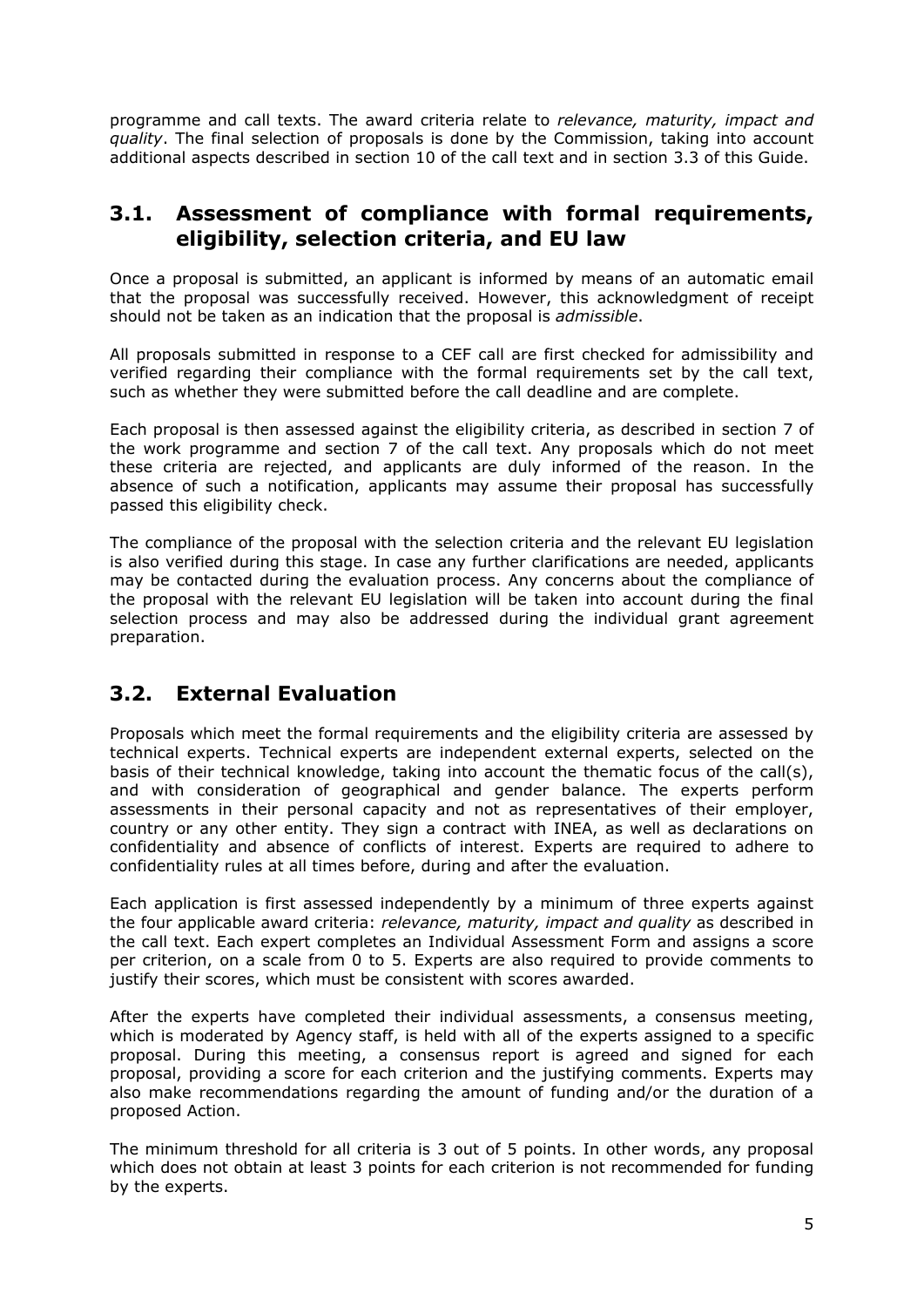# <span id="page-5-0"></span>**3.3. Final Selection Process**

A Selection Committee composed of representatives from the Commission's Directorate-General for Mobility and Transport (DG MOVE) assisted by INEA and including representatives of other Directorates-General in particular the Directorate-General for Environment and the Directorate-General for Regional and Urban Policy assesses the outcome of the external evaluation and draws up the list of proposals both recommended and not recommended for funding.

During the final selection process the Commission pays particular attention to the following aspects as appropriate:

- the contribution of the proposed Action to the balanced development of the network,
- the complementarity of the proposed Action with other EU funded projects, in view of optimising the impact of investments already made in the region/country/global project,
- the comparative EU added value (high, medium, low) of the proposed Action in relation to other proposed Actions, taking into account the respective Cost Benefit Analysis where appropriate,
- any identified/identifiable risks of double-funding from other EU sources,
- potential synergies across the different CEF sectors and/or other EU Programmes, notably Horizon 2020, where particular consideration will be given to Actions involving the deployment of innovation and technology developed under the EU's research programmes, and
- budgetary constraints.

For projects funded under the Cohesion call two additional criteria are taken into account:

- the programming for the European Structural and Investment Funds in order to ensure complementarity between the two sources of funding, and
- how the proposed Action fits in the national transport plan in the Member State(s) concerned, where appropriate.

# <span id="page-5-1"></span>**3.4. Approval by Member States and information to the European Parliament**

The Commission presents the final list of proposals recommended for funding in the form of a draft Commission Implementing Decision (known as Selection Decision). Before adoption by the Commission, the Selection Decision must receive a positive opinion from Member States representatives in the CEF Coordination Committee. The European Parliament is also informed about the proposed list.

The Selection Decision is then adopted by the Commission, listing all proposals selected for funding, the respective maximum amounts of funding per Action and the beneficiaries of the Action.

Applicants/coordinating applicants of all the submitted proposals are informed in writing about the outcome of the evaluation for their proposal.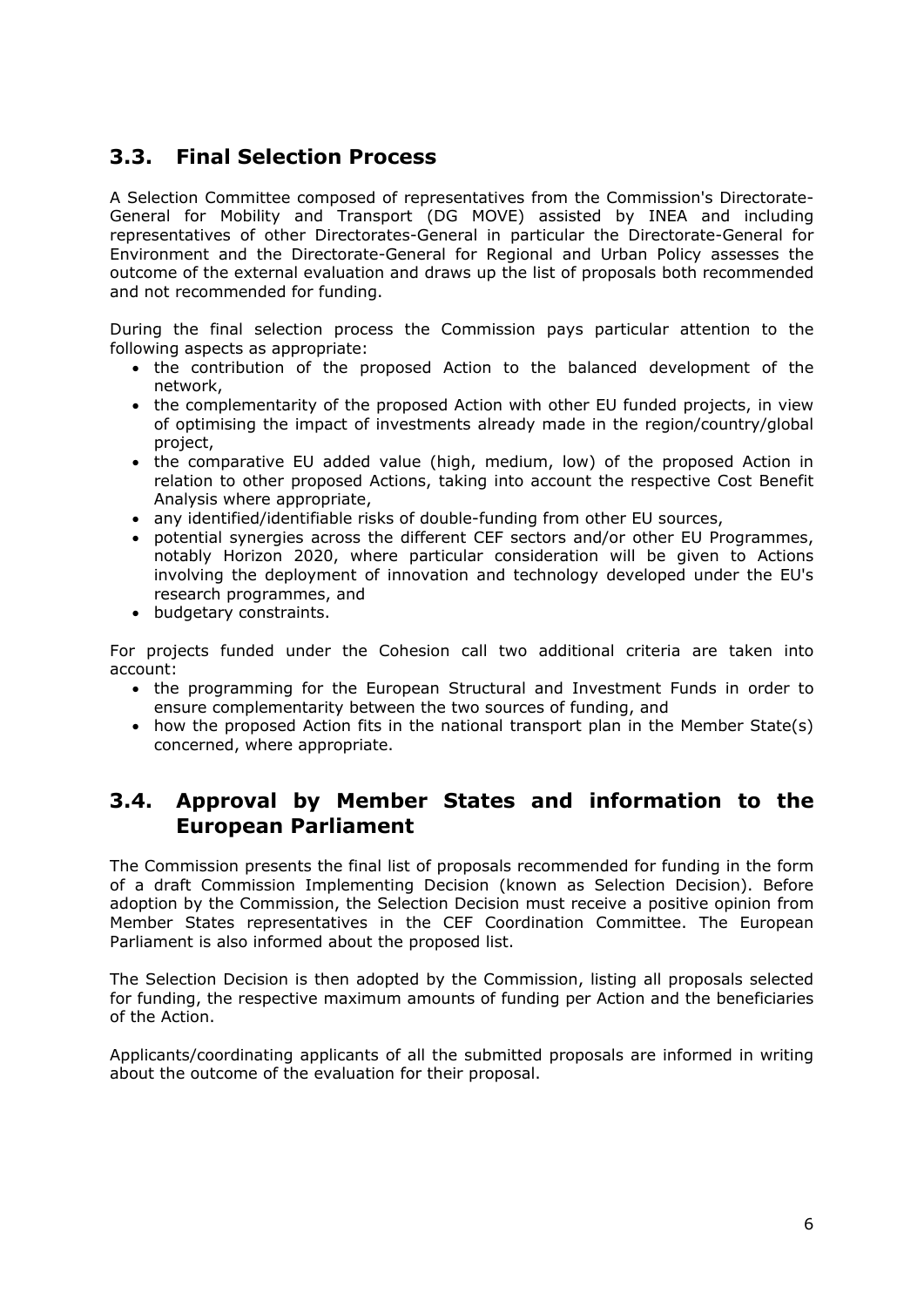# <span id="page-6-0"></span>**3.5. Preparation and signature of grant agreements**

Each applicant whose proposal is selected for funding is then invited to finalise and sign an individual grant agreement with INEA.

The model grant agreement is available on the each of the individual call webpages, accessible via the following link: [https://ec.europa.eu/inea/connecting-europe-facility/cef-transport/apply-funding/2015](https://ec.europa.eu/inea/connecting-europe-facility/cef-transport/apply-funding/2015-cef-transport-calls-proposals) [cef-transport-calls-proposals](https://ec.europa.eu/inea/connecting-europe-facility/cef-transport/apply-funding/2015-cef-transport-calls-proposals)

*Applicants are requested to carefully read the model grant agreement and its annexes, especially the General Conditions, before submitting a proposal.*

The basic model grant agreement is not negotiable and will be signed in English. Grant agreement preparations cover technical, legal or financial as well as other relevant aspects of the proposal based on the results of the evaluation. Upon finalisation with INEA, the grant agreement is sent to the coordinator (for multi-beneficiary actions) or the beneficiary (for mono-beneficiary actions) for signature.

For multi-beneficiary Actions, an applicant must be designated to carry out the coordination function. The coordinator will be the contact point for INEA and will be, *inter alia*, responsible for receiving the payment(s) from the Agency and distributing the funds to the other beneficiaries, as well as coordinating the reporting exercise(s), including the submission of request(s) for payment.

In addition, it is also **strongly recommended** that for multi-beneficiary Actions, beneficiaries sign an internal cooperation agreement regarding their operation and coordination, including all internal aspects related to the management of the beneficiaries and the implementation of the proposed Action. Such internal cooperation agreements shall not undermine, under any circumstances, the terms and conditions of the model grant agreement.

# <span id="page-6-1"></span>**4. Preparing an Application**

Applicants wishing to apply for funding under CEF Transport calls must submit an application for an Action, which is defined as any set of activities which has been identified as financially and technically independent, has a set timeframe, and is necessary for the implementation of a project of common interest and which may be granted financial assistance following a call for proposals and evaluation process *(see Glossary)*.

All proposals must clearly describe the:

- planned activities of the proposed Action, related milestones and deliverables
- information on who will carry out the activities
- $\cdot$  costs
- reason(s) why the proposal should be supported financially by the EU

All information relevant for the evaluation of the proposal must be included within the application.

Applicants must complete and submit the application forms electronically, using the TENtec eSubmission module. A link to the module is also provided on each individual call webpage, accessible via the following link:

h[ttps://ec.europa.eu/inea/connecting-europe-facility/cef-transport/apply-funding/2015](https://ec.europa.eu/inea/connecting-europe-facility/cef-transport/apply-funding/2015-cef-transport-calls-proposals) [cef-transport-calls-proposals.](https://ec.europa.eu/inea/connecting-europe-facility/cef-transport/apply-funding/2015-cef-transport-calls-proposals)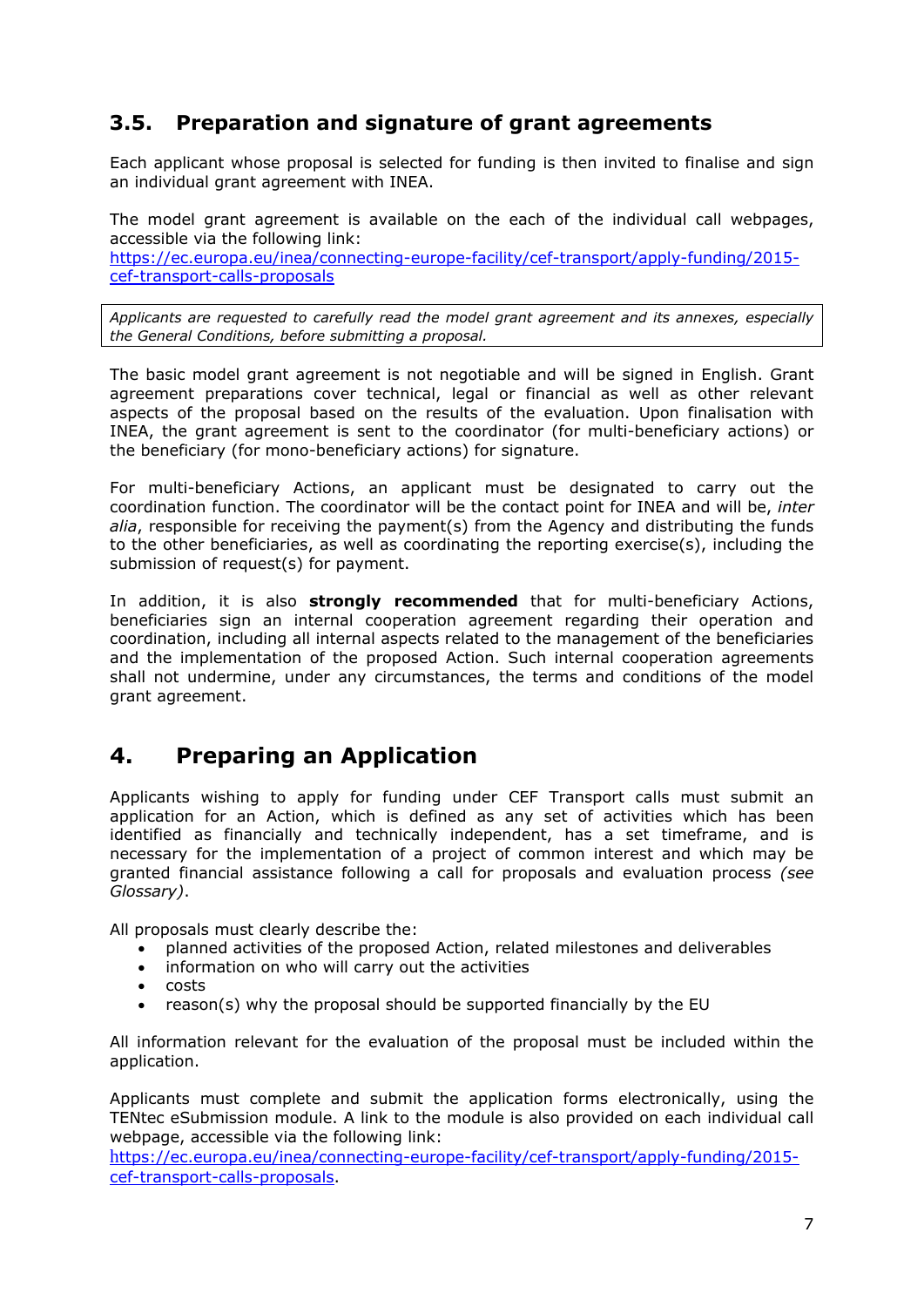The TENtec eSubmission module is part of the TENtec Information System used to manage the CEF projects during their entire lifecycle and enables the electronic submission of proposals under the CEF calls.

#### **Application form**

The application form is composed of four parts, including their respective annexes, as follows:

- **Part A** identifies the main characteristics of the proposal (e.g. summary of the proposed Action and description of its activities, contact details and characteristics of the applicants, as well as information related to the funding requested, the transport mode, placement on the network, etc.).
- **Part B** provides administrative information about the applicants, their designated affiliated entities and/or implementing bodies and their operational and financial capacity.
- **Part C** provides information on the compliance of the proposed Action with EU law and other sources of EU funding.
- **Part D** provides technical and financial information on the proposed Action submitted for funding.

As part of the application, a map showing the location of the proposed Action must be provided in the proposal. To help create such a map, an Interactive Map Editor is embedded in the TENtec eSubmission module. For further guidance on this tool, please refer to the GIS data submission User Guide, available under the guidance documents on the call webpages.

All parts of the application form are provided on each of the individual call webpages.

# <span id="page-7-0"></span>**4.1. Getting started**

The following sections will provide specific guidance and instructions on how to complete each part of the application. Remember to refer to the main legal documents listed in section 1 (and available on each individual call webpage) for any other explanations. Use the proposal checklist when finalising the application to help ensure that all parts of the application have been addressed.

To use the TENtec eSubmission module, an applicant must first be registered in ECAS (European Commission Authentication System), which provides a single sign-on across a large number of Commission information systems *(please see section 9 for how to create an ECAS account).*

Once created in the TENtec eSubmission module, the application can be identified by a unique code composed of eight digits. When communicating with INEA during the preparation of the application, the applicant(s) must use this **unique identification code**.

# <span id="page-7-1"></span>**4.2. Part A**

Part A identifies the main characteristics of the proposal (e.g. summary of the proposed Action and description of its activities, contact details and characteristics of the applicants, as well as information related to the funding requested, etc.).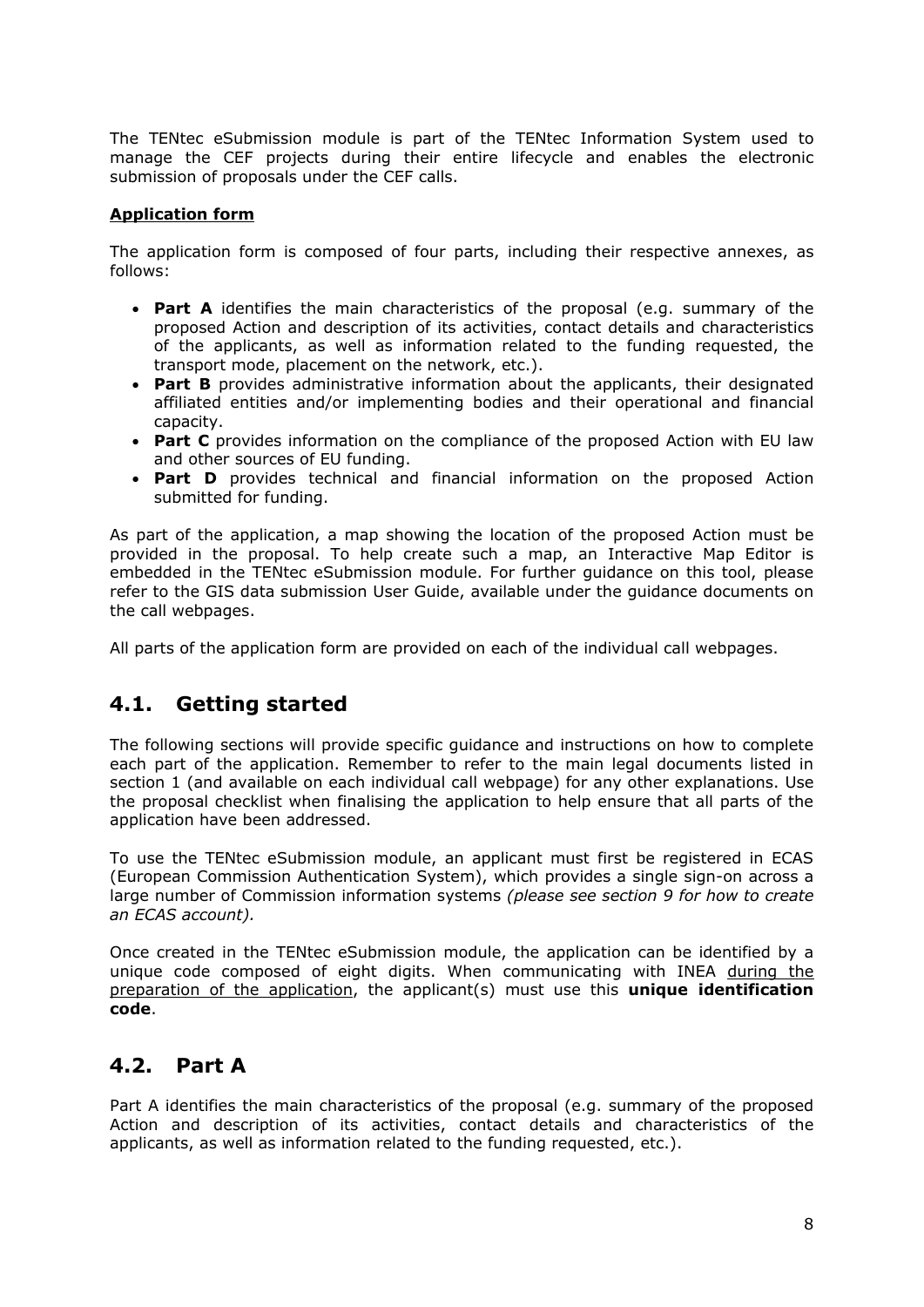*Part A must be encoded in the TENtec eSubmission module. The link to the module can be found on the individual call webpages. The Word version of part A is organised slightly differently to how the information is displayed in the TENtec eSubmission module user interface. For reference, the section numbers of the Word version are listed below in parentheses ( ). One suggestion when getting started is to first download the Word version of part A to become familiar with the information required before inputting data in the TENtec eSubmission module.*

To create an application, sign in to the TENtec eSubmission module and click on the button "Create new application". Select the specific call for proposals for which the application is being prepared, the priority addressed by the proposal and, if applicable, the sub-priority. For further information on the specific priorities and sub-priorities please refer to the multi-annual work programme available on the respective call website.

It is possible that a proposal may address more than one priority open under a call for proposals. In such cases, it is important that the applicant chooses the priority which is better addressed by the nature of the proposal, as this will be taken into account to assess the relevance of the proposal during the evaluation process. Where an application addresses more than one sub-priority,, the applicant should choose the sub-priority which is better addressed by the nature of the proposal and make explicit reference to the other sub-priorities that the proposal addresses in the application form.

Enter the title, start and end date of the proposed Action and click the "Create button". Note: when choosing the proposal title, do NOT use continuous capital letters or abbreviations. The number of characters for the proposal title is limited to 150.

Once the application has been created, edit it by clicking on the application in the home screen of TENtec Evaluation module.

#### **General information (A1)**

Click on the "Edit" button under the "General information" section in order to edit the details entered during the creation of the application.

At this stage, it will no longer be possible to change the call under which the application is being prepared. If the proposed Action addresses a different call for proposals, follow the steps described above to create a new application.

**Priority** and **subpriority** addressed by the proposal can be changed for the application. For further information on the specific priorities please refer to the multi-annual work programme available on the respective call website.

*Proposal type*: Indicate whether the proposal addresses studies, works or combines them (mixed proposal). For definitions, see section 6 of this Guide. The types of actions to be funded are specified in the description of each specific priority in sections 3.1 to 3.3 of the work programme.

*Transport mode***:** Indicate the transport mode/traffic management system which is addressed by the proposal. The choice of transport mode may be limited for the priority in question. Where a proposal concerns more than one transport mode, select 'multimodal' if the option is available in the drop down menu.

The *Start date* is the day on which the implementation of an Action actually begins or is expected to begin. It corresponds to the date from which costs may be considered eligible. For actions supported under these calls, costs may be eligible at the earliest as from the date on which the application is submitted. Please note that, to be considered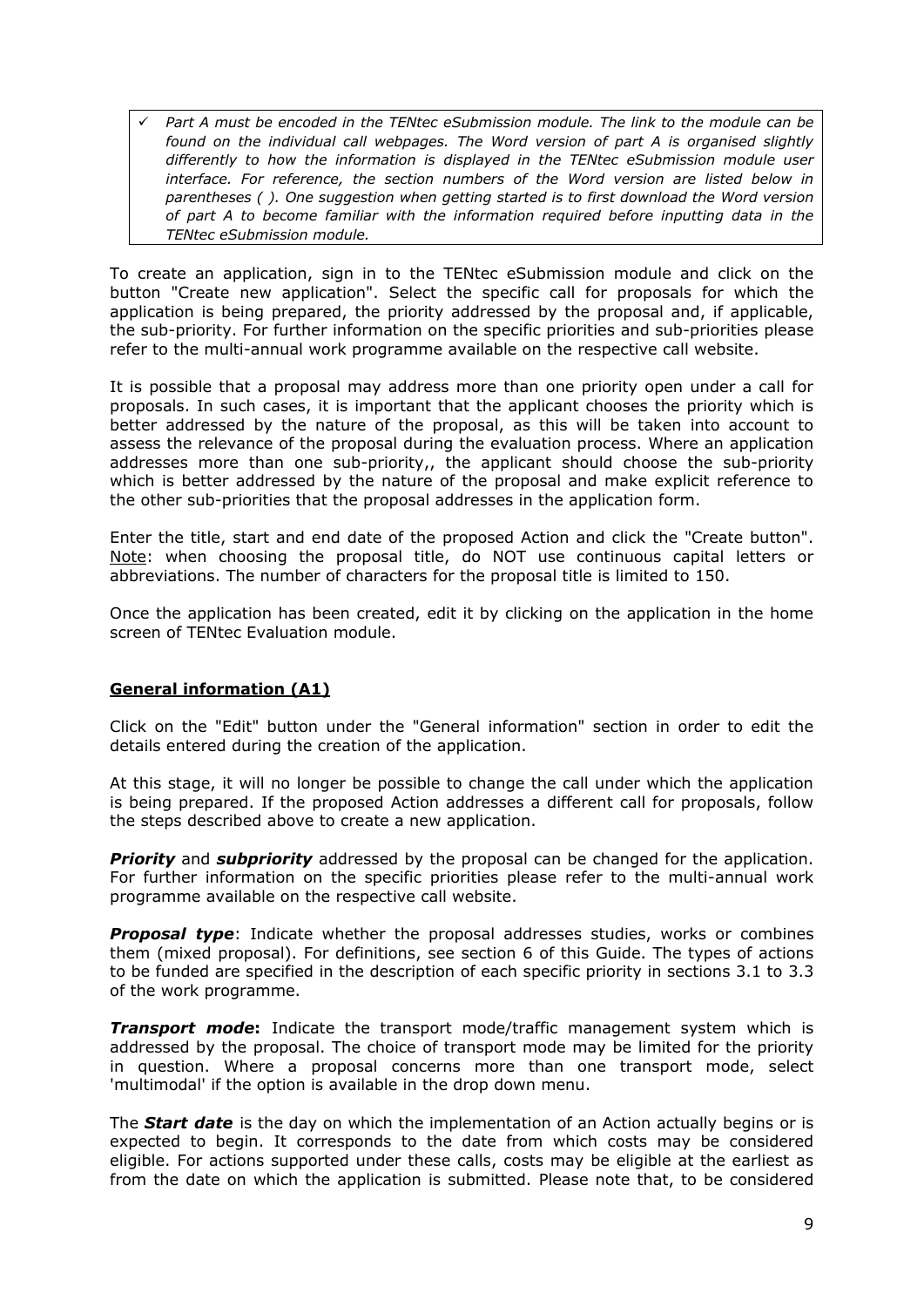mature, according the award criterion "maturity", the activities of the action should be ready to start, at the latest within eighteen months after the closure of the call.

The *End date* is the date on which the implementation of an Action is expected to be completed. It corresponds to the date up to which costs may be considered eligible. It should be 31 December 2020 at the latest.

*Network type:* Indicate whether the proposal addresses Core or Comprehensive Network. For proposals on the Core Network, applicable Corridors and pre-identified sections must also be indicated, as described below.

**Summary:** Add a concise summary, which should be no more than 2000 characters, and should address the proposed Action's scope and objectives. This summary will be used in subsequent reporting on the results of the call, as well as for the grant agreement, if the proposal is selected for funding. Clarity and conciseness are therefore important.

*Twinned proposal:* if the application is twinned with another proposal (as indicated in section 7.2 of the calls for proposals), the unique identification code or proposal number and title of the twinned proposal must be indicated in this section.

Twinned proposals are multi-applicant proposals some parts of which are entitled to funding under the Cohesion Fund envelope and other parts under the general CEF Transport envelope. In such cases, the application must be split and each part submitted separately under the Cohesion call and the General call. The proposal codes (or application numbers) and titles of the proposed Actions must be cross-referenced in order to allow clear identification of the two parts. Such applications will be evaluated jointly to appreciate their common EU added value.

*Corridors and sections:* to indicate a Core Network Corridor or Other section of the Core Network that the proposal addresses, click on "Add corridors and sections" button. A new window will open, allowing to select a Core Network Corridor from a drop down. If relevant, select a pre-identified section from the second drop down menu. To add an additional Corridor or pre-identified section, repeat the steps. For a full list of preidentified sections on the Core Network Corridors and Other sections of the Core Network, refer to Annex I, Part I of the CEF Regulation.

#### **Applicants (A2-A2.4)**

In the TENtec eSubmission module's "Applicants" section, click on the "Create new applicant" button and provide the applicant's official legal name, general administrative data and its legal status among the following options:

- 1. EU Member State
- 2. Neighbouring country / Third country
- 3. Public sector undertaking or body established in the EU
- 4. Private sector undertaking or body established in the EU
- 5. Public sector undertaking or body established outside the EU
- 6. Private sector undertaking or body established outside the EU
- 7. International organisation
- 8. European Economic Interest Grouping (EEIG)
- 9. Joint undertaking

Applicants that fall within categories 3, 4, 5, 6, 8 or 9 must specify whether they have the legal personality in accordance with the applicable national legislation. In the absence of legal personality, the applicants concerned must provide their statutes (or the relevant abstracts) demonstrating that their representative has the capacity to undertake legal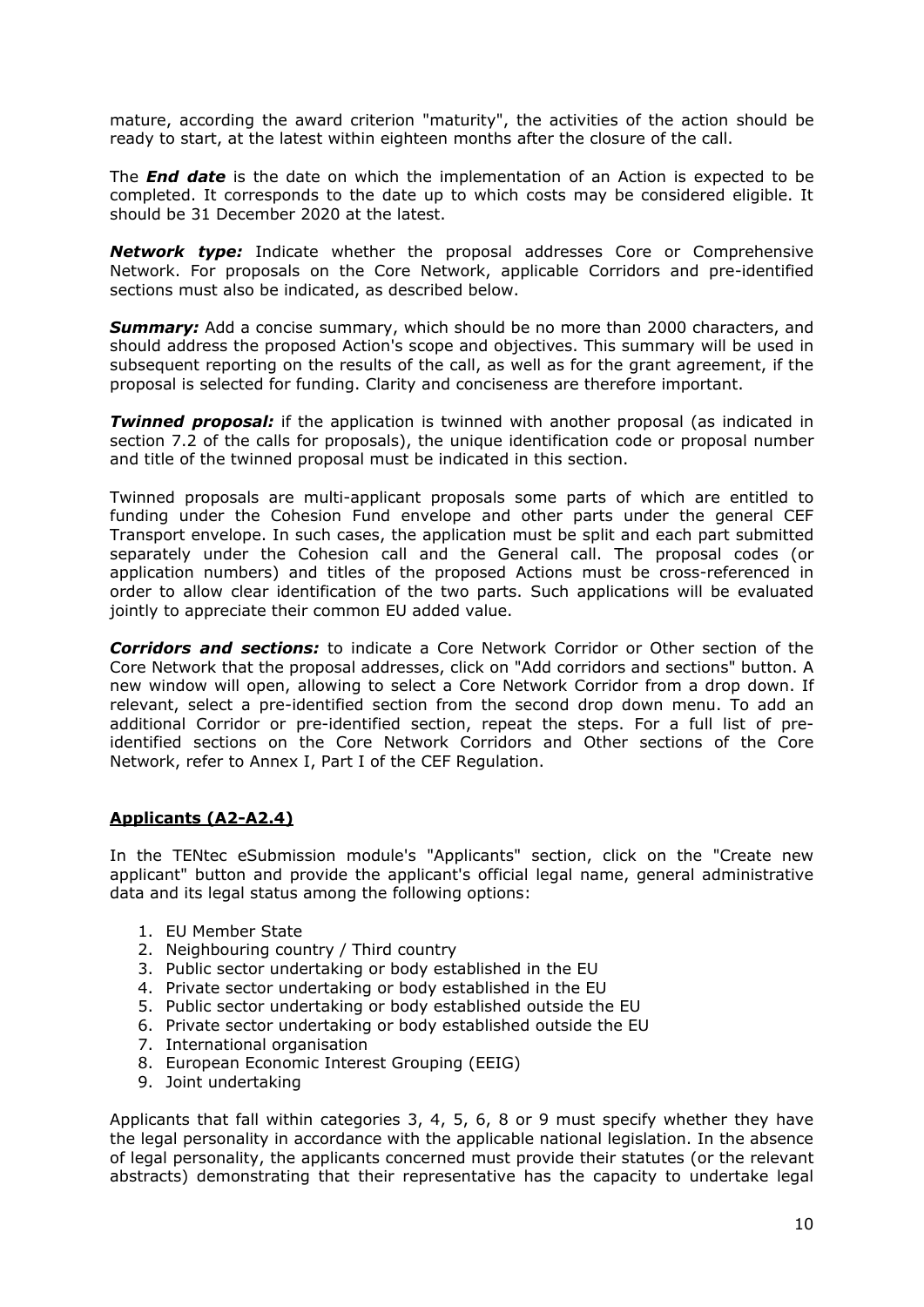obligations on their behalf. This information is to be uploaded in the TENtec eSubmission module's "Supporting documents" section in the top part "Required documents related to the applicant(s)", using a single zip file if there are multiple documents.

If there is more than one applicant in a proposal, follow the steps listed above to add another applicant. All applicants will appear in a summary table on the "Applicants" page.

*Coordinating applicant***:** Applicants of multi-applicant proposals must designate a coordinating applicant. The coordinating applicant leads and represents all of the applicants and acts as the point of contact with the Commission and/or INEA during the application phase.

To do this, in the TENtec eSubmission module's "Applicants" section, select from the drop down menu the legal entity that will act as the coordinating applicant. The person indicated to be the person in charge at this entity will automatically be considered the first contact point of the application if necessary during or after the evaluation process.

Unless specified otherwise by the applicant, it is assumed that the coordinating applicant automatically becomes the Action's coordinator if the proposal is selected for funding. The coordinator will perform the tasks as described in the model grant agreement, including receiving payment(s) and coordinating the reporting exercise(s).

Other information is also requested about the applicants. In the "Applicants" section of the TENtec eSubmission module, click on the applicant's name and a new window with five tabs will open.

**Legal entity:** In this tab, provide the information concerning the legal entity of the applicant by clicking on the "Edit" button, including its name, legal status and administrative information.

**Person in charge:** In this tab, provide the contact details of the person in charge of the proposal by clicking on the "Edit" button. Make sure to save any changes. The person indicated under this section will be considered as the first contact point of the application if necessary during or after the evaluation process.

*Authorised representative(s):* In this tab, provide details about the person authorised to sign the application by clicking on the "Edit" button. The application form page containing these details must be printed and signed by the authorised representative and then scanned and uploaded by the applicant in the TENtec eSubmission module *(see section 4.2 "Completion of part A").*

A second authorised representative may be entered by adding this information as indicated. Note that a second representative is optional and should only be added if the statutes of the applicant require joint representation.

*Approval ministry:* This tab will only appear if one of the following categories is selected for legal status of the applicant:

2. Neighbouring<sup>3</sup>/Third<sup>4</sup> country

-

- 3. Public sector undertaking or body established in the EU
- 4. Private undertaking or body established in the EU
- 5. Public sector undertaking or body established outside the EU

<sup>3</sup> Within the meaning of Article 2 of the CEF Regulation, neighbouring country means a country falling within the scope of the European Neighbourhood Policy including the Strategic Partnership, the Enlargement Policy, and the European Economic Area or the European Free Trade Association.

<sup>&</sup>lt;sup>4</sup> Within the meaning of Article 2 of the CEF Regulation, third country means any neighbouring country or any other country with which the EU may cooperate to achieve the objectives pursued by this Regulation.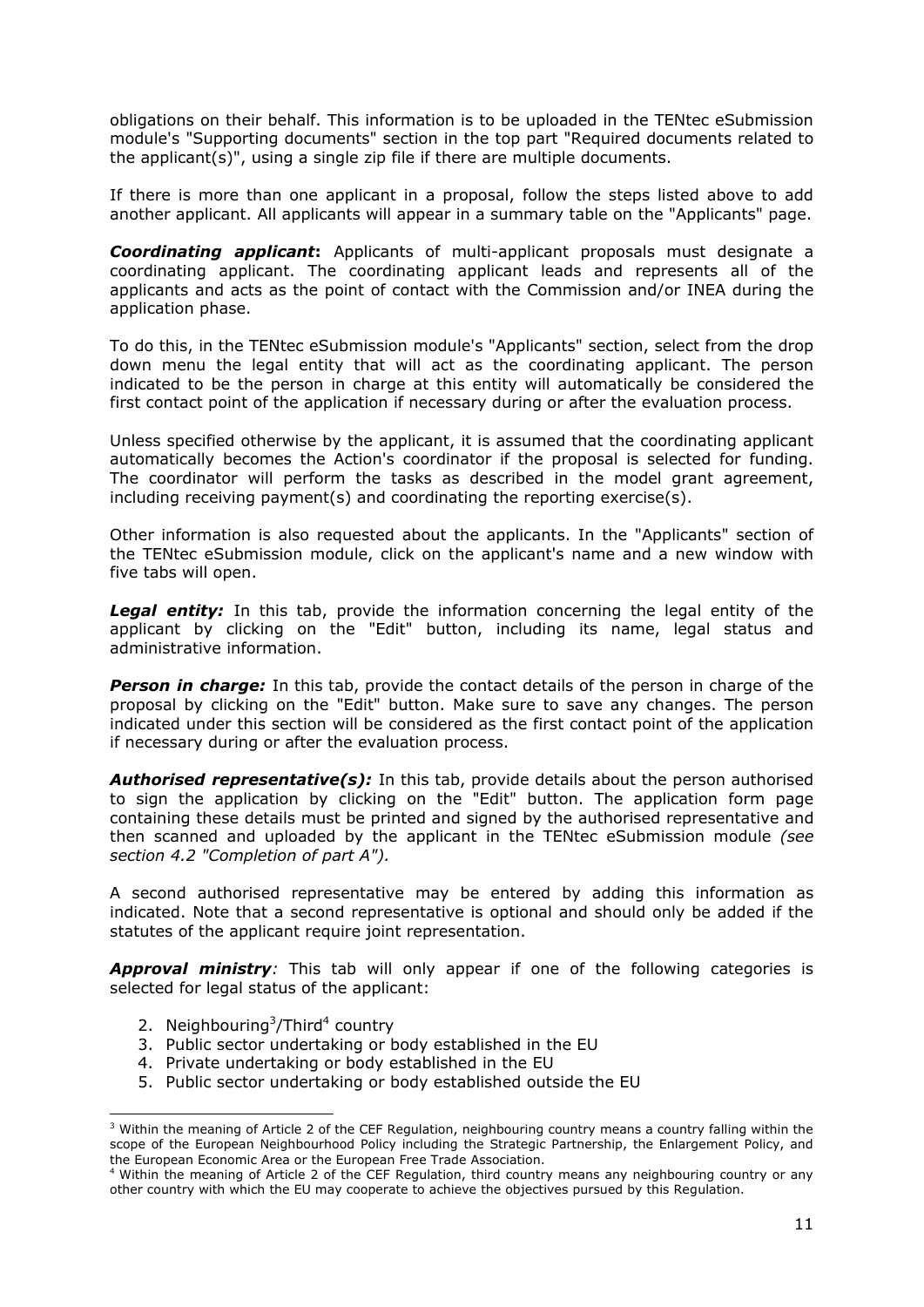- 6. Private sector undertaking or body established outside the EU
- 7. International organisation
- 8. European Economic Interest Grouping (EEIG)
- 9. Joint undertaking

Click on the "Edit" button to add the details of the EU Member State responsible to approve the application and the name and contact details of its representative that is authorised to sign the application.

The approval must be giving by the Member State(s) concerned by the proposed Action. "Member State concerned" is considered to be each Member State in which the proposed Action will be implemented. For a proposal submitted by an international organisation or European Economic Interest Grouping (EEIG), only one Member State is sufficient to validate the participation in the proposal of this organisation/entity.

The application form page containing these details must be printed and signed by the representative of the concerned EU Member State Ministry *(see section 4.2 "Completion of part A")*. The agreement of the EU Member State must be provided for each applicant (even if there is more than one applicant from the same Member State).

The EU Member State approval does not entail any commitment of the Member State to financially support the proposed Action and/or any liability in case of irregularities or errors. It is only intended to ensure that Member State(s) are informed of proposals submitted to the CEF Transport calls for proposals that do not originate from their administrations.

By approving the proposal, the Member State representative endorses the application and, if applicable, confirms that a methodology recognised in the respective national context has been used for the cost-benefit analysis *(see also section 5 of this Guide for further guidance related to CBA)*.

Note that a Member State may have a particular process in place for providing its approval for proposals under CEF Transport. It is strongly recommended that applicants contact the relevant Member State authorities at an early stage of the preparation of proposals to clarify any specific procedures for obtaining such approval. A list of Member State contact points is available on the call webpages.

In addition to providing the approval of the EU Member State concerned, applicants that are third countries or entities established in third countries must provide additional supporting documents *(see section 4.3 of this Guide and section 7.1 of the call for proposals on eligibility of applicants)*.

*Implementing body:* This tab will appear only for applicants that are EU Member States or international organisations. All other applicants are not entitled to designate an implementing body.

Click the "Add implementing body" button and add the implementing body's name, legal status and administrative information. The information provided must allow the implementing body to be identified without ambiguity.

Multiple implementing bodies may be added, if applicable.

-

**Affiliated entities:** Under this tab applicant(s) that wish to designate one or more affiliated entity(ies)<sup>5</sup> to be involved in the implementation of the proposed Action must

 $^5$  An affiliated entity is any legal entity that is under the direct or indirect control of an applicant, or under the same direct or indirect control as the applicant control taking any of the following forms: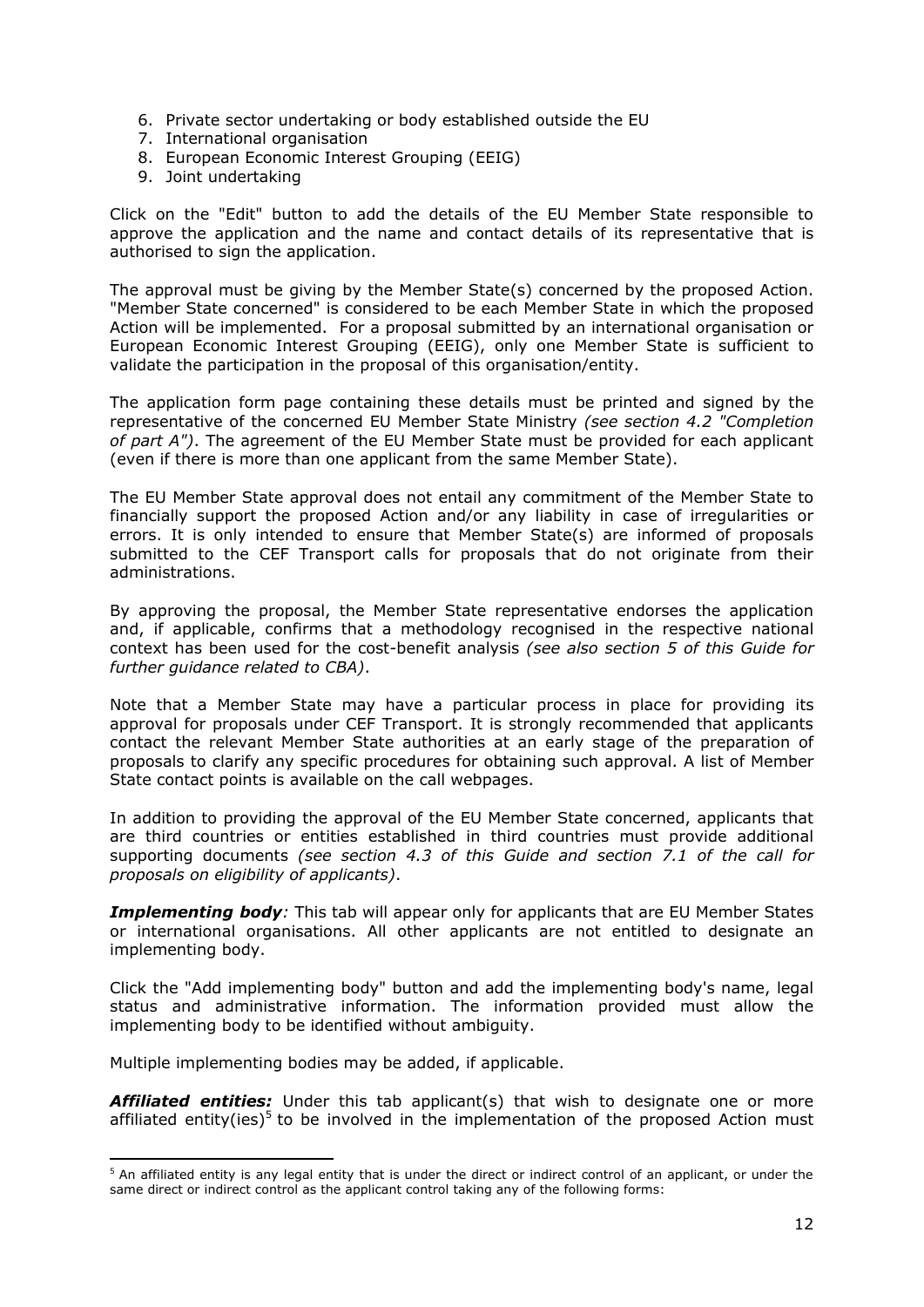enter information for each entity involved in the proposal. Click the "Add affiliated entity" button and add the affiliated entity's name, legal status and administrative information.

Any designated affiliated entities must comply with the eligibility criteria defined in the work programme and the respective call for proposals *(see also section 4.3 of this Guide)*. In addition, those affiliated entities which will fully implement the proposed action may be requested to demonstrate their compliance with the selection criteria as specified for applicants in the work programme and the call for proposals at the stage of the grant agreement preparation.

#### **Location of the Action (A3.1)**

*Member States and regions:* Click on the "Add Member States and regions" button, which will open a new window. Select a Member State from the drop down menu. Click on "Add regions". Click on the name of a region in the left hand box, followed by a right arrow, in order to select a region. Select as many regions as relevant. To de-select a region, click on a name of a region in right hand box, followed by a left arrow. Repeat the steps to add more Member States and regions.

NUTS 2 classification is used for regions. For more information, see the following link: [http://ec.europa.eu/eurostat/web/nuts/overview.](http://ec.europa.eu/eurostat/web/nuts/overview)

**Third countries:** Click on the "Add third country" button, which will open a new window. Select a country from the drop down menu and click 'Save'. Repeat the steps to add more third countries.

*Interactive map editor:* Click on "Enter a location" button to provide a map of your proposal in the interactive map editor. In order to submit an application, at least one shape (i.e. a line, point or polygon), which represents the elements of infrastructure or areas affected by the proposed Action, must be entered in the map editor. For more detailed instructions on how to draw shapes, refer to the GIS Data Submission User Guide, which is provided on the call webpages.

Once the shapes are drawn, click 'Save and exit' to get back to the rest of the application.

#### **Activities and Milestones (A3.1)**

The eSubmission module's "Activities and Milestones" section requests specific information about the proposed Action.

It is strongly recommended that the text introduced in this section to describe the activities and the milestones is consistent, both in terms of wording and content, with the information provided i in the application form part D.

*Activities:* An activity is a part of the proposed Action that is distinct technically, financially or over time and which contributes to the completion of the proposed Action. It may be composed of one or more tasks. The implementation of an activity leads to the completion of an expected result or output, and/or a set of deliverables. The description should encompass the description of the tasks to be implemented, list of deliverables, performance indicators as relevant.

<sup>-</sup>The direct or indirect holding of more than 50% of the nominal value of the issued share capital in the legal entity concerned, or of a majority of the voting rights of the shareholders or associates of that entity The direct or indirect holding, in fact or in law, of decision-making powers in the legal entity concerned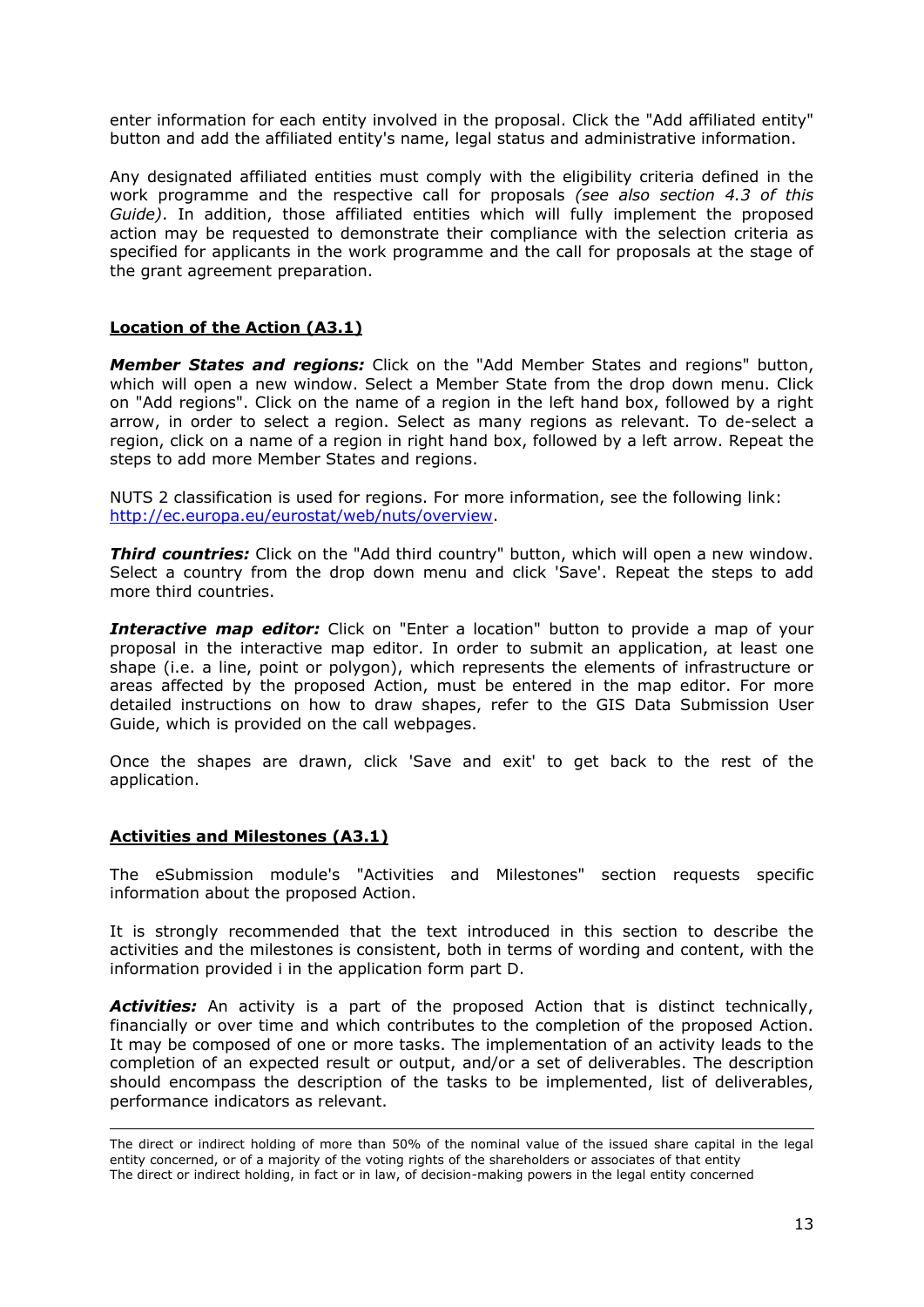First click on the "Add activity" button and for each activity of the proposed Action, enter its name, description, start and end date. Please note no verifying milestones may be added to an activity, before the milestones are added (see below). Indicate the responsible applicant(s) from the list.

*Milestones:* Milestones indicate how the activity and its associated expected result(s) are progressing. The number of milestones per activity will depend on the complexity of each activity. Each milestone should relate to at least one activity, have an expected date, and preferably any corresponding intermediate steps, including deliverables as relevant.

By definition, milestones are one-off events and therefore the means of verification should be easy and concrete. Examples of milestones include: approval or submission of a final design plan, publication of a tender, signature of contract, starting / end of construction works, etc. Examples of means of verification include: publication of the notice of the tender to the appropriate media, the issuing of a certificate of acceptance, the signature of a contract by the last contractual party, date in an order notice to commence the works, etc.

Milestones must be evenly distributed over the duration of the proposed Action. In this respect, a concentration of milestones towards the end of the proposed Action must be avoided because there would be limited means for monitoring its implementation. The start-up event (i.e. the start of the implementation period of the proposed Action) and the end event (i.e. the end of the implementation period of the proposed Action) should be clearly identified.

First click on the "Add milestone" button and then enter its name, description, expected date and means will be used to verify its achievement/completion. Repeat this step to add multiple milestones. Then go back to the list of activities, click once on the selected activity and select the verifying milestone(s) and responsible applicant(s) attributed to the activity. Repeat as necessary to attribute milestones to all activities.

**Financial instruments:** The applicant must indicate if the proposed Action a) entails activities investigating possibilities of Public Private Partnerships (PPP), concessions or studies that could enable the use of financial instruments AND/OR b) involves a PPP, concession or other form of procurement that could enable the use of financial instruments, possibility in combination with CEF grant funding.

Click on 'Edit Financial instruments' button, to select either 'Yes' or 'No' answer.

A 'Yes' response to this question means that either a) or b) or both are applicable to the proposed Action. A 'No' response to this question means that neither a) nor b) are applicable to the proposed Action. Further detailed information on PPPs and financial instruments must also be provided under question 4.9 and 4.10 in the application form part D.

#### **Financial information (A3.2)**

The "Financial information" section ("Costs" in the left-hand menu) of the TENtec eSubmission module is where all of the relevant budgetary and funding information related to the proposed Action should be provided.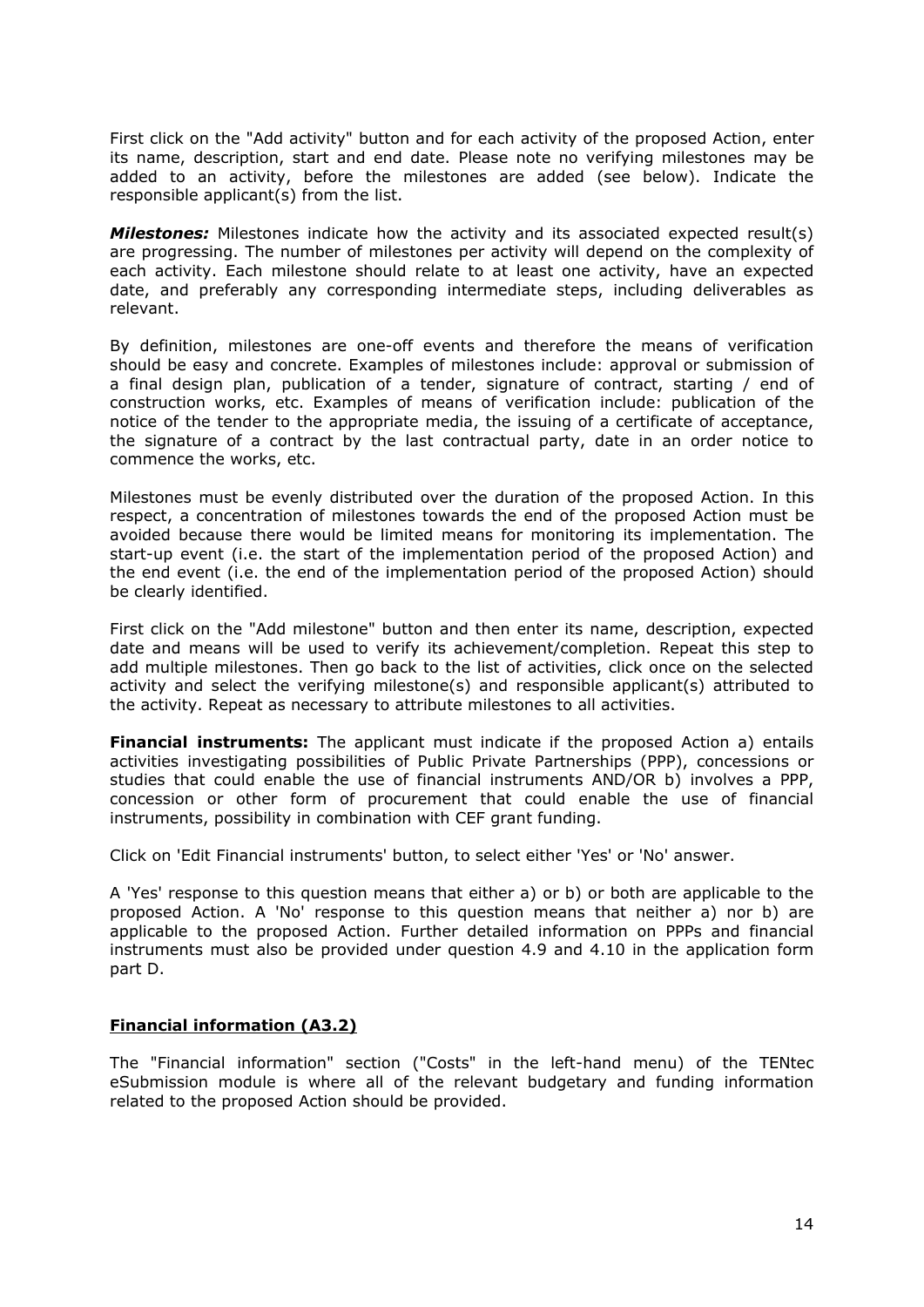#### *Indicative breakdown of estimated eligible costs by activity:*

Indicate if the requested funding rate is 'single' (the same funding rate for all activities) or 'multiple' (different funding rates depending on activity). If 'single' funding rate is selected, indicate the requested rate in the text box (up to 2 decimals are allowed) and click 'Apply funding rate'. The funding rate will be automatically inserted in the costs table. If a 'multiple' funding rate is selected, the funding rate must be entered per activity in the table.

The applicable funding rates, in line with Article 10(2) of the CEF Regulation, are listed in the section 12.2.1 of the call text.

For proposals under the General call, in line with Article 10(5) of the CEF Regulation, applicable co-funding rates may be increased by up to 10 percentage points for actions with synergies between transport and at least one other sector covered by the CEF Regulation, which address the priorities of Article 4 of the CEF Regulation. Please indicate if the requested funding rate includes a top up rate for synergies with other CEF sectors.

In the costs table, click on each applicant involved in an activity and enter an indicative breakdown of:

- Estimated eligible costs to be incurred during the implementation of the proposed Action for that activity and applicant per year
- Requested co-financing rate (if 'multiple' funding rate was selected above).

All amounts must be in euros; no decimals can be encoded.

The total of estimated eligible costs and the total requested CEF Transport contribution will be automatically calculated based on the entered information. The total requested CEF Transport contribution in this table must match the total CEF Transport financing in the sources of financing table.

For information on the eligibility of costs please refer to the relevant call text section 12.2.2, Article 126 of the Financial Regulation and Article 187 of its Rules of Application, as well as the model grant agreement available on the relevant call webpage.

**Sources of financing:** By clicking on the applicant, indicate the financial contribution to the proposed Action for each applicant from all applicable sources of financing. These can be the applicant's own resources, loans (from the European Investment Bank (EIB) or any other sources), state and regional/local budgets, possible income generated the proposed Action, other sources (e.g. contributions from third parties other than state or regional/local budgets, financial instruments) and the amount of CEF Transport financing requested. All amounts must be in euros. The totals per category will be calculated automatically.

**Related actions:** If the proposed Action is part of a larger project previously supported through EU funding, please specify here all related actions already funded. Click the "Add related action" button. Provide the Action title, the name of the funding programme, the amount awarded in euros and the reference number of the signed grant agreement or adopted grant Decision.

**Exchange rate:** Specify the exchange rate used when preparing the application. In converting to euros, use the monthly accounting rate established by the Commission (ideally the rate of the month of submission of the application or, if not published at the time of the submission, the rate from the preceding month), available here: [http://ec.europa.eu/budget/inforeuro/index.cfm?Language=en.](http://ec.europa.eu/budget/inforeuro/index.cfm?Language=en)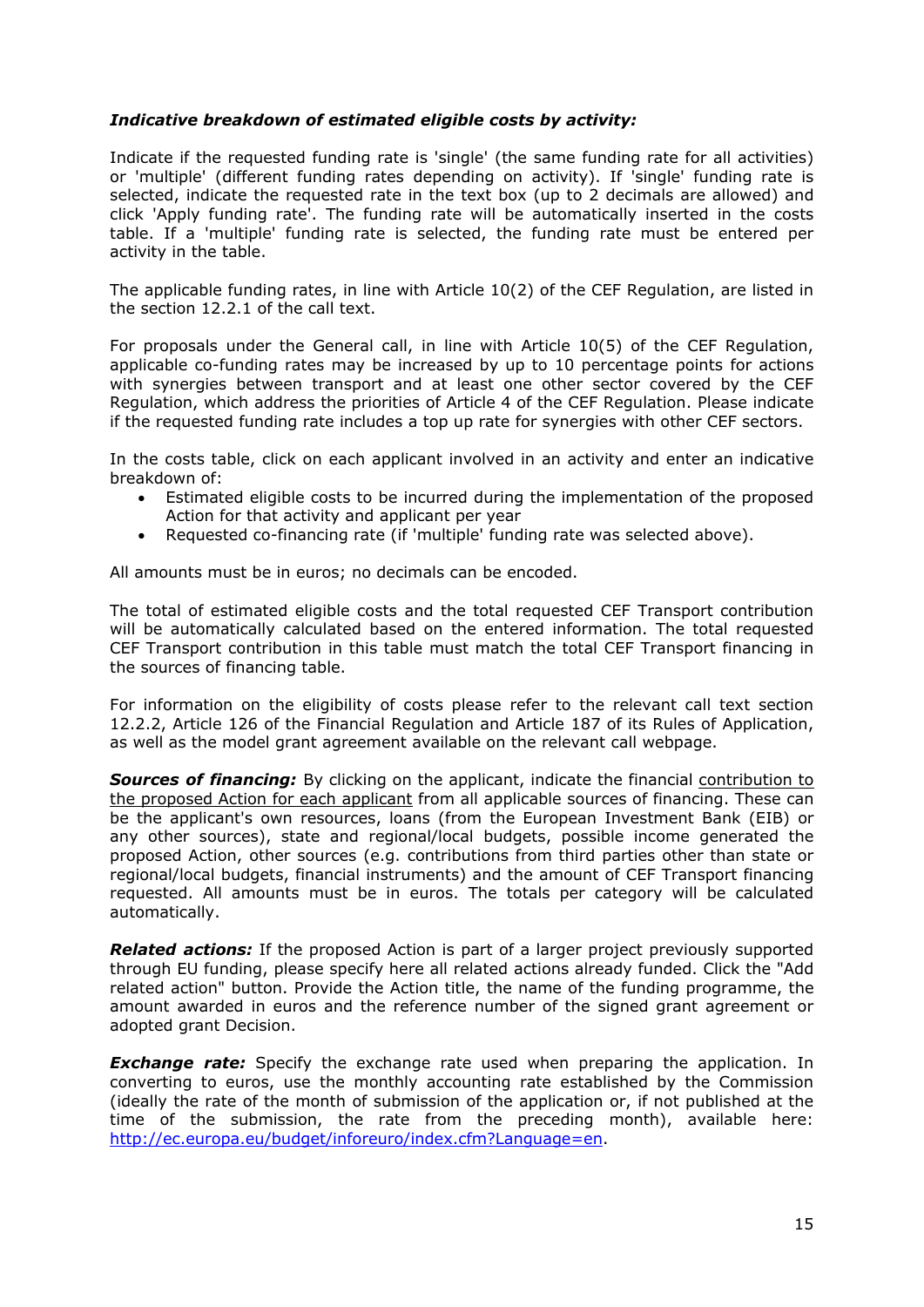#### **Translation information (A4)**

Submission of the proposal in English is strongly encouraged. Click on each part of the application form to open a new window and select from the drop down the language of the document as well as to indicate whether an English translation will be provided.

Provide an estimate of the overall translation costs in the text box, by clicking on "Introduce estimate" button.

Annexes and supporting documents – with the exception of the summary of the cost benefit or cost-effectiveness analysis – do not need to be translated unless the applicant deems this necessary.

#### **Contribution to CEF objectives (A5)**

The questions in this section aim to measure the contribution of the proposed Action to the funding objectives specified in Article 4 of the CEF Regulation. The number and type of questions appearing in this section depend on the type of proposal, priority under which it is submitted and the transport mode, as indicated in section A1.

Information provided in this section must be consistent with the information elsewhere in the application form, where the applicants have the possibility to provide further explanations and clarifications about the proposal's contribution to CEF objectives.

It is possible that for a given application no questions need to be completed in this section. In that case, none will appear. Applicants nonetheless have to explain and clarify the contribution of the proposal to CEF and TEN-T policy objectives in the application form part D.

If questions appear, the number may not be sequential. Please refer to Word version of the application form part A for the numbering. All questions that appear must be answered.

To introduce an answer, click 'Edit answer' and a new window will open. For each question, all requested information must be provided. However, the applicant has the possibility to choose 'not applicable' instead, if the question is not applicable to the proposed Action.

If you make any change to your proposal that entails a change in the type of proposal, priority under which it is submitted and the transport mode, as indicated in section A1, information previously entered in this section will be removed. You will need to complete a new set of questions, according to the new information encoded in section A1.

The full list of questions is reproduced below for information and further explanation on the type of replies expected:

1. How many new or improved cross-border connections will the proposal address? Number of connections: input limited to full figures only (no decimals or separators can be encoded).

2a. How many kilometres of railway line will the proposal adapt to the European nominal gauge standard?

Number of km: input limited to full figures only (no decimals or separators can be encoded).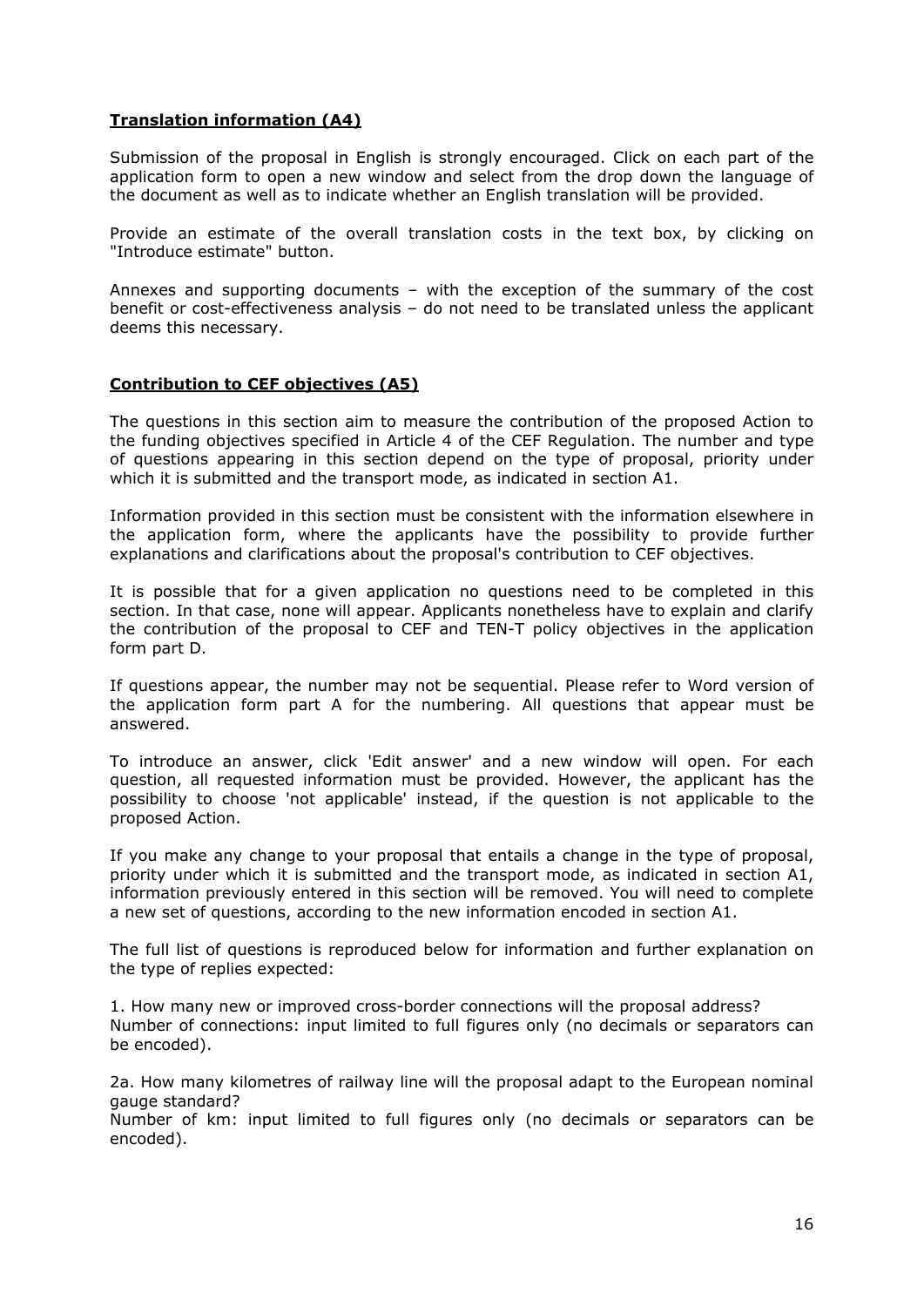2b. How many kilometres will the proposal fit with ERTMS?

Number of km: input limited to full figures only (no decimals or separators can be encoded).

3a. How many bottlenecks (within the meaning of Article 2(15) of the CEF Regulation) will the proposal remove?

Number of bottlenecks: input limited to full figures only (no decimals or separators can be encoded).

3b. Will the proposal increase capacity on transport routes? Drop down with options (yes, no, not applicable): one must be selected.

4. How many kilometres of the inland waterway network will the proposal address? Number of km: input limited to full figures only (no decimals or separators can be encoded).

Class: Drop down with options Class I-VII, only one can be selected.

5. How many kilometres of the railway will the proposal upgrade following the requirements set out in Article 39(2) of Regulation (EU) No 1315/2013 (full electrification of line tracks for electric trains operations; sidings; freight lines of core network at least 22,5t axle load; 100km/h line speed and train length of 740m; full deployment of ERTMS; nominal track gauge: 1,435mm)?

Number of km: input limited to full figures only (no decimals or separators can be encoded).

6. How many supply points for alternative fuels for vehicles using the TEN-T core network for road transport will the proposal address?

Number of supply points: input limited to full figures only (no decimals or separators can be encoded).

Type of alternative fuel: Drop down with options (CNG, LNG, Hydrogen, Electricity); only one can be selected.

7a. How many inland ports of the TEN-T core network will the proposal equip with supply points for alternative fuels?

Inland ports: Drop down with a list of TEN-T core network inland ports; at least one must be selected but it is possible to select more than one.

7b. How many maritime ports of the TEN-T core network will the proposal equip with supply points for alternative fuels?

Maritime ports: Drop down with a list of TEN-T core network maritime ports; at least one must be selected but it is possible to select more than one.

8. How many casualties are expected to be avoided by the proposal on the road network of the EU on a yearly basis in relation to the latest figures available?

Number of avoided casualties: input limited to full figures only (no decimals or separators can be encoded).

Data available: Yes/No. If the answer is 'Yes', a figure must be provided. If the answer is 'No', the figure provided will automatically be 0.

9a. How many TEN-T multimodal logistic platforms will the proposal connect to the railway network?

Number of multimodal logistic platforms: input limited to full figures only (no decimals or separators can be encoded).

9b. How many TEN-T inland ports will the proposal connect to the railway network? Inland ports: Drop down with a list of TEN-T inland ports; at least one must be selected but it is possible to select more than one.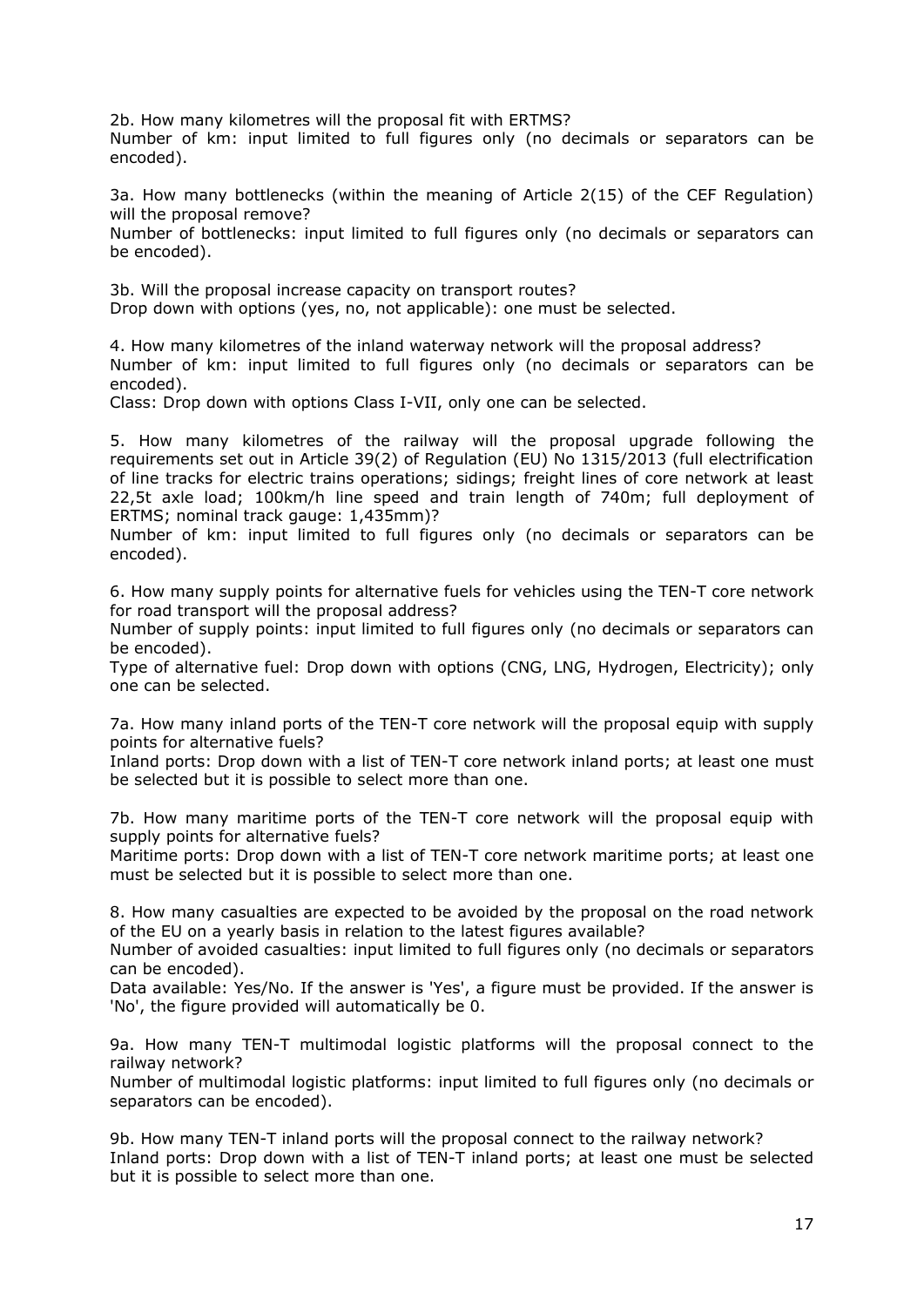9c. How many TEN-T maritime ports will the proposal connect to the railway network? Maritime ports: Drop down with a list of TEN-T maritime ports; at least one must be selected but it is possible to select more than one.

9d. How many TEN-T airports will the proposal connect to the railway network? Airports: Drop down with a list of TEN-T airports; at least one must be selected but it is possible to select more than one.

10a. How many rail-road terminals will the proposal improve? Rail-road terminals: Drop down with a list of TEN-T rail road terminals; at least one must be selected but it is possible to select more than one.

10b. How many new connections between ports through Motorways of the Sea will the proposal address?

Maritime ports: Drop down with a list of TEN-T maritime ports; at least two must be selected but it is possible to select more than two.

10c. How many improved connections between ports through Motorways of the Sea will the proposal address?

Maritime ports: Drop down with a list of TEN-T maritime ports; at least two must be selected but it is possible to select more than two.

11. How many kilometres of inland waterways will the proposal fit with RIS? Number of km: input limited to full figures only (no decimals or separators can be encoded).

12a. What ATM functionality level(s) does the proposal address?

ATM functionality level: Drop down with options Level 1-6; at least one must be selected but it is possible to select more than one.

12b. How many priority actions of the ITS Directive (2010/40/EU) does the proposal address?

ITS priority actions: Drop down with options priority actions a-f and cooperative systems; at least one must be selected but it is possible to select more than one.

#### **Supporting documents**

In order to submit the application, all other parts (application form parts B, C and D) and required supporting documents must be uploaded in the TENtec eSubmission module's "Supporting Documents" section.

**Required documents related to the applicant(s):** Upload the Financial Identification Form and Legal Entity Form *(if required, see section 4.3)* for each applicant as well as statutes (or the relevant abstracts), if an applicant is required to demonstrate that its representative has the capacity to undertake legal obligations *(see section 4.2 "Applicants (A2-A2.4)").*

**Required documents for the application:** Upload application form parts B, C and D.

**Additional documents for the application:** Upload any other supporting documents – such as the annexes of form B if they are completed separately - other than those indicated in the first two points above. Make sure to clearly identify them by using appropriate file names.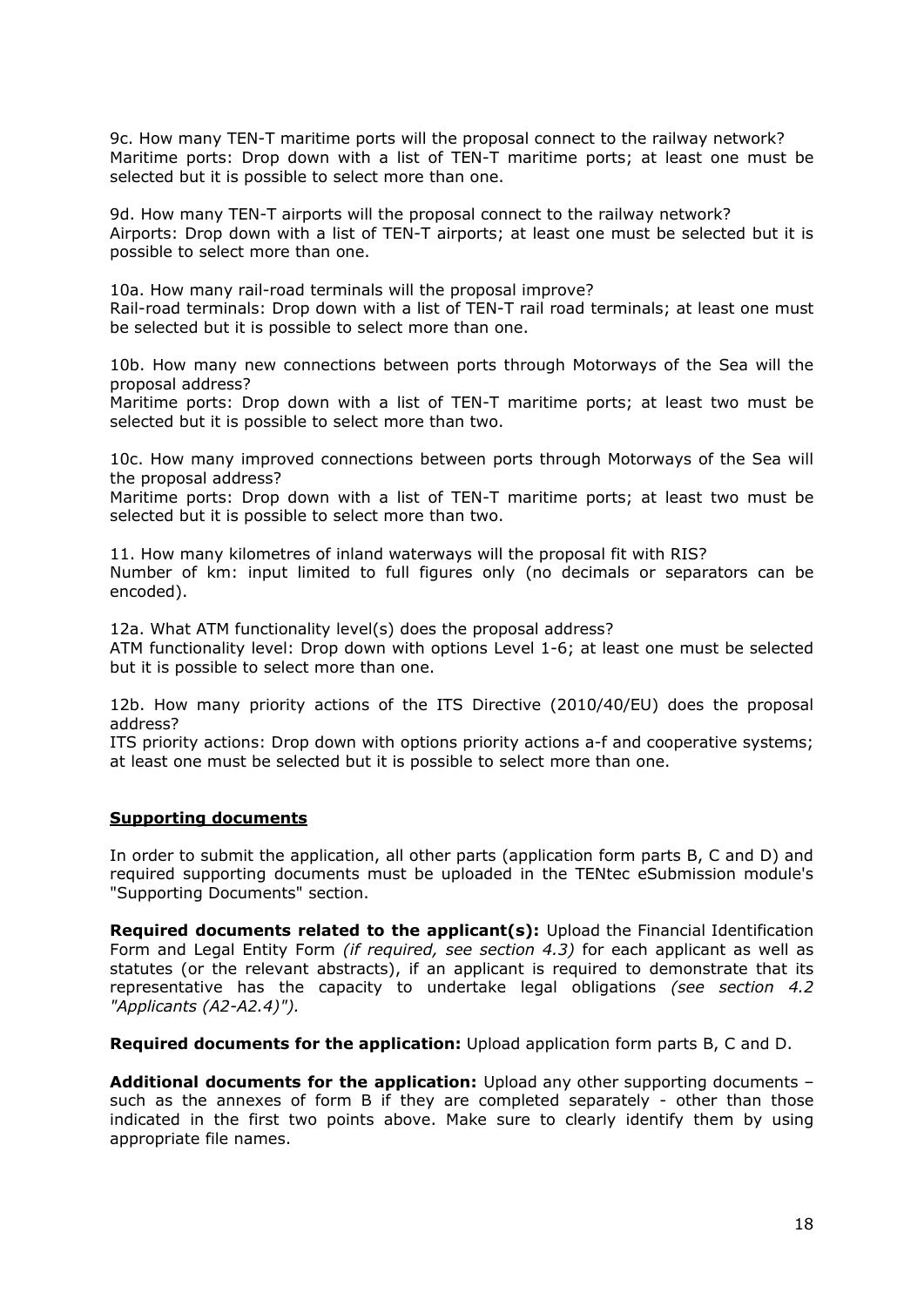There is a limitation of 30MB per uploaded document. The following files formats are supported (.doc, .docx, .xls, .xlsx, .pdf, and .zip).

#### **Contributors panel**

The TENtec eSubmission module's "Contributors" section provides the possibility to give access to the application to additional users, either in read-only mode or with editing rights. Click the "Add contributor" button and select the person from the drop down list. Only those users registered in ECAS (European Commission Authentication System) will appear in the drop down list *(please see section 9 for how to create an ECAS account).*

It is recommended that the actual applicant (or coordinating applicant in case of a multiapplicant proposal that will also finalise and submit the application) creates the application in the first place and subsequently adds the contributors, as appropriate.

 *Locking/unlocking an application: If several users have access to the same application, the application is automatically locked as soon as one of the users starts to edit the information. To unlock the application form so that other contributors can edit it, click on the red "Unlock Application" box in the upper right corner of the screen. Inputting any data*  will once again lock the application. No simultaneous editing is possible. Click on the *"What's this?" link next to the "Unlock Application" for more information.*

#### **Completion of part A**

After part A is fully encoded but before it is submitted, print it out using the TENtec eSubmission module's "Export Form A" section.

Consult the print out and please note the following:

- For single applicant proposals, sections A2.2 must be dated, signed and stamped **by each applicant** (if applicable). It must be scanned and uploaded as a supporting document before proposal submission.
- If section A2.2, for a single applicant proposal, is not signed by the applicant, the proposal will be considered not compliant with the formal requirements specified in the call text and will not be evaluated. In the case of a multi-applicant proposal, the applicant concerned may be excluded from the proposal.
- The section A2.3 must be completed, signed and stamped by the concerned EU Member State **for each applicant** (if applicable), even if there is more than one applicant from the same country. It must be scanned and uploaded as a supporting document before proposal submission.
- If section A2.3, for a single applicant proposal, is not signed by the concerned EU Member State (when required), the proposal will be considered not compliant with the eligibility criteria specified in the call text and will not be evaluated. In the case of a multi-applicant proposal, the applicant concerned may be excluded from the proposal.
- Applicants must keep the originals and provide them to INEA/Commission upon request.
- All finalised documents should be uploaded to the TENtec eSubmission module and should be clearly named to allow their easy identification (See "Supporting Documents" section above).

# <span id="page-18-0"></span>**4.3. Part B: Administrative information on applicants**

Part B contains the administrative information on applicant(s) and information used to demonstrate compliance with financial and operational capacity. For multi-applicant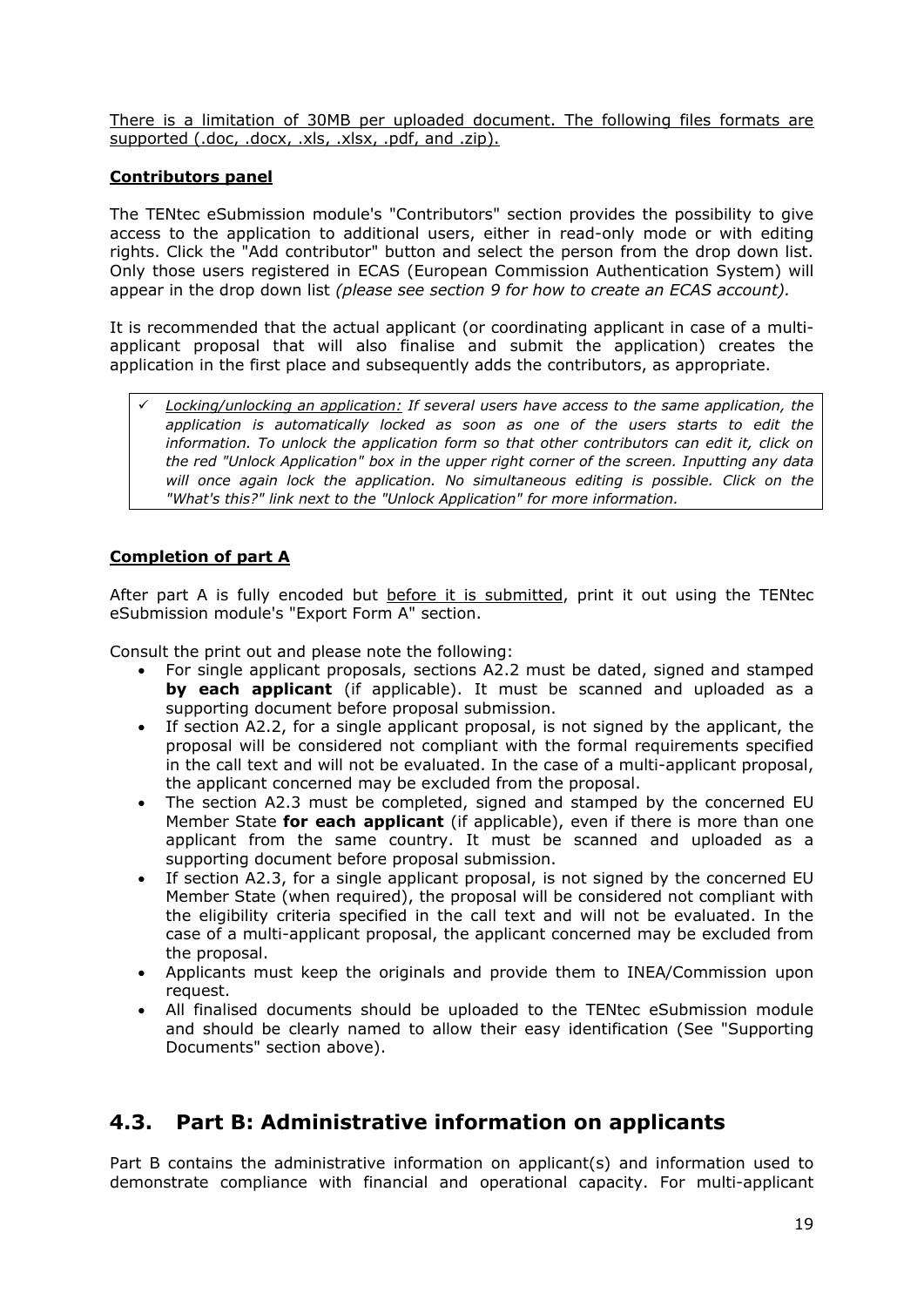proposals, the relevant parts/annexes of application form part B must be completed for each applicant.

*Part B and its relevant annexes/supporting documents must be uploaded in the TENtec eSubmission module's "Supporting Documents" section.*

#### **Legal Entity form (LEF)**

All applicants - except Member States/Member State regions and provinces, and neighbouring/third countries - and their designated affiliated entities must upload the completed Legal Entity form (LEF) in the TENtec eSubmission module's "Supporting documents" section, under "Required documents related to the applicant(s)". For affiliated entities documents can be uploaded under "Additional documents". The LEF can be downloaded in editable form in all EU languages at the following link:

http://ec.europa.eu/budget/contracts\_grants/info\_contracts/legal\_entities/legal\_entities [en.cfm](http://ec.europa.eu/budget/contracts_grants/info_contracts/legal_entities/legal_entities_en.cfm)

If applicable, the additional documents referred to in the LEF (register(s) of companies, official gazette, VAT registration, etc) should also be uploaded in the TENtec eSubmission module in the "Supporting documents" section under "Additional documents for the application".

#### **Grounds for exclusion**

All applicants – except Member States, Member State regions and provinces of the EU, and neighbouring/third countries – and their designated affiliated entities must also complete and sign the declaration form in annex B-I and annex B-II of the application form part B, as applicable. These documents should be uploaded in the TENtec eSubmission module's "Supporting documents" section under "Additional documents for the application" or as part of the completed and scanned application form part B.

#### **Financial identification form**

All applicants must provide the official Financial Identification form, available in all EU languages at the following link:

[http://ec.europa.eu/budget/contracts\\_grants/info\\_contracts/financial\\_id/financial\\_id\\_en.](http://ec.europa.eu/budget/contracts_grants/info_contracts/financial_id/financial_id_en.cfm) [cfm.](http://ec.europa.eu/budget/contracts_grants/info_contracts/financial_id/financial_id_en.cfm)

Upload the completed and stamped Financial Identification form in the TENtec eSubmission module's "Supporting documents" section, under "Required documents related to the applicant(s)". If applicable, any additional documents referred to in the form (e.g. recent bank statement) should be uploaded under "Additional documents for the application".

#### **Requirements on financial and operational capacity**

Applicants must mark their legal status among the following categories:

- 1. EU Member State
- 2. Neighbouring country / third country
- 3. Public sector undertaking or body established in the EU
- 4. Private sector undertaking or body established in the EU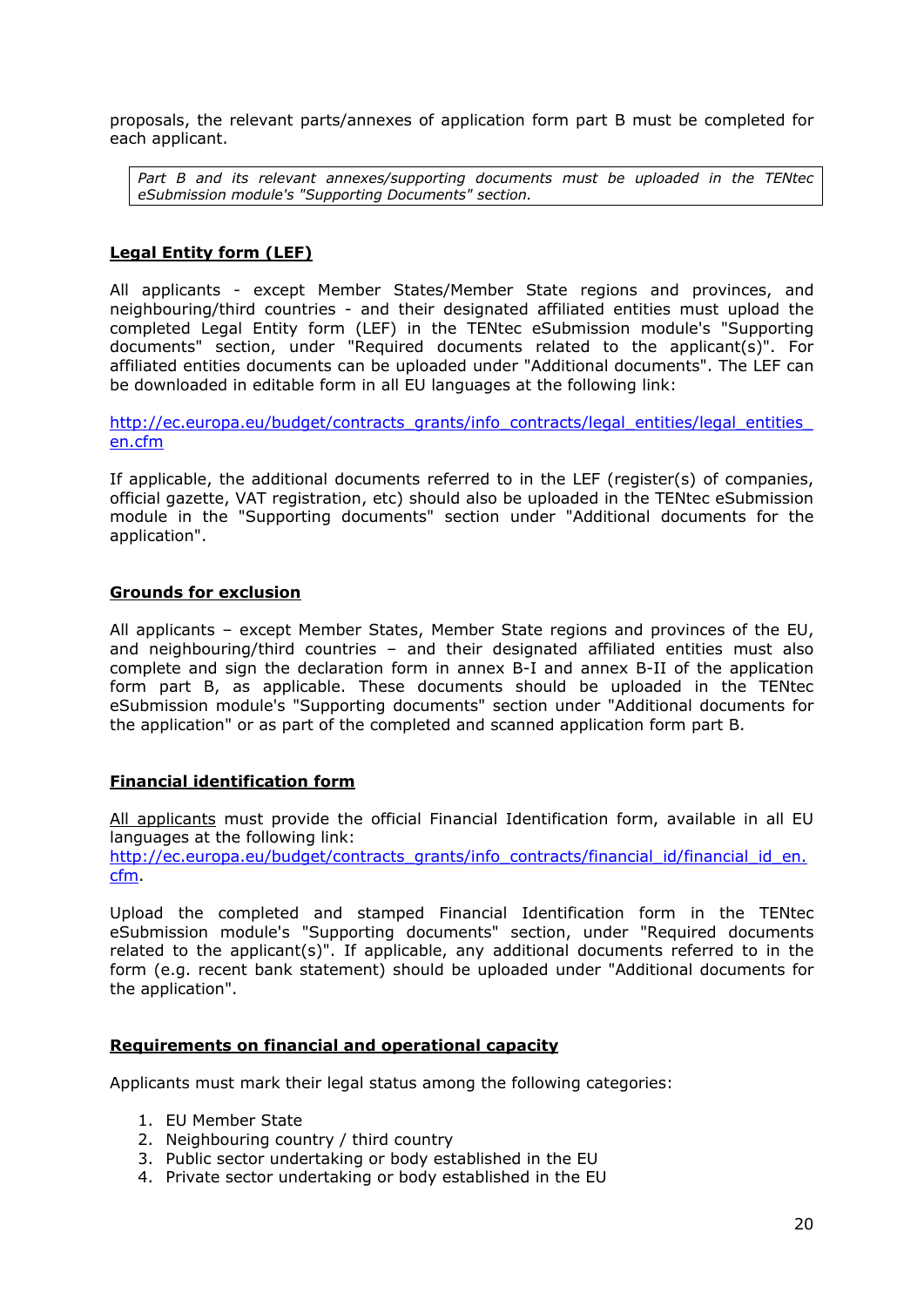- 5. Public sector undertaking or body established outside the EU
- 6. Private sector undertaking or body established outside the EU
- 7. International organisation
- 8. European Economic Interest Grouping (EEIG)
- 9. Joint undertaking

Applicants which fall under categories 4, 5, 6, 8 and 9 must prove that they have the financial and operational capacity to carry out the proposed Action.

Exemptions for applicants which fall under categories 8 and 9:

- Applicants under category 8 are exempt from demonstrating financial and operational capacity if they are 100% owned by public body(ies)*.*
- Applicants under category 9 are exempt from demonstrating financial and operational capacity if they qualify as public sector undertakings or bodies established in the EU.

For multi-applicant proposals, the table in the application form part B must also be completed, confirming, for each applicant that is required to demonstrate the financial and operational capacity that the relevant supporting documentation is provided with the proposal. Rows may be added as required. Any missing documentation proving the financial and operational capacity from one or more applicants must be explained.

#### **Financial capacity check**

The financial capacity check consists of a financial analysis based on a set of ratios. In order to be financially viable, an applicant must be liquid, solvent, profitable and autonomous. In other words, the applicant should be capable to cover its short-term and long-term commitments and it should be able to generate profits independently.

Applicants that have to demonstrate their financial capacity must provide:

- Financial capacity check form available on the call page AND
- Financial statements (i.e. balance sheet, income statement and cash flow statement) for the last financial year for which the accounts were closed, OR A letter of support in case the applicant has not been operating for one year.

The financial capacity check must include information from the most recent completed annual accounting exercise of the organisation. The financial capacity ratios are calculated automatically and are shown in the Ratio Analysis worksheets.

For the financial documents, only those reference documents containing the data used to complete the financial capacity check form should be submitted. It is important that there is a clear link between the figures entered in the financial capacity form and the submitted supporting documents. One possibility to ensure this is to add the electronic Excel table indicating the aggregated amounts.

After completion, upload the form in **Excel format** in the "Supporting Documents" section of the TENtec eSubmission module, under "Additional documents for the application". Any other supporting documents (see above) should also be uploaded in order to allow crosschecks on the reliability of the information provided.

*For multi-applicant proposals, the financial capacity check form must be filled in separately by each applicant, if required.*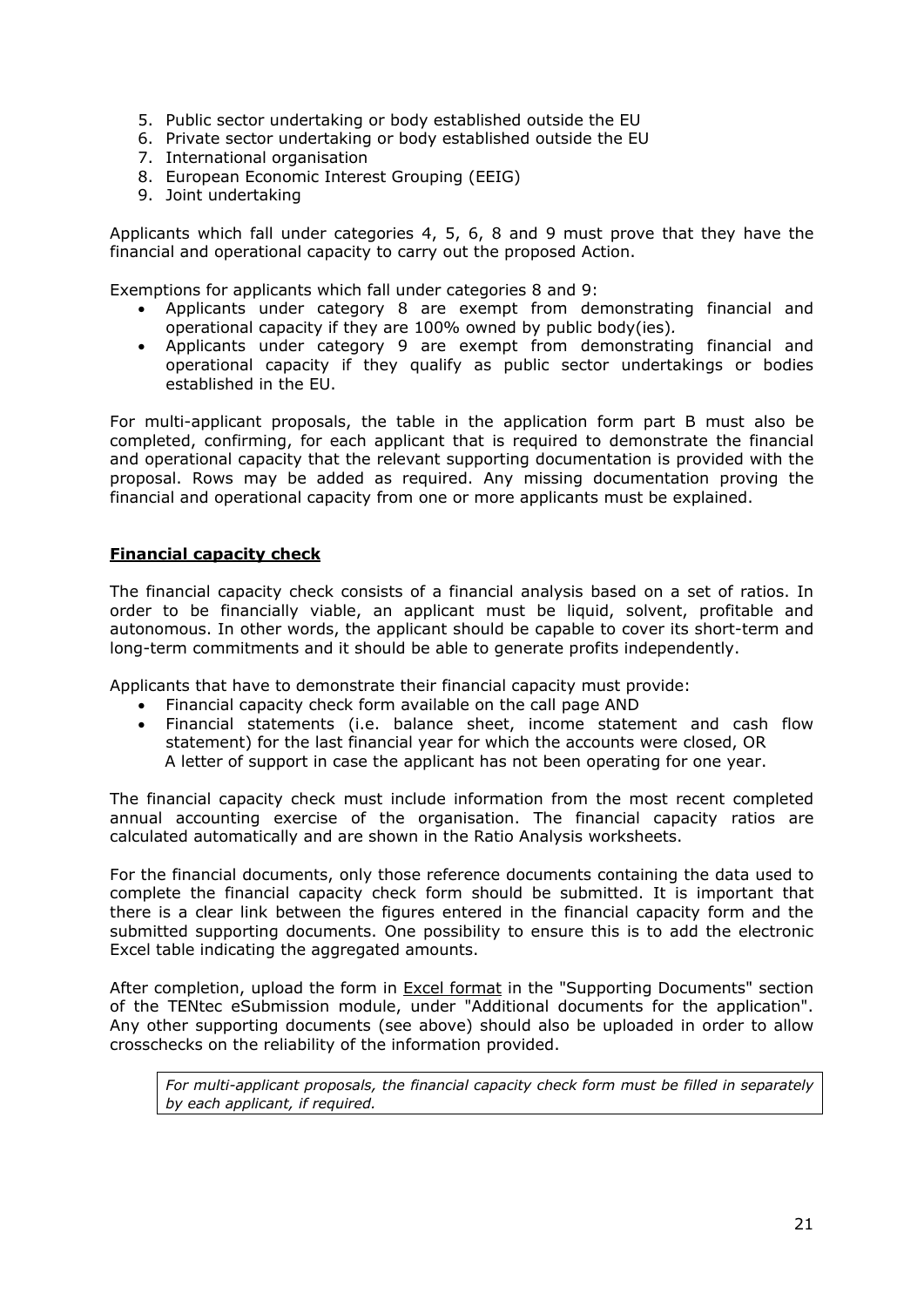#### **Operational capacity check**

Applicants that have to demonstrate their operational capacity must submit appropriate documents attesting that they have the technical and operational capacity to complete the proposed Action. These may include organisations' activity report, proof of adequate professional qualifications of the team responsible for implementing the proposed Action, proof of recent experience in carrying out similar or related actions, or evidence of previous cooperation with European or international bodies.

Upload these documents in the "Supporting Documents" section of the TENtec eSubmission module, under "Additional documents for the application".

#### **Designated affiliated entities**

In the event that the designated affiliated entities will be the only ones implementing the proposed Action, they must demonstrate they have the financial and operational capacity to do so if the proposal is selected for funding. However, documents demonstrating the financial and operational capacity do not need to be submitted at the time of the application but will be requested during grant agreement preparation. If unsatisfactory, the affiliated entity concerned may not be included in the grant agreement or mitigation measures may be applied to address the potential financial risk raised.

In addition, complete the table as indicated in application form part B under "Designated affiliated entities", adding rows as needed.

#### **Requirements for applicants that are neighbouring / third countries or entities established in neighbouring / third countries**

Applications submitted by neighbouring / third countries and entities established in neighbouring / third countries must include the agreement of an EU Member State concerned by the proposed Action *(see section 4.2 "Applicants (A2-A2.4)).*

In addition, entities established in neighbouring / third countries must provide proof of the support of the neighbouring / third country authorities concerned (Annex III of the application form part B).

A declaration on why the participation of the neighbouring / third country applicant is necessary and/or indispensable (Annex B-IV of the application form part B) must also be completed.

# <span id="page-21-0"></span>**4.4. Part C: Compliance with EU policy and law**

The purpose of this part of the application form is to present information regarding the compliance of the proposal with the applicable EU policies and law, in particular on environmental protection, interoperability, state aid, road charging, public procurement and accumulation of EU funding sources.

*Part C must be uploaded in the TENtec eSubmission module's "Supporting Documents" section under "Required documents for the application". Any relevant annexes/supporting documents must be uploaded in the TENtec eSubmission module's "Supporting Documents" section under "Additional documents for the application".*

Please note that the support (by signature and stamp) provided by a Member State to the proposal (in application form part A2.3) does not substitute the signature of the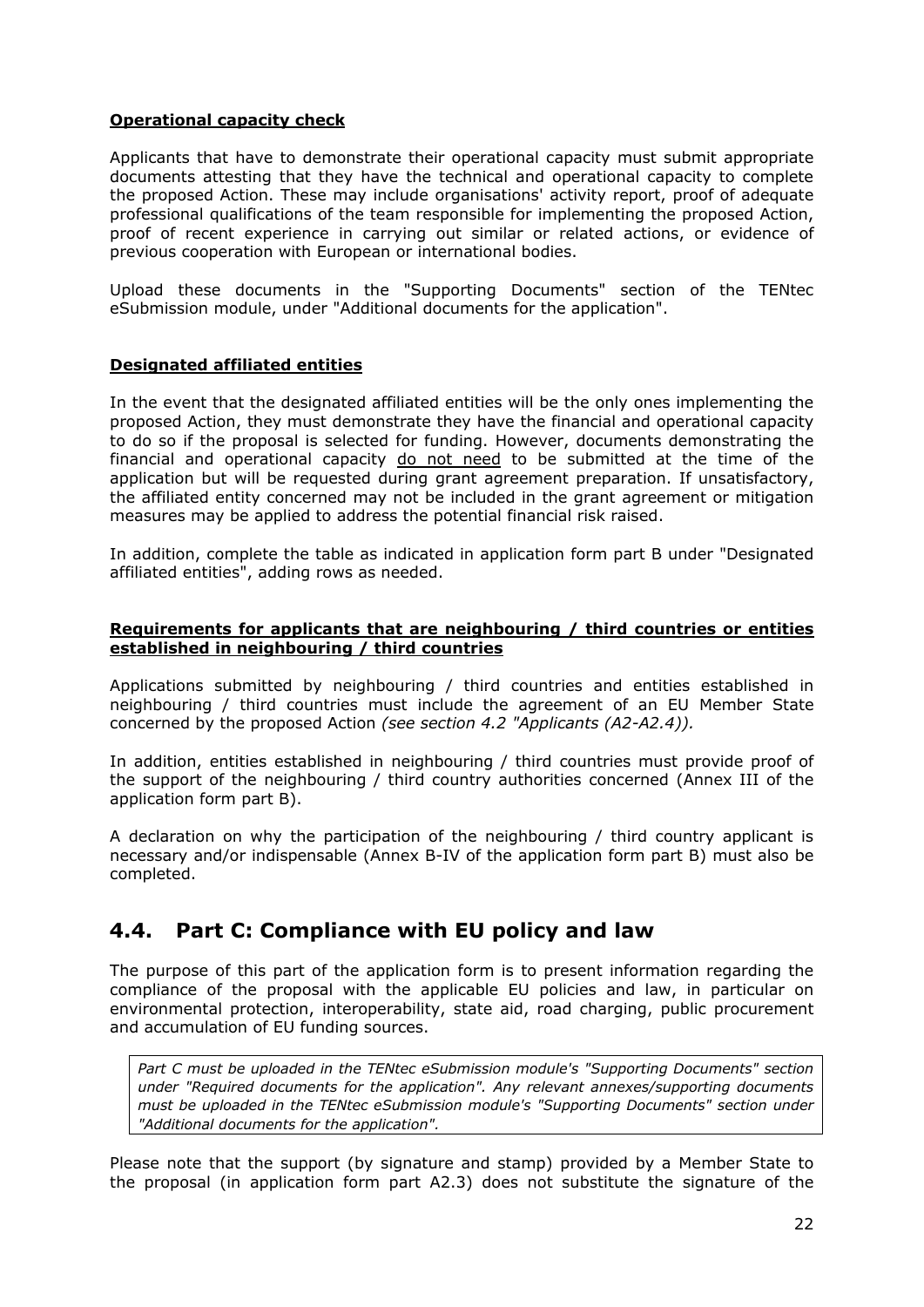relevant authority under this Part C. Therefore, the certifications, if applicable, need to be signed separately.

#### **Chapter I - Compliance with EU law on environmental protection**

Indicate if the proposal is for studies or works *(see Glossary in section 8 of this Guide)*. In case of a studies proposal, indicate whether the studies involves physical interventions.

All works and studies implying physical interventions (destructive tests, excavations, etc.) are required to demonstrate their compatibility with EU policy on environment, meaning they have to fill in this section of the application form part C. In particular, applicants must state that all relevant environmental, nature conservation and water requirements have been fulfilled, and that the project complies with the environmentrelated European Directives.

Proposals for studies not involving physical interventions do not need to demonstrate their compliance with EU environmental law. In this case, it must clearly be stated that no physical intervention will take place as part of this proposed Action.

In addition, ERTMS, SESAR, ITS, VTMIS, telematics application systems, actions exclusively related to implementation of electric vehicles charging stations in already existing build areas, installation to improve accessibility for persons with reduced mobility, and vessels and rail rolling stocks retrofitting proposals need to fill in Section 1 "Compliance with EU policy on environmental protection" ONLY if the proposed action includes physical works (e.g. installation of antennas) affecting a site designated as protection zone under the "Habitats" (92/43/EC) and Birds (2009/147/EC) Directives. Section 1.6 "Actions with a potential impact on water - Water Framework Directive 2000/60/EC" needs to be completed ONLY if these physical works are located in protected waters as defined in Article 1 of this Directive.

#### **Section 1 – Consistency of the project with environmental policy**

Describe how the proposed Action contributes and takes into account the environmental policy objectives (as guidance, please consider the following: resource efficiency, preservation of biodiversity and ecosystem services, reduction of greenhouse gas emissions, and resilience to climate change impacts). Describe how the project respects the precautionary principle, the principle of preventive action, the principle that environmental damage should as a priority be rectified at source and the "polluter pays" principle.

#### **Section 2 – Development Consent**

Explain whether development consent has already been given to this proposed Action. If yes, please specify on which date. If no, please specify when the formal request was introduced and when the final decision is expected. Please also specify which competent authority has given or will give the development consent.

"Development consent" means the decision of the competent (national) authority or authorities which entitles the developer to proceed with the proposed Action.

#### **Section 3 - Application of Directive 2011/92/EU on Environmental Impact Assessment**

An environmental assessment is a procedure that ensures that the environmental implications of decisions are taken into account before the decisions are made. More information can be found at: [http://ec.europa.eu/environment/eia/home.htm.](http://ec.europa.eu/environment/eia/home.htm)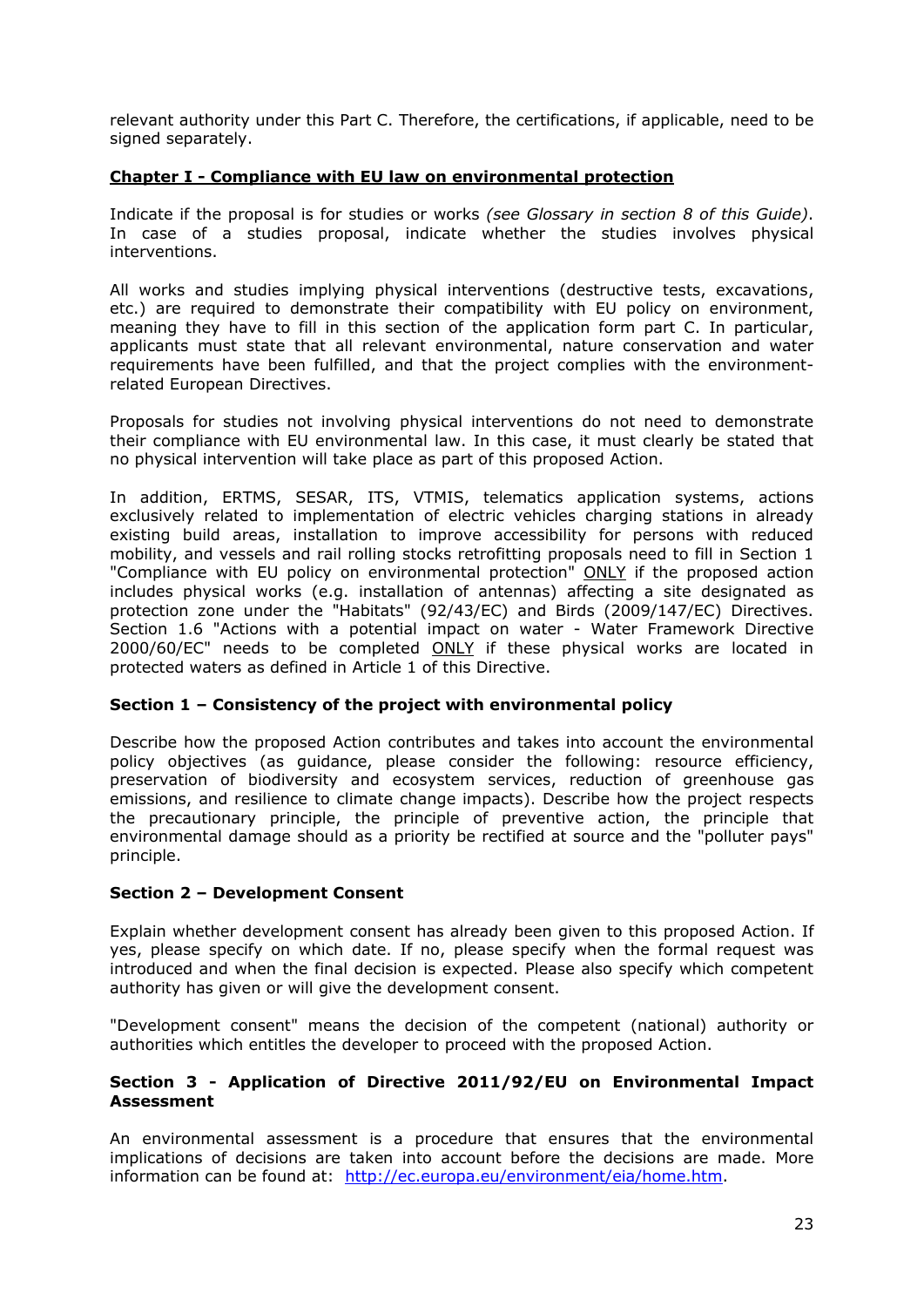Detailed information on the Directive 2011/92/EU of the European Parliament and the Council on the assessment of the effect of certain public and private projects (also called the Environmental Impact Assessment, or EIA, Directive) as amended can be found at (see codified version): [http://ec.europa.eu/environment/eia/eia-legalcontext.htm.](http://ec.europa.eu/environment/eia/eia-legalcontext.htm)

Provide the documents specified in the application form, based on whether the Action falls under the Annex I or Annex II of the EIA Directive.

The signature contained in point 3.4 is only required in case the proposed Action does not fall under the scope of the EIA Directive, i.e. the answer to 3.1 was "Neither of the two annexes".·

#### **Section 4 - Application of the Strategic Environmental Assessment Directive 2001/42/EC**

The text of the Council Directive 2001/42/EC on the assessment of the effects of certain plans and programmes on the environment, known as the Strategic Environmental Assessment Directive (also called the SEA Directive) can be found at: [http://ec.europa.eu/environment/eia/sea-legalcontext.htm.](http://ec.europa.eu/environment/eia/sea-legalcontext.htm)

If the proposed Action results from a plan or programme falling within the scope of the SEA Directive, provide the following documents:

- non-technical summary of the Environmental Report carried out for the plan or programme as required by Article 5(1) of Annex I (j) of the SEA Directive,
- documentation as required by Article 9 (b) of the SEA Directive,
- information on the public consultations prepared under Article 6 of the SEA Directive, and
- information on the consultations with the competent authorities prepared under Article 6 of the SEA Directive.

If it does not result from such a plan or programme, explain.

#### **Section 5 – Impact of the Action on Natura 2000 sites**

The text of Council Directive 92/43/EEC of 21 May 1992 on the conservation of natural habitats and of wild fauna and flora, known as the Habitats Directive, can be found at: [http://ec.europa.eu/environment/nature/legislation/habitatsdirective/index\\_en.htm.](http://ec.europa.eu/environment/nature/legislation/habitatsdirective/index_en.htm)

The text of Council Directive 2009/147/EC on the conservation of wild bird, commonly referred to as the Birds Directive can be found at: [http://ec.europa.eu/environment/nature/legislation/birdsdirective/index\\_en.htm.](http://ec.europa.eu/environment/nature/legislation/birdsdirective/index_en.htm)

Information on the Natura 2000 network can be found at: [http://ec.europa.eu/environment/nature/natura2000/index\\_en.htm.](http://ec.europa.eu/environment/nature/natura2000/index_en.htm)

If the proposed Action is not likely to have a significant effect on sites included or intended to be included in the Natura 2000 network and therefore an appropriate assessment as described by Article 6(3) of Directive 92/43/EEC was not deemed necessary, please attach Annex C-II "Declaration by the Authority responsible for Natura 2000 sites" filled, signed, stamped and dated by the authority responsible for monitoring Natura 2000 sites and enclose a map of the area showing the proposed Action and Natura 2000 sites.

If the proposed Action is likely to have a significant effect on sites included or intended to be included in the Natura 2000 network, appropriate assessment must be carried out according to Article 6(3) of Directive 92/43/EEC.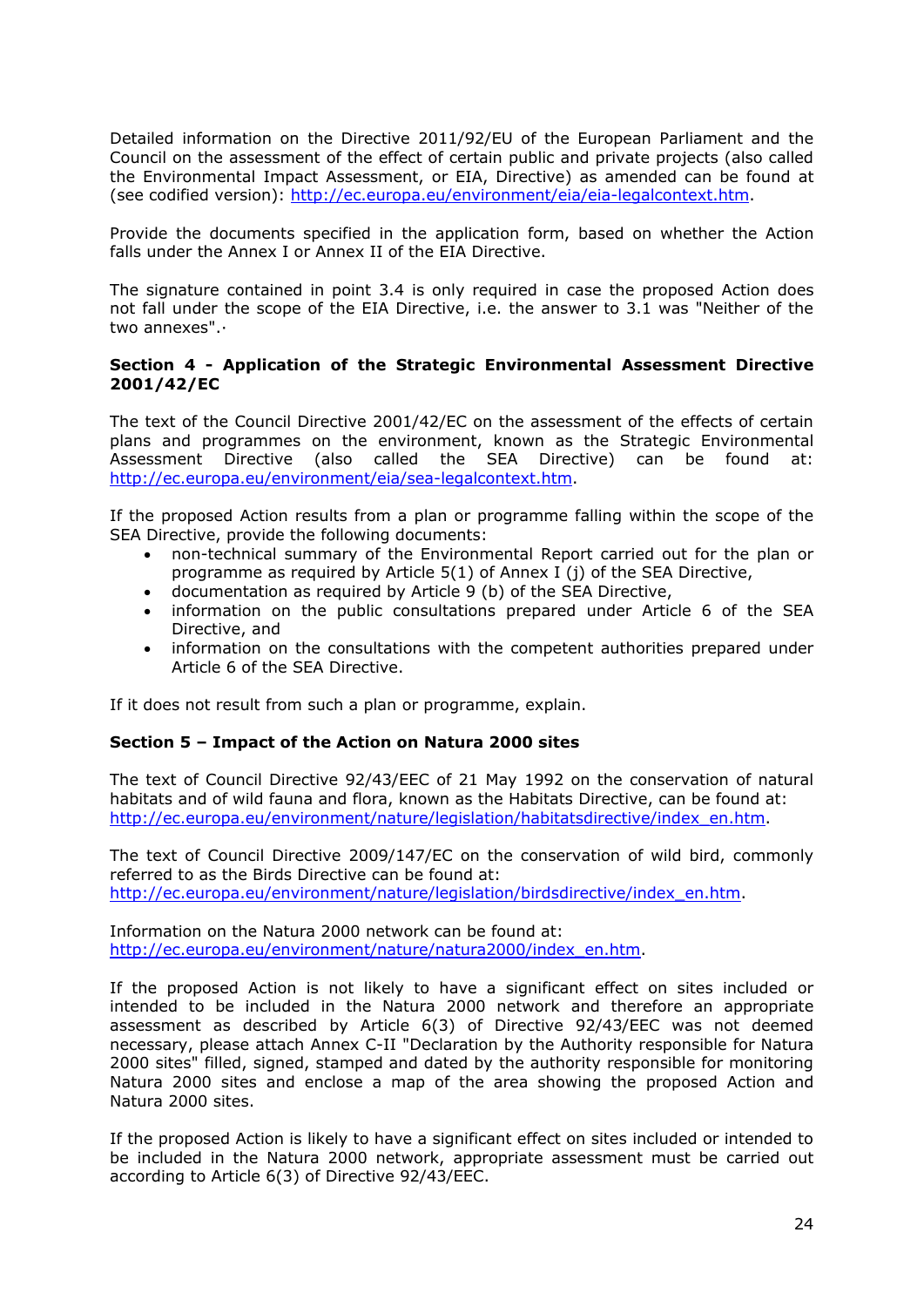In case the appropriate assessment concludes that the proposed Action will NOT affect the integrity of the site concerned, attach the agreement of the relevant authority.

In case the appropriate assessment concludes that the proposed Action will NEGATIVELY affect the integrity of the site concerned or its conclusion is uncertain, then Article 6(4) of the Directive applies. In such case, attach a copy of the standard notification form "Information to the European Commission according to Article 6(4) of the Habitats Directive , as notified to the Commission (DG Environment) and/or an opinion of the Commission under Article 6(4) of the Habitats Directive in case of projects having significant impacts on the priority habitats and/or species and justified by imperative reasons of overriding public interest other than human health and public safety or beneficial consequences of primary importance for the environment.

Where applicable, Annex C-I must be dated and signed by the competent authority responsible for monitoring of Natura 2000 sites.

#### **Section 6 – Actions with a potential impact on water - Water Framework Directive 2000/60/EC**

The text of the Water Framework Directive 2000/60/EC can be found at: [http://ec.europa.eu/environment/water/water-framework/index\\_en.html.](http://ec.europa.eu/environment/water/water-framework/index_en.html)

The objective of this section is to have a clear opinion of any new modification to the physical characteristics of a surface water body or alterations to the level of bodies of groundwater which deteriorate the status of a water body or cause failure to achieve good water status/potential.

Where applicable, section 6 must be dated and signed by the Competent Authority identified in accordance with Article 3(2) of the Water Framework Directive.

#### **Chapter II: Compatibility with EU policy on interoperability (railway actions only)**

This section must be filled in for all proposals including construction of rail infrastructure or deployment of ERTMS, whether on conventional or high speed lines. All railway Actions must comply with Directive 2008/57/EC on the interoperability of the rail system within the Community and with relevant Technical Specifications for Interoperability (TSIs). Studies must anticipate carrying out the works in line with the EU legislation.

Compliance with the Technical Specifications for Interoperability is compulsory. Should certain provisions of a TSI not be respected, the applicant must provide information regarding any notification sent to the Commission with a request to derogate from the TSI and, if applicable, of the outcome of the procedure for derogation, which is set out in the applicable Directive. Any proposal including a possible derogation from a TSI will be closely assessed by Commission services.

Directive 2008/57/EC of 17 June 2008 repealed with effect from 19 July 2010 Council Directive 96/48/EC of 23 July 1996 (as amended by Directive 2004/50/EC of 24 April 2004) on the interoperability of the trans-European high-speed rail system as well as Council Directive 2001/16/EC on the interoperability of the European conventional rail system. Detailed information can be found at:

[http://ec.europa.eu/transport/rail/interoperability/interoperability\\_en.htm](http://ec.europa.eu/transport/rail/interoperability/interoperability_en.htm)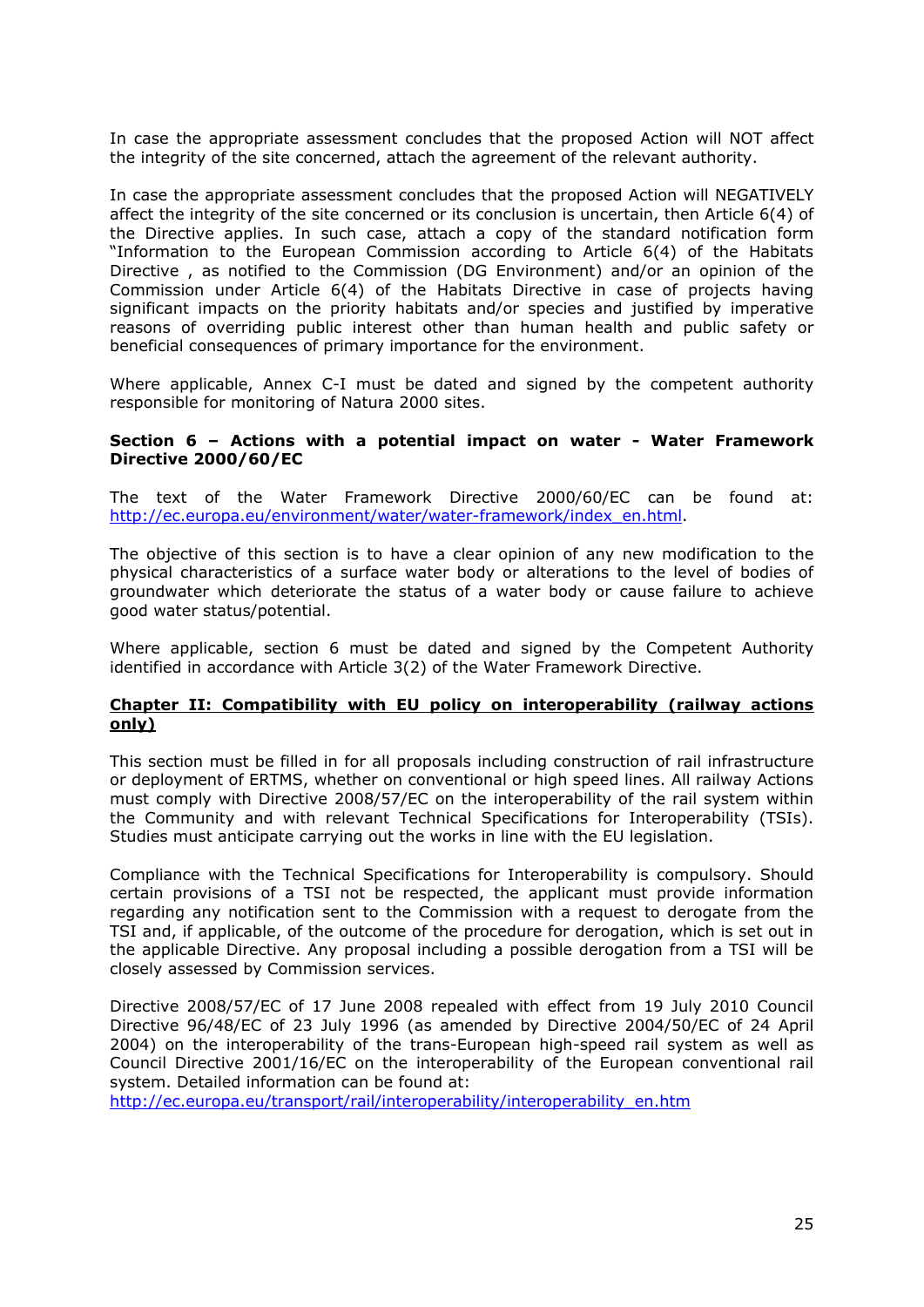#### **Chapter III: Compatibility with EU law on State Aids**

All proposed Actions must comply with Articles 107(1) and 108(3) of the Treaty on the Functioning of the European Union. In particular, unless otherwise provided in this Treaty, any aid granted by a Member State or through State resources in any form whatsoever which distorts or threatens to distort competition by favouring certain undertakings or the production of certain goods shall, in so far as it affects trade between Member States, be incompatible with the common market.

Please provide further information as requested whether the proposed Action is or will be financed through state or public funding involving state aid which might be incompatible with EU law. In case state aid is involved, explain if a notification pursuant to Article 108(3) to the Commission (DG Competition) has taken or will take place and set out possible grounds for compatibility with state aid rules.

#### **Chapter IV: Compatibility with EU law on road charging (for road actions only)**

The question refers to Article 7(f) of the Directive 1999/62/EC of 17 June 1999 on the charging of the heavy goods vehicles for the use of certain infrastructures, as amended which can be found at:

[http://ec.europa.eu/transport/modes/road/road\\_charging/](http://ec.europa.eu/transport/modes/road/road_charging/)

#### **Chapter V: Compatibility with the EU law on public procurement<sup>6</sup>**

Please provide further information as requested in the form on public procurements planned during the implementation of the proposed Action and compliance with the EU law on public procurement.

The Directive 2004/18/EC of the European Parliament and of the Council of 31 March 2004 on the coordination of procedures for the award of public works contracts, public supply contracts and public service contracts (OJ L 134, 30.4.2004, p. 114) and the Directive 2004/17/EC of the European Parliament and of the Council of 31 March 2004 coordinating the procurement procedures of entities operating in the water, energy, transport and postal services sectors (OJ L 134, 30.4.2004, p. 1) impose the application of specific procurement procedures for the award of contracts for a value exceeding specific thresholds. The application of inappropriate procurement procedures may have as a consequence that the costs related to these procedures will be considered ineligible.

More information about EU public procurement rules, as well as the texts of the abovementioned Directives can be found at: [http://ec.europa.eu/growth/single-market/public-procurement/rules](http://ec.europa.eu/growth/single-market/public-procurement/rules-implementation/index_en.htm)[implementation/index\\_en.htm](http://ec.europa.eu/growth/single-market/public-procurement/rules-implementation/index_en.htm)

#### **Chapter VI- Other sources of EU funding**

-

Pursuant to Article 129 of the Financial Regulation, same costs cannot be financed twice by the EU budget. It is possible however that a global project receives funding from different EU sources for different activities. EIB loans are compatible with the granting of CEF financial aid.

<sup>6</sup> Directive 2004/18/EC of the European Parliament and of the Council of 31 March 2004 (OJ L 134, 30.4.2004, p. 114) and Directive 2004/17/EC of the European Parliament and of the Council of 31 March 2004 (OJ L 134, 30.4.2004, p. 1) as amended. Any reference to these Directives shall be understood to references to respectively Directive 2014/24/EU of the European Parliament and of the Council of 26 February 2014 (OJ L 94, 28.3.2014, p. 65) and Directive 2014/25/EU of the European Parliament and of the Council of 26 February 2014 (OJ L 94, 28.3.2014, p. 243) where the latter Directives have entered into force.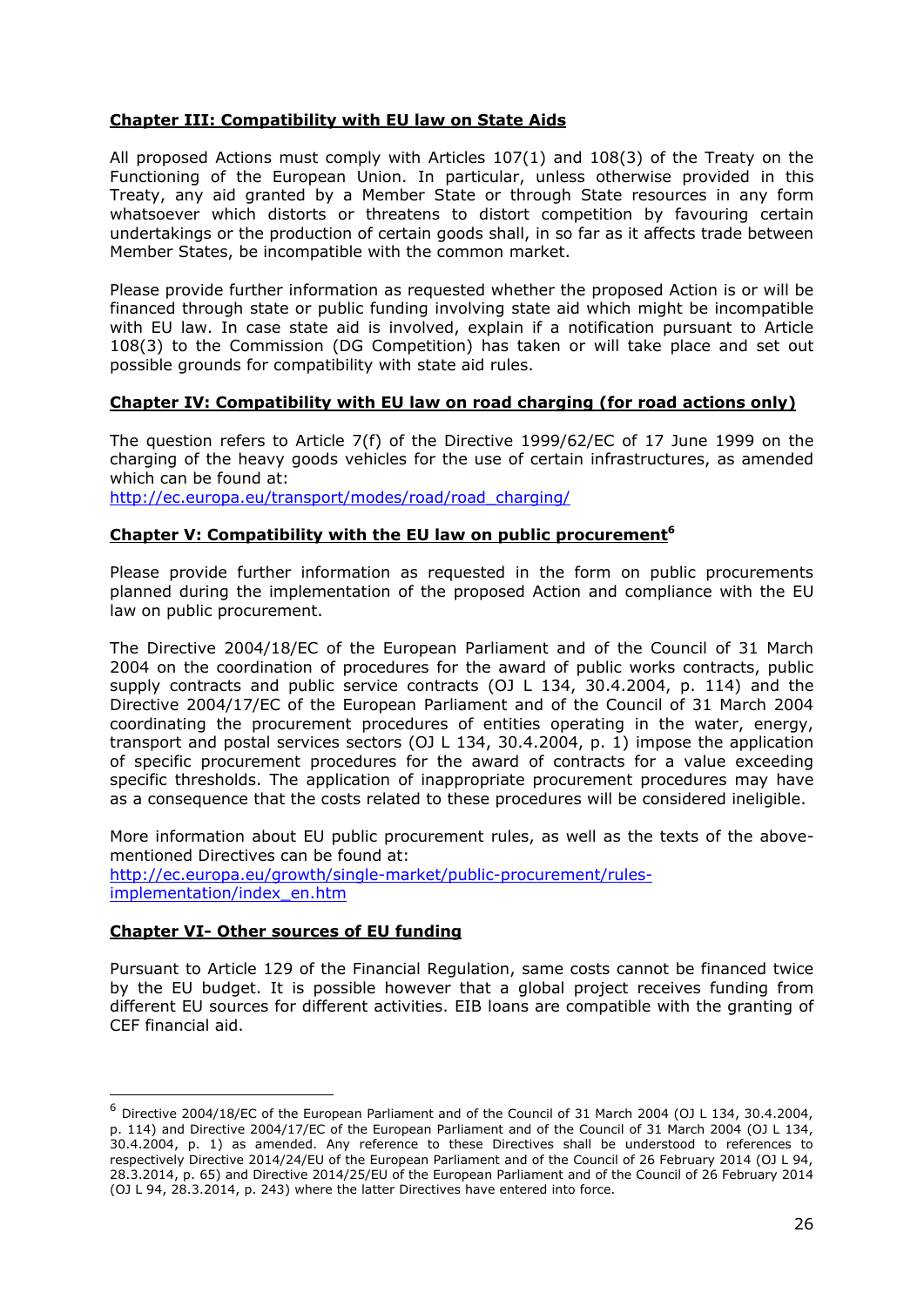If the proposed Action (or the global project) benefits from any other source of EU funding, provide detailed information on: financial instrument concerned (e.g. European Regional Development Fund, Cohesion Fund, Seventh Framework Programme for Research and Technological Development (FP7) and Horizon 2020), amount allocated, references of relevant decisions, activities to be supported, beneficiary(ies), etc.

Clarify if the proposed Action (or the global project) has also applied for any EU financial aid other than TEN-T/CEF. If so, explain the status of the application and provide information on the financial instrument concerned, amount requested, activities to be supported, beneficiary(ies), etc.

If applicable, explain if further EU support will be applied for in the future and which financial instruments will be targeted.

# <span id="page-26-0"></span>**4.5. Part D: Technical and financial information**

Part D requests information on the global project and the proposed Action and addresses questions which provide the basis for the evaluation of the proposal.

*Part D must be uploaded in the TENtec eSubmission module's "Supporting Documents" section under "Required documents for the application". Any relevant annexes/supporting documents must be uploaded in the TENtec eSubmission module's "Supporting Documents" section under "Additional documents for the application".*

It is very important to answer all of the questions in part D as comprehensively as possible and to include all information relevant for the evaluation of the proposal within the application form. The information provided must be complete, clear and selfexplanatory. No request for further information, clarification or explanation will be made during the evaluation of the proposals. The absence/incompleteness of an answer is likely to result in a lower score given by the evaluators for the relevant criteria, thus reducing the chance that the proposal will be selected. If an answer to a particular question is not available/not applicable, this should be clearly explained.

Part D is composed of the following sections:

- 1. General description of the global project
- 2. Description of the proposed Action
- 3. Relevance: Contribution of the proposed Action to the TEN-T policy objectives and EU dimension
- 4. Maturity of the proposed Action
- 5. Impact of the proposed Action
- 6. Quality of the proposed Action
- 7. Annexes

The following guidance indicates the minimum information that needs to be provided under each question, but the type of information described below is not exhaustive. It is the applicant's responsibility to include any further details deemed necessary for the full appreciation of the merits and justification of the proposed Action. It is also necessary to make sure that responses are included on questions, including indication, where relevant, indications that no information exists or the question is not applicable to the proposal.

Unless it is otherwise stipulated in the proposal the description of the state of play is deemed to reflect the situation on the date of the submission.

Application form part D should not exceed **40 pages**, all tables included.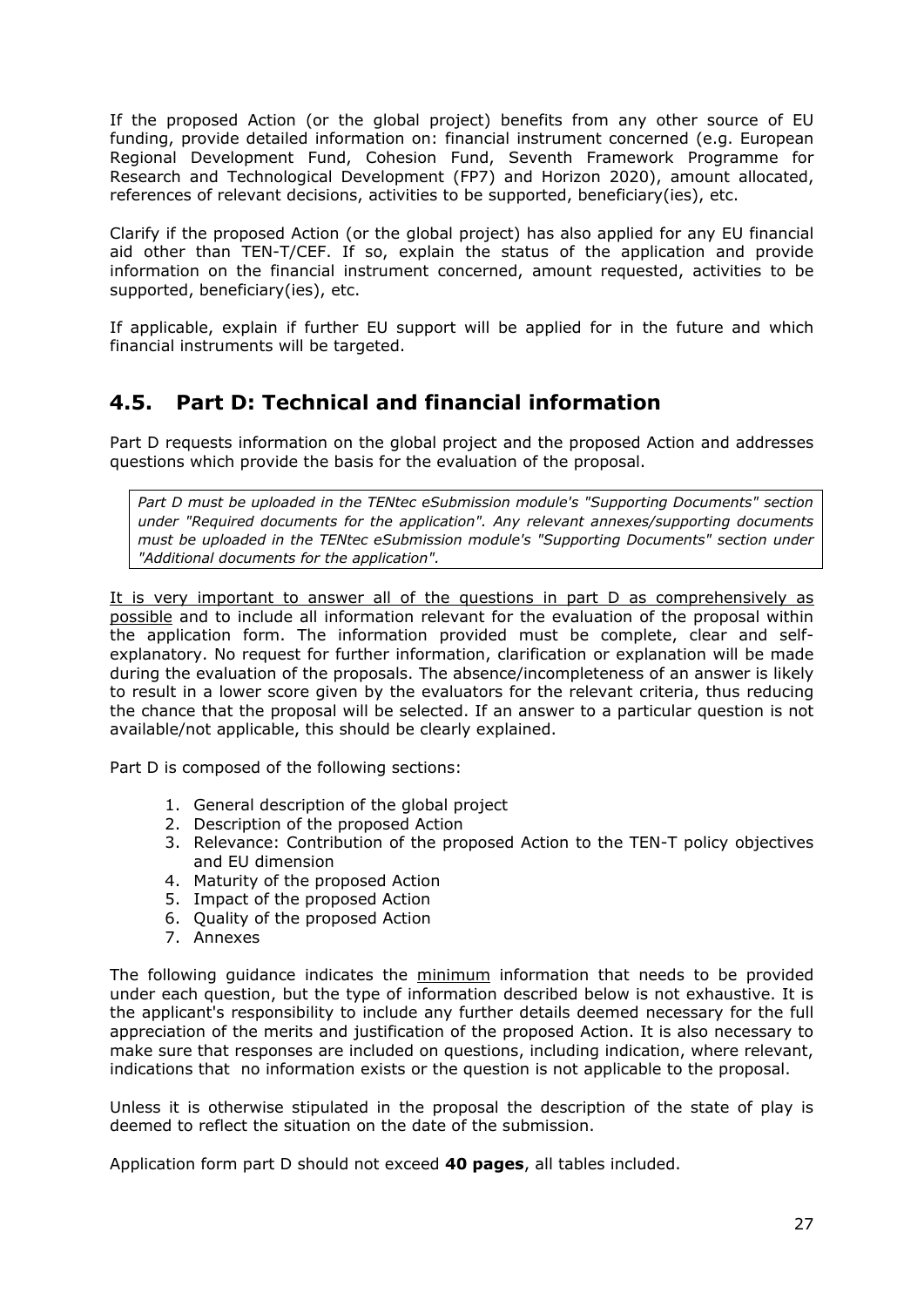#### **Section 1 - General description of the global project including needs, objectives and financial information**

#### **Question 1.1 - General Description of the global project, including needs and objectives**

Provide information on and description of:

- i) the general context within which the proposed Action fits; this may be a larger project, a master plan, a development plan, all of which fall under the definition of a global project;
- ii) the problems, needs and/or issues to be addressed by the global project;
- iii) the objectives and aims of the global project;
- iv) total cost and timetable for the realisation of the global project;
- v) the management structure, associated stakeholders, their respective roles and responsibilities and contribution to the global project;
- vi) the current state of play, results and/or objectives achieved so far;
- vii) other parts of the global project that are planned to be implemented in parallel with the proposed Action but do not form part of the proposed Action itself, and their links with the proposed Action.

#### **Question 1.2 – Financial information about the global project**

Indicate the financial contribution to the global project from all possible sources of financing. These can be the applicant's own resources, loans (from the European Investment Bank (EIB), National Development Bank loans or commercial loans), Member State and regional/local budgets, possible income generated by (parts of) the global project, other EU funds, private sector equity, EU financial instruments other sources and the amount of expected or ongoing CEF Transport financing for the global project.

All amounts must be in euros; no decimals can be encoded.

Include explicit reference to the underlying global investment project and its capital investment plans. This applies in particular to proposed studies investigating possibilities of PPP or the use of financial instruments to realise specific future capital investments.

If the global project foresees making use of public-private partnerships and/or EU financial instruments, total contributions coming from these sources need to be indicated in the table. A breakdown per funding source and additional information can be provided in Question 1.3.

For multi-beneficiary projects, please give only the total amounts per category.

For the definition of global project, please see the Glossary in section 6 of this Guide. It is not required to enter information beyond the global project, for example regarding an entire Core Network Corridor, in this table.

#### **Question 1.3 – EU financial instruments**

Indicate if EU financial instruments are used by the global project (as specified in line 11 in the table in question 1.2).

If yes, explain what financial instruments are being used, what their respective amounts are (in case there is more than one) and what amount of private investment has been enabled by the use of these financial instruments.

#### **Section 2 – Description of the proposed Action**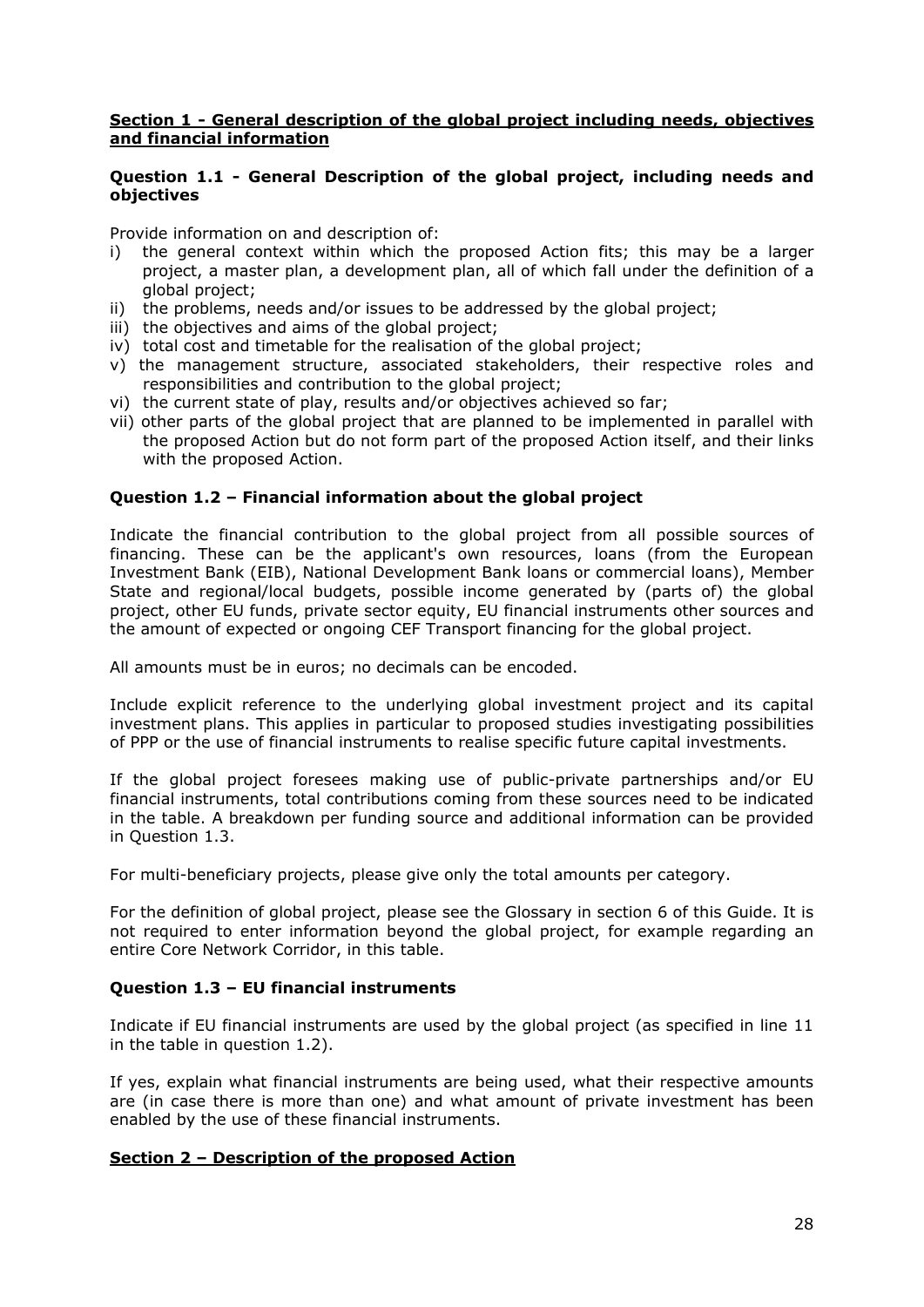The proposed Action must be presented as a stand-alone project, even if it is part of a global project. It should be based on a well-defined starting situation and deliver welldefined results and achievements.

#### **Question 2.1 – General description of the proposed Action including needs and objectives**

The information provided under this question should be consistent with the description provided in the application form part A.

Provide information on or description of the following:

- i) the specific problems, needs and/or issues to be addressed by the proposed Action. Problems and issues may be of any nature (e.g. bottlenecks, congestion, pollution, capacity constraints of current infrastructure, etc.) and should be, to the extent possible, quantified;
- ii) the justification for EU support and added value (bridging a financial gap, links with specific policy and priority objectives, removal of bottlenecks, etc.).
- iii) the specific objectives of the proposed Action, i.e. what should be achieved by implementing the proposed Action and/or the desired results; expected results should be quantified, as far as possible.

Examples of main objectives include (non-exhaustive list):

- Development and implementation of innovative safety technology
- Introduction of new services
- Increased speed of railway link
- Improvement of navigability of waterways
- Increased capacity of locks
- Harmonisation of signalisation
- Increased interoperability
- Increased co-modality
- Improved safety
- Completion of a study
- Development of analytical framework for assessment of PPP arrangements
- Completion of feasibility study to assess PPP as an alternative financing mechanism
- iv) The indicators (different from the milestones to be defined per activity) which will be used to assess the extent to which the proposed Action's main objectives are being / have been achieved, and their sources of verification. Make sure that there is at least one indicator for every objective.

Indicators should be SMART:

- **S**pecific (an observable action or achievement is described)
- **M**easurable, quantifiable (a reliable system is in place to measure progress towards the achievement of the objective)
- **A**chievable (can be reached/achieved within the framework of the proposed Action)
- **R**elevant (is important/relevant for the achievement of the main objectives)
- Time bound (can be measured within the framework of the proposed Action).

For each indicator, define the source(s) of verification that will be used to assess the extent to which the indicator is being achieved, and, for quantitative indicators, to calculate them (e.g. ex-ante evaluation(s), institution or organisation collecting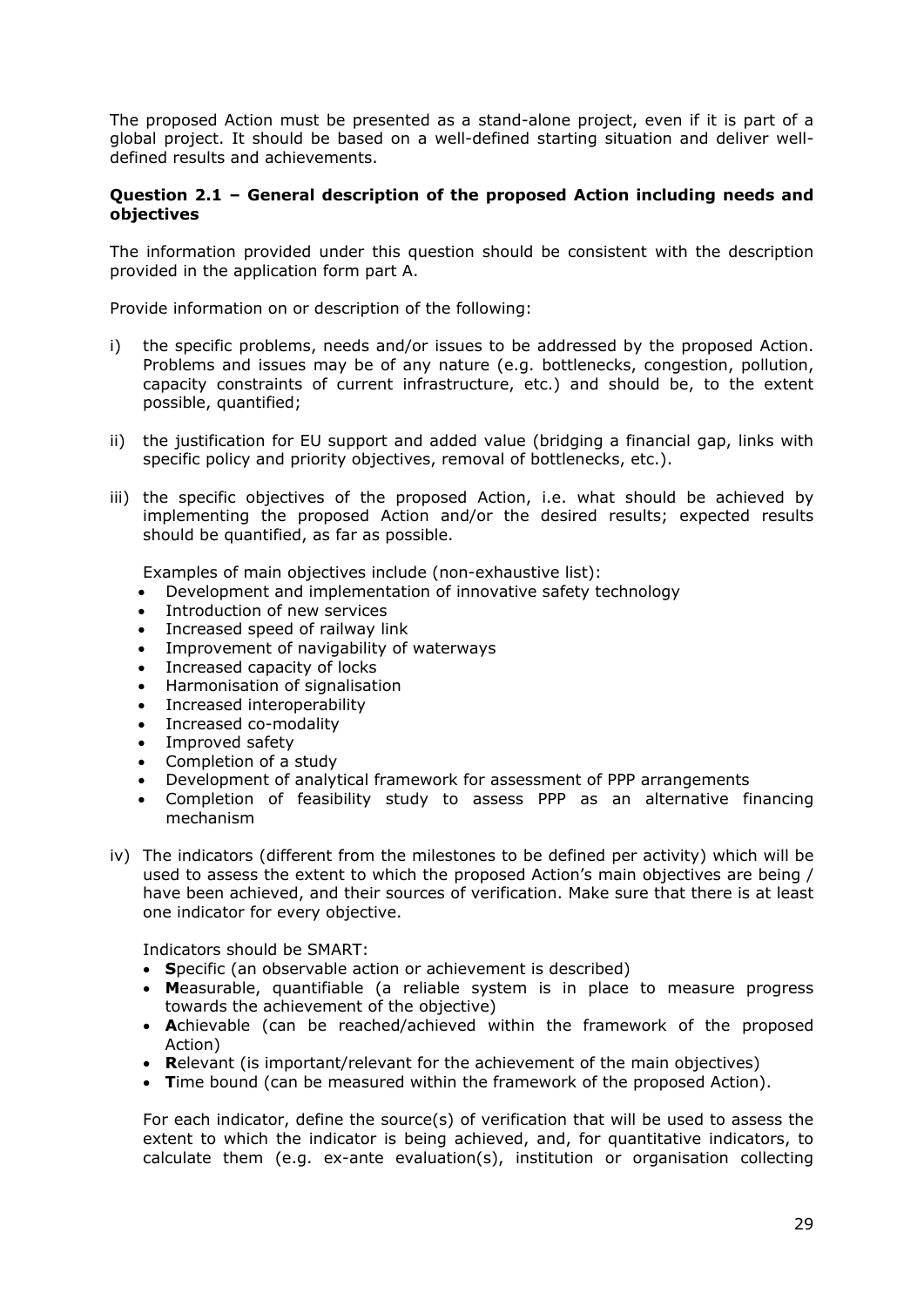statistical information, database). If relevant, the methods used to collect the information should also be described.

#### **Question 2.2 - Contribution of the proposed Action to the global project and expected results**

Please provide information on or description of the following:

- i) How the proposed Action contributes to the implementation and final completion of the global project;
- ii) The next phase of the global project and how it relates to or depends on the completion of the action; and
- iii) How the proposed action contributes to the achievement of the objectives of the global project.

#### **Question 2.3 - Description of the activities of the proposed Action, including their interdependencies**

It is important that the activities are proportionate to the size, complexity and duration of the proposed Action. Major works and studies contracts have to be identified as distinct activities so that their start and completion dates may be set as milestones, including the tendering phase if not yet completed.

Provide a detailed description of each activity listed in application form part A, including the following:

- i) how the activity contributes/relates to the overall objectives of the proposed Action;
- ii) the start and/or the end event of the activity as essential monitoring milestones (e.g. signature of contract, submission of a final report, end of works, etc.); For activities with a total duration of 3 years or more, provide at least one milestone per calendar year;

In case an activity has started before the start of the proposed Action or is expected to be completed after the end date of the proposed Action, provide information on start/end dates of this activity. Do not use percentage values for completion degrees but describe in qualitative terms the completion level at the corresponding date. Moreover, in addition to the cost of the part of the activity to be performed during the implementation period of the proposed Action, provide, information on the costs of the activity before and/or after the implementation period of the proposed Action.

- iii) relevant quantitative information pertaining to the activity in question, including dimensions and capacity of infrastructure, etc.;
- iv) expected output/result, if possible in quantitative terms;
- v) the duration of each activity and working assumptions on performance rates;
- vi) the interdependencies with other activities of the proposed Action (e.g. finish-tostart, start-to-start, finish-to-finish or start-to-finish). If there is no dependence, this needs to be clearly stated. Explain whether an activity is on the critical path.

The information in  $(v)$  and  $(vi)$  above should be coherent with and reflected in the graphical representation provided under question 2.5.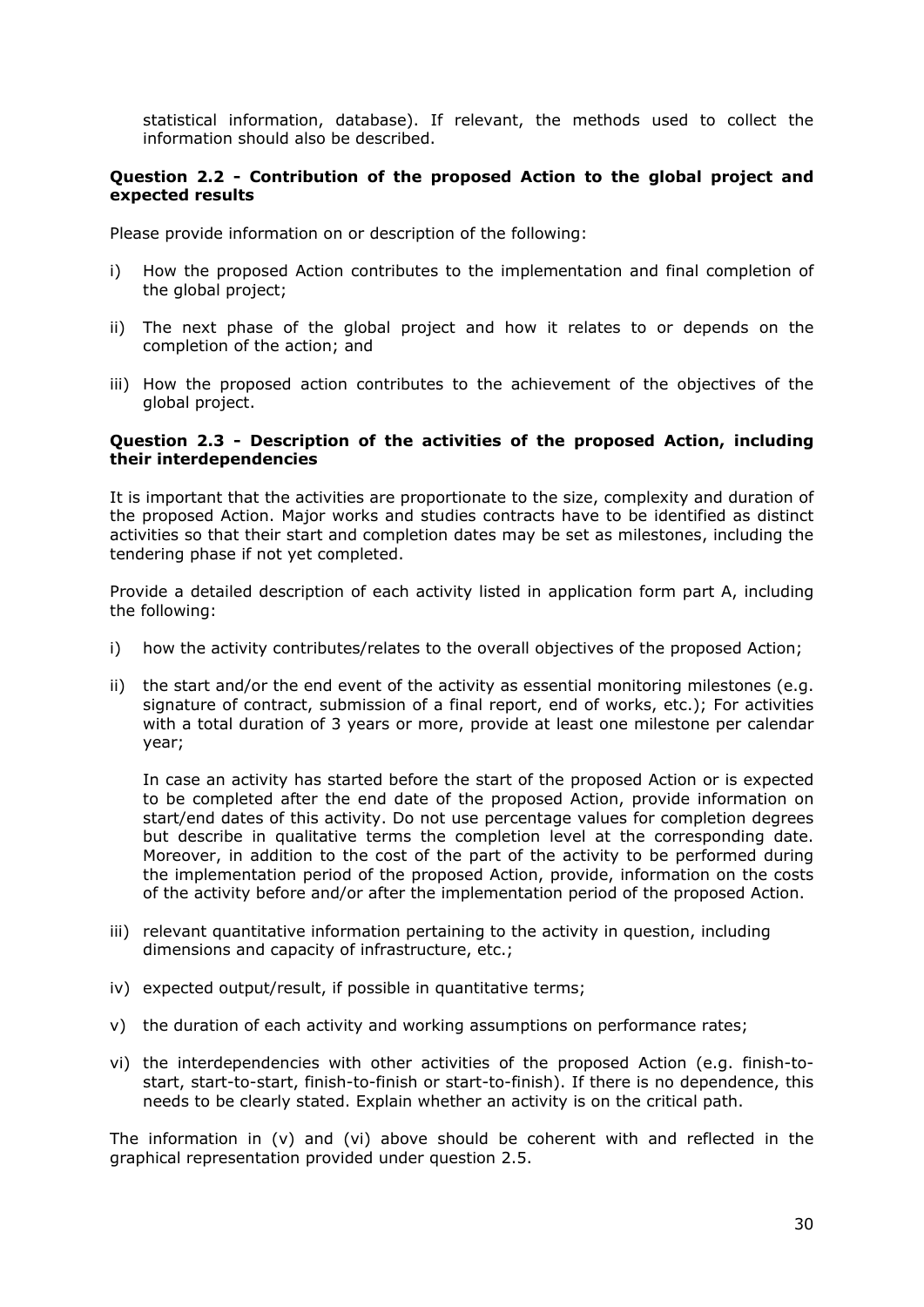vii) the relevant stakeholders, authorisation procedures, implementing body, lines of authority and approval procedures.

In general, each activity must be clearly detailed from both the technical and organisational point of view. Clear structure of the different activities in terms of milestones, implementation period and costs will help the Commission to focus its support on activities where EU funding could bring the greatest benefits.

In case, an activity contains interrelated distinct components, steps or phases, a proportionate description and information must be provided for each component.

Financing can be requested only for activities carried out during the eligibility period as specified in the call for proposals. For more information on cost eligibility see the model grant agreement available on the call webpages.

#### **Question 2.4 – Location of the proposed Action**

Explain the location of the proposed Action, including any specificities of the location (e.g. mountain area, urban area, etc.).

If a map is included in this section, it should aim only to facilitate the reading of the proposal. A detailed map must be provided through the Interactive Map Editor accessible in the TENtec eSubmission module ("Location of the Action" section (A3.1)). Refer to the GIS Data Submission User Guide, available on the call webpages, for guidance on how to use this tool.

#### **Question 2.5 – Action Plan (graphic representations)**

Include a Gantt chart of the proposed Action detailing the critical path, including interdependencies and milestones of each activity, either by inserting it in the box or by attaching such chart as an annex.

If applicable, provide also the graphical representation of the global project but make sure to make a clear distinction between the proposed Action and the global project.

For proposed Actions addressing SESAR only, the 'Action Plan' in this section should not be confused with the 'Action Plan' in the Annex I of the Framework Partnership Agreement. The Gantt chart in this section should nevertheless refer to the Deployment Programme.

#### **Question 2.6 - Risk assessment grid by activities**

Provide information concerning the risk management plan for the proposed Action. The plan shall include description of:

- The risks linked to specific activities. Risks are unexpected or unforeseen **events** that may affect the implementation of the proposed Action in various ways;
- Their potential impact such as delays, cost overruns, cancellation, redesign, etc.;
- Their likelihood of occurrence;
- The level of control of these risks (to which extent is under the control of the beneficiary, the implementing or any other associated body, or, if not, to which extent it might be influenced); and
- The mitigation actions undertaken or planned. Mitigation measures are only one of the possible responses to a risk. Please describe all types of risk responses planned.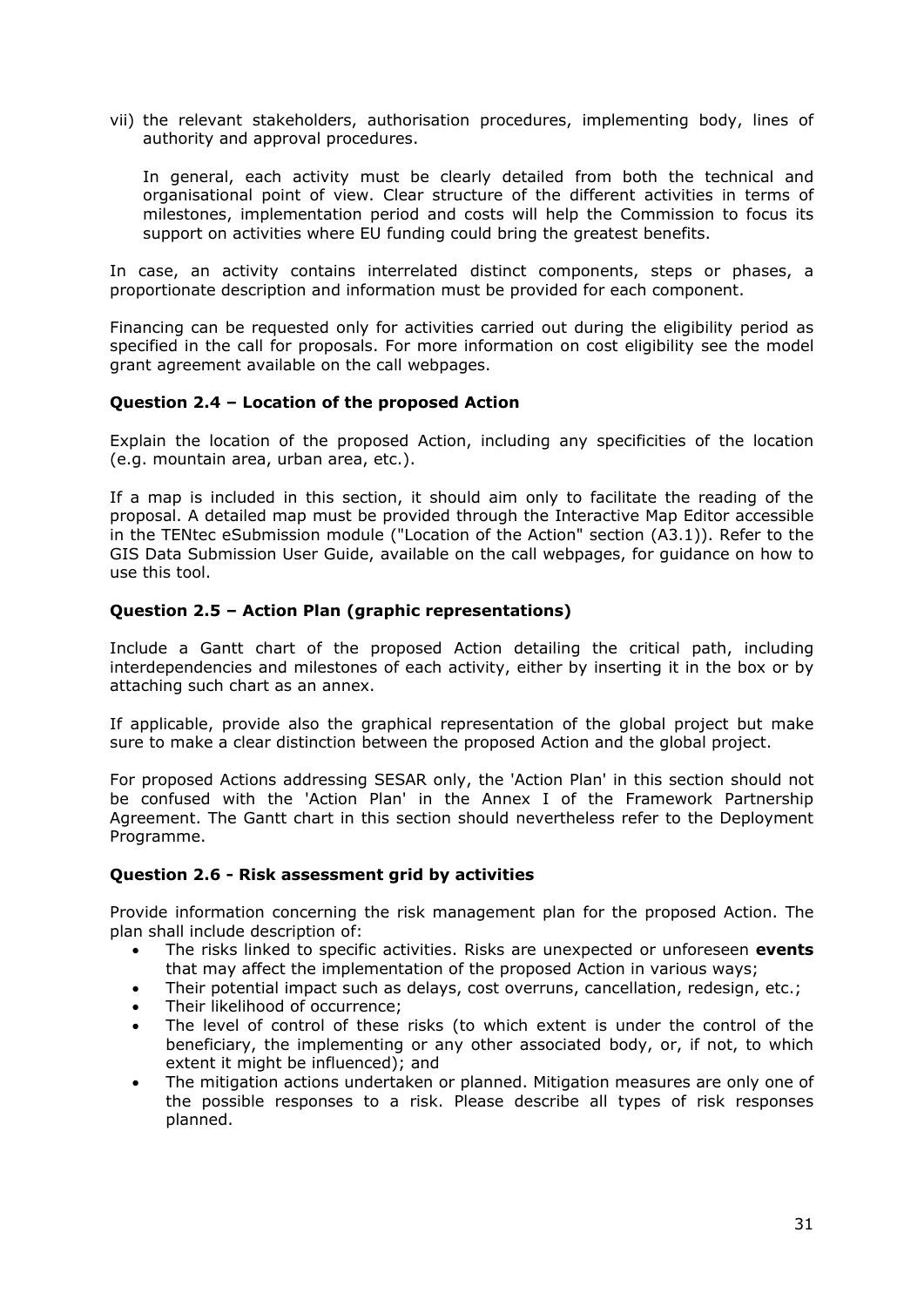#### **Question 2.7 – Financial support to third parties**

Only for proposed Actions submitted under the priority "New technologies and innovation" and which entail financial support to third parties, give details about the funding scheme such as maximum amount to be granted to each third party, the criteria for determining the amount and the award procedure.

Describe how the principles of transparency and equal treatment and the conditions of Article 9 of the CEF Regulation will be ensured.

#### **Section 3 - Relevance: Contribution of the proposed Action to the TEN-T policy objectives and EU dimension**

The following questions relate to the relevance of the proposed Action to TEN-T policy objectives and the EU added value of the proposed Action (relevance of the global project of which the proposed Action may be part is addressed in question 2.2). It is important that statements are substantiated.

#### **Question 3.1- Contribution of the proposed Action to TEN-T Core Network Corridors and or classification as a project of common interest**

Clarify if the proposed Action relates to a Core Network Corridor, as described in Part I, Annex I of the CEF Regulation. If so, indicate precisely which Corridor and section of a Corridor the proposed Action addresses. If the proposed Action does not belong to a Corridor but contributes or links to it, explain how. Relevant information must also be encoded in the application form part A in 'General information' *(see also section 4.1 "General information (A1)"*.

Where a proposed Action addresses a horizontal priority, clarify why it is considered a project of common interest according to Article 7 of the TEN-T Guidelines.

#### **Question 3.2- Contribution of the proposed Action to TEN-T priorities**

Specify how the proposed Action addresses TEN-T priorities, as defined in Article 10 of the TEN-T Guidelines (e.g. interoperability, intermodality, elimination of bottlenecks). Describe any "network effect" produced by the proposed Action (or the global project) by linking with or complementing other TEN-T/CEF actions.

#### **Question 3.3- Contribution of the proposed Action to the objectives of the priority under which the proposal is submitted**

Explain how the proposed Action addresses the objectives, priorities and expected results of the priority or sub-priority under which the proposed Action is submitted.

If a proposal also addresses other priorities of the call for proposals, this should be clearly explained.

#### **Question 3.4 - Contribution of the proposed Action to the internal market, the cohesion policy and the Europe 2020 strategy**

Explain the expected contribution of the proposed Action (making reference to the global project, if necessary) to the internal market, the cohesion policy and the Europe 2020 strategy. Explain the expected network benefit at the EU level (not at local level).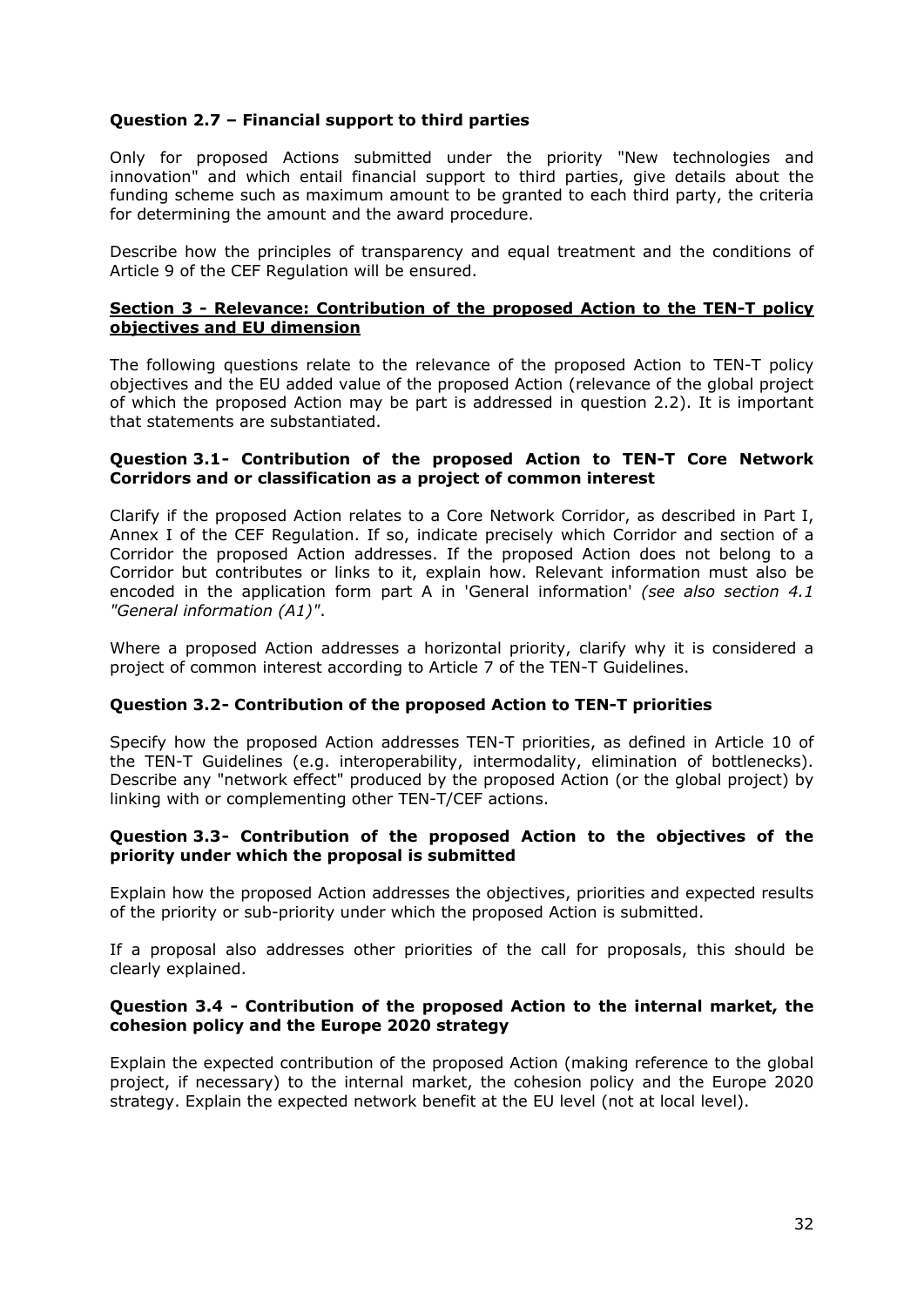#### **Question 3.5 - Socio-economic benefits of the proposed Action at macro level**

Explain the expected socio-economic benefits at the macro level (e.g. competition, jobs, social integration). Provide the results of demand forecast studies (scenarios with and without the proposed Action, if possible), including an outline of the overall context and scope of the study(ies) concerned, the methodology chosen and the assumptions made.

#### **Question 3.6 - Cross-border section**

This section aims at verifying whether or not any section of the proposed Action corresponds to the definition of cross-border sections of the Core Network, as specified in TEN-T Guidelines, Article 3(m). According to Article 7(2) of the CEF Regulation, transport-related actions involving a cross-border section or a part of such a section shall be eligible to receive EU financial assistance only if there is a written agreement between the Member States concerned or between the Member State(s) and neighbouring country(ies) / third country(ies) concerned relating to the completion of the cross-border section.

A cross-border section must ensure the continuity of a project of common interest between the nearest urban areas on each side of the border, which include, or are close to, at least one of the following infrastructures: ports, including passenger terminals, airports, railway stations, logistic platforms and freight terminals. In or around these urban areas, the transport infrastructure of the TEN-T network is connected with other parts of that infrastructure and with the infrastructure for regional and local traffic.

The definition of cross-border sections does not specify a precise distance between these urban areas and the border or between the urban areas themselves.

Grants for works addressing a cross-border section may benefit from a higher co-funding rate, as spelled out in Article 10 (2) b of the CEF Regulation.

The Member States and, if applicable, neighbouring / third country(ies), involved in a cross-border section must provide necessary guarantees regarding the financial viability of the project and the timetable for carrying it out and show that they have committed themselves jointly to the project and/or to putting in place a common structure for it.

A joint application is strongly recommended for proposals with cross-border sections, as a demonstration of the good coordination between the parties concerned. Nevertheless, if a multi-applicant proposal concerns an Action for which some parts are entitled to funding under the Cohesion Fund envelope and other parts under the general CEF Transport envelope, they can be submitted as twinned proposals, as specified in section 7.2 of the call texts and section 4.2 " *General information (A1)"* of this Guide.

Single applicant proposals can be considered as addressing a cross-border section if they can demonstrate the commitment of the Member States and, if applicable, neighbouring / third country(ies), involved in the cross-border section.

#### **Question 3.6.1 Does the proposed Action require actions/construction works on both sides of the border between two Member States or between a Member State and a neighbouring / third country?**

If yes, indicate which Member States and, if applicable, neighbouring / third country(ies) are directly concerned and which activities each of them will be carrying out, regardless if a multi-applicant or single applicant proposals are submitted under this call.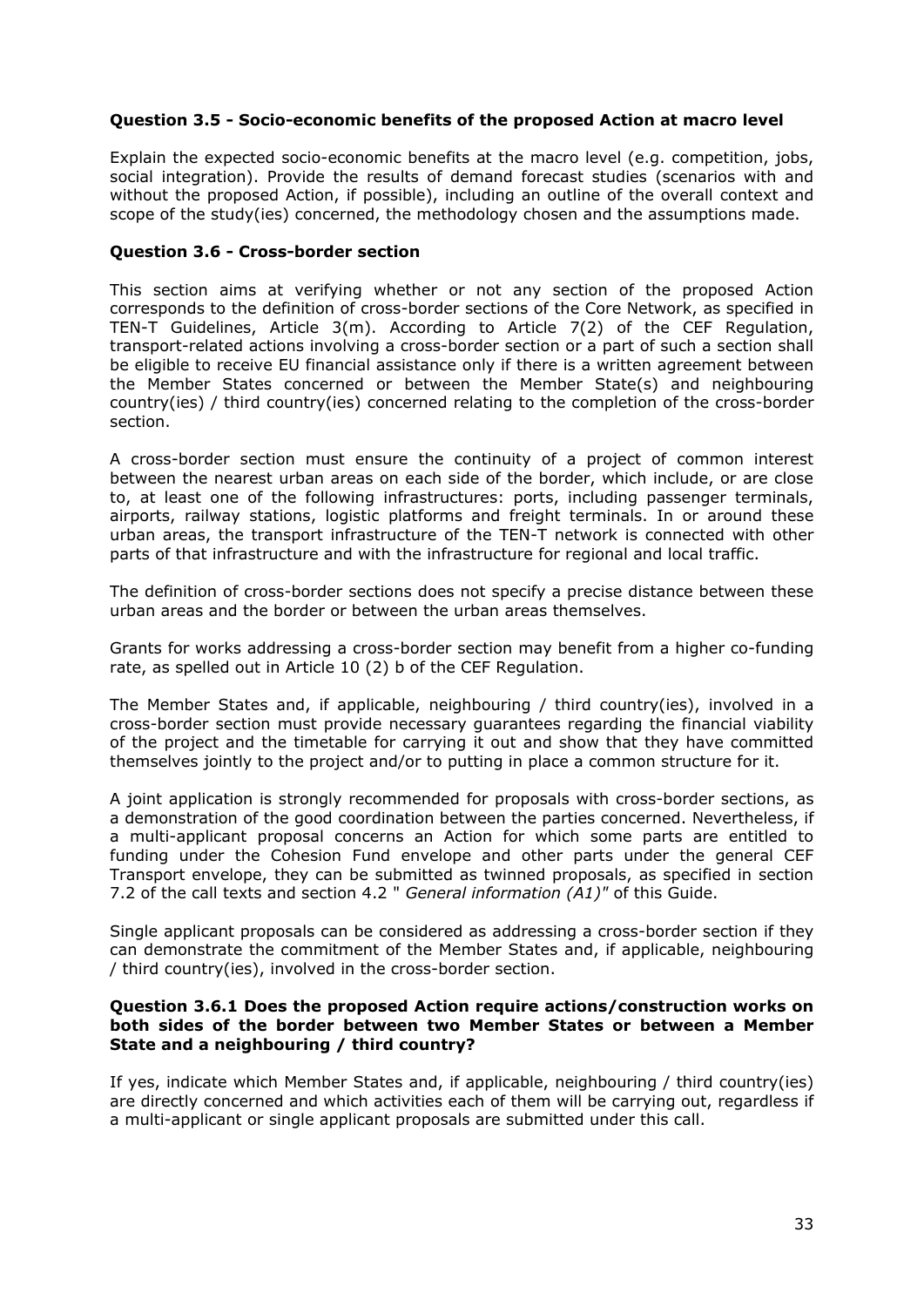#### **Question 3.6.2 Does the proposed Action ensure, via a neighbouring / third country, continuity of a Core Network Corridor between two Member States?**

If yes, indicate which Member States and neighbouring / third country(ies) are directly concerned and which activities each of them will be carrying out, regardless if a multiapplicant or single applicant proposal is submitted under this call.

#### **Question 3.6.3 Is the proposed Action located on a section which ensures the continuity of a project of common interest between the nearest urban nodes, as specified in Article 3(m) and 3(p) of the TEN-T Guidelines, on each side of the border of two Member States or between a Member State and a neighbouring / third country?**

If yes, provide justification for classifying the proposed Action (or part of the proposed Action) as cross-border and explain which activities the Member State(s)s and, if applicable, neighbouring / third country(ies) will be carrying out, regardless if a multiapplicant or single applicant proposal is submitted under this call.

#### **Question 3.6.4 Has a written agreement been concluded between the Member States concerned or between the Member State(s) and neighbouring / third country(ies) concerned relating to the completion of the cross border section, in accordance with Article 7 (2) of the CEF Regulation?**

If yes, describe the main elements of this agreement and attach it as an annex.

The written agreement should be signed by representatives of each Member State and, if applicable, neighbouring / third country(ies) at an appropriate level to ensure that the agreement will be implemented on both sides.

No specific format or content is foreseen in the CEF Regulation or the TEN-T Guidelines for this agreement, as long as the support of the Member States and, if applicable, neighbouring / third country(ies) concerned relating to the completion of the crossborder section, is clearly stated.

If there is no written agreement between the Member States concerned or between the Member State(s) and neighbouring / third country(ies) concerned, this should be clearly explained.

**Question 3.6.5 Have the Member States and, if applicable, neighbouring / third country(ies), concerned made a joint commitment regarding the proposed Action, i.e. (a) concluded a written agreement at appropriate level, (b) agreed a common financial plan or coordinated financial plans, (c) agreed on a common timetable for studies and works, including a coordinated date of opening to service, (d) agreed on how the Member States concerned coordinate their procedures for assessing environmental effects and socio-economic effects thereof, and how they use their best endeavours to conduct a trans-national enquiry prior to the granting of the building permit?**

If yes, clarify and detail as appropriate, and attach copies of the related documents as an annex.

If not, this should be clearly explained.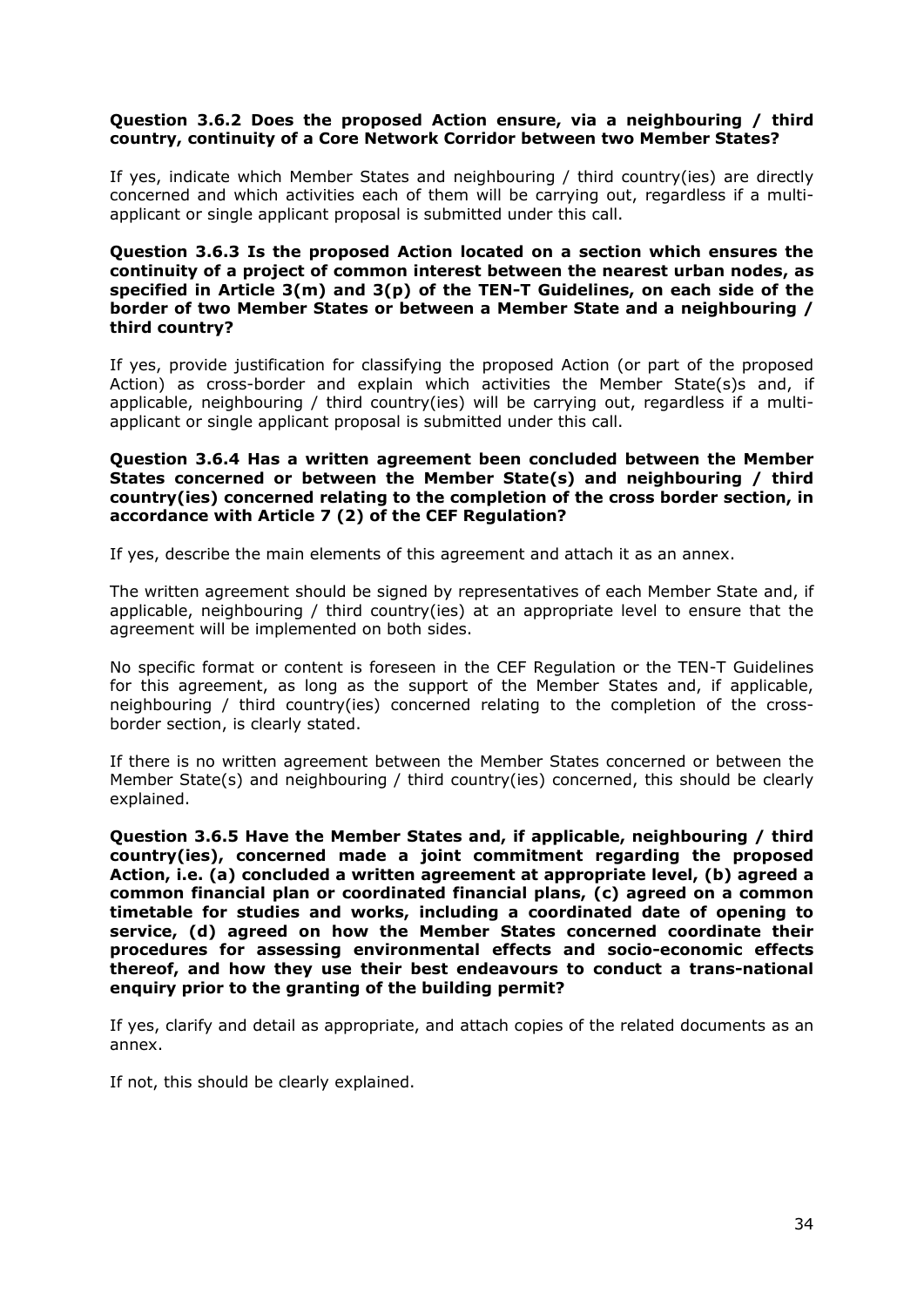#### **Question 3.6.6 Have the Member States and, if applicable, neighbouring / third contry(ies), concerned created a common, technically and financially indivisible structure for the implementation of the action?**

If yes, explain the role and legal status of this structure, and attach the relevant legally binding agreement(s).

If not, this should be clearly explained.

#### **Question 3.6.7 Financial viability of the cross-border action and on the timetable for carrying it out**

Provide the relevant information and, in particular, explain if guarantees are issued preferably jointly - by the Member State(s) and, if applicable, neighbouring / third countries to ensure this viability and the timetable. This applies also if the applicant is not a Member State or a neighbouring / third country.

If such guarantees have been issued, attach copies of the related documents as an annex.

#### **Question 3.7 - Bottleneck**

Applicants should explain under this question whether the proposed Action addresses improving a bottleneck in the sense of Article 3 (q) of the TEN-T Guidelines. If yes, indicate which bottleneck(s) will be improved and which activities of the proposed Action will facilitate this.

#### **Section 4 – Maturity of the proposed Action**

#### **Question 4.1 - Approval of the proposed Action**

Clarify if the proposal has received the necessary approvals to commence the proposed Action and planned activities at governmental, regional, local level, including environmental approvals.

#### **Question 4.2- Political commitments to the proposed Action (and global project)**

Provide information on the political commitments regarding the implementation of the proposed Action and, if relevant, on the global project, including cross-border commitments where relevant. List and briefly describe all formal and informal documents demonstrating these political commitments, such as decisions of national and regional authorities, as well as Memoranda of Understanding, written agreements, inclusion of the proposed Action in the national transport master plans or in sectorial strategies.

#### **Question 4.3- Public consultation**

Describe the public consultations carried out and the feedback received or consultations foreseen. Provide information on the plans to involve stakeholders throughout the proposed Action.

#### **Question 4.4- Readiness / technical maturity of the proposed Action**

For every activity, describe the precise state of preparation or implementation at the time of the submission of the application (e.g. terms of reference ready, tendered, contract signed, started, etc.), and how this will contribute to the subsequent implementation of a proposal.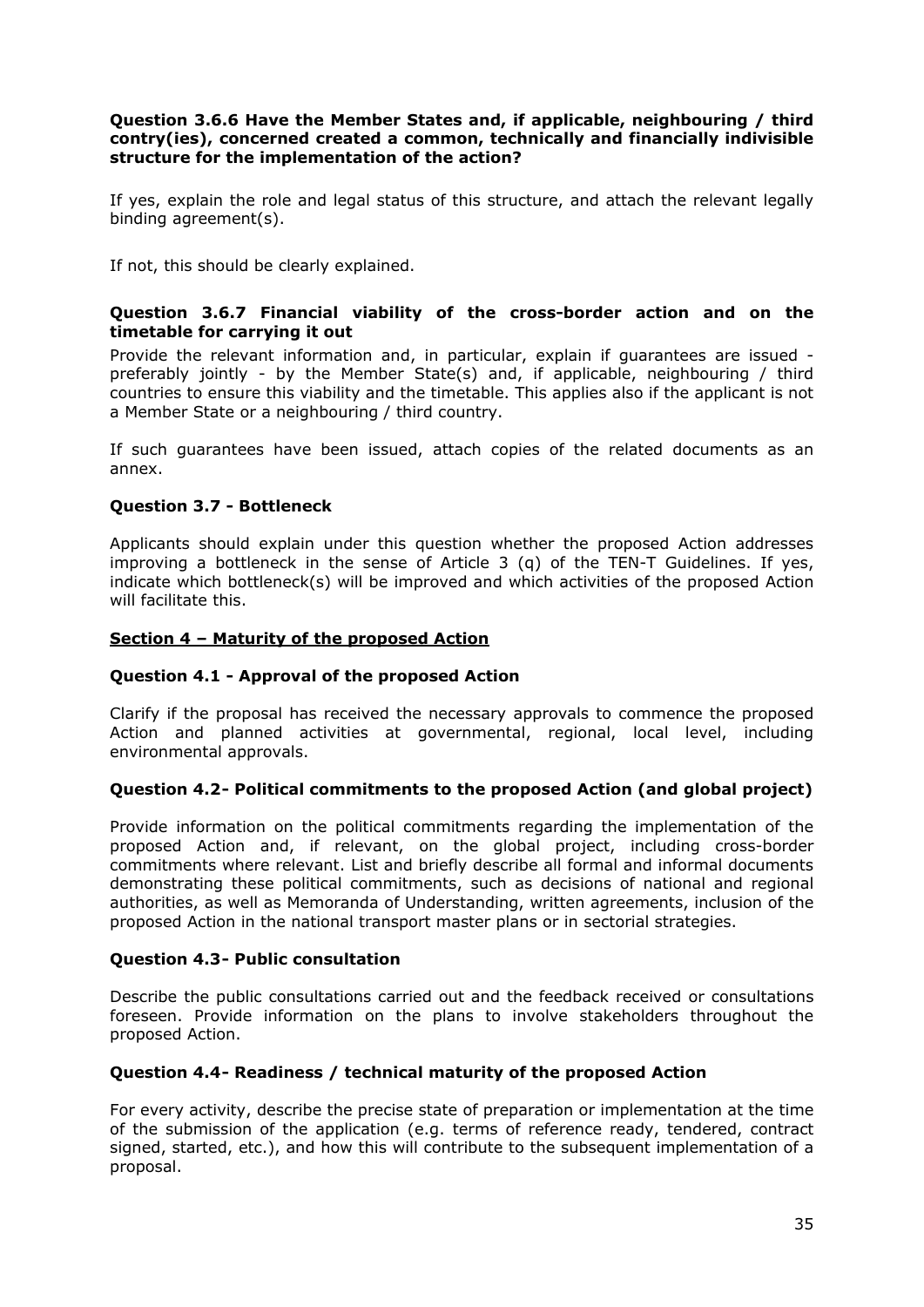Describe how the implementation of the proposed Action (and, if applicable, for the global project) depends on the results of any past or on-going feasibility or technical studies.

For projects with high technological value (such as infrastructure crossing natural barriers, intelligent traffic management systems or aerospace initiatives), provide additional information on the foreseen technology and materials.

If any activities of the proposed Action have already started, indicate the current status of the implementation.

#### **Question 4.5 - Building permits**

Provide a full list of sections/parts of the proposed Action for which a separate building permit must be obtained. Indicate the risk that already obtained permits can still be challenged (e.g. indicate deadlines until when an appeal could be filed).

Complete the table, indicating in the first column the subject of each individual procedure and a concise description of the geographical extension and/or the kind of works concerned.

#### **Question 4.6 – Procurement**

#### **Question 4.6.1 Procurement in general**

Specify which procurement method has been selected for which part of the proposed Action.

#### **Question 4.6.2 Contracts already awarded and procedure(s) applied**

Explain the contracts already awarded and their typology. The status of the contract preparation is a good measure of the proposed Action's maturity.

#### **Question 4.6.3 Procurements planned during implementation**

Provide information on the planned tendering and procurement procedures during the implementation period of the proposed Action and the status of the procurement process per activity.

#### **Question 4.7 - Pending legal/administrative/technical issues**

Describe any problems or issues of a legal/administrative/technical/other nature which remain to be settled before activities can start (e.g. legal proceedings against the building permit, appeal against a contract award, etc.). Please provide information coherent with the risk assessment grid in question 2.6.

#### **Question 4.8- Information on funding sources of the proposed Action (state budget(s), regional / local budget(s), applicant's own resources, EIB loan(s), other loan(s)), other sources)**

For each funding source listed in the tables in the application form part A, describe the nature and legal status of the funds. Specify the relevant legal basis, the modalities of budget allocation and the timing of the funds' availability.

Specify if the financing is secured and, for any sources which are not fully secured, describe in detail the current status.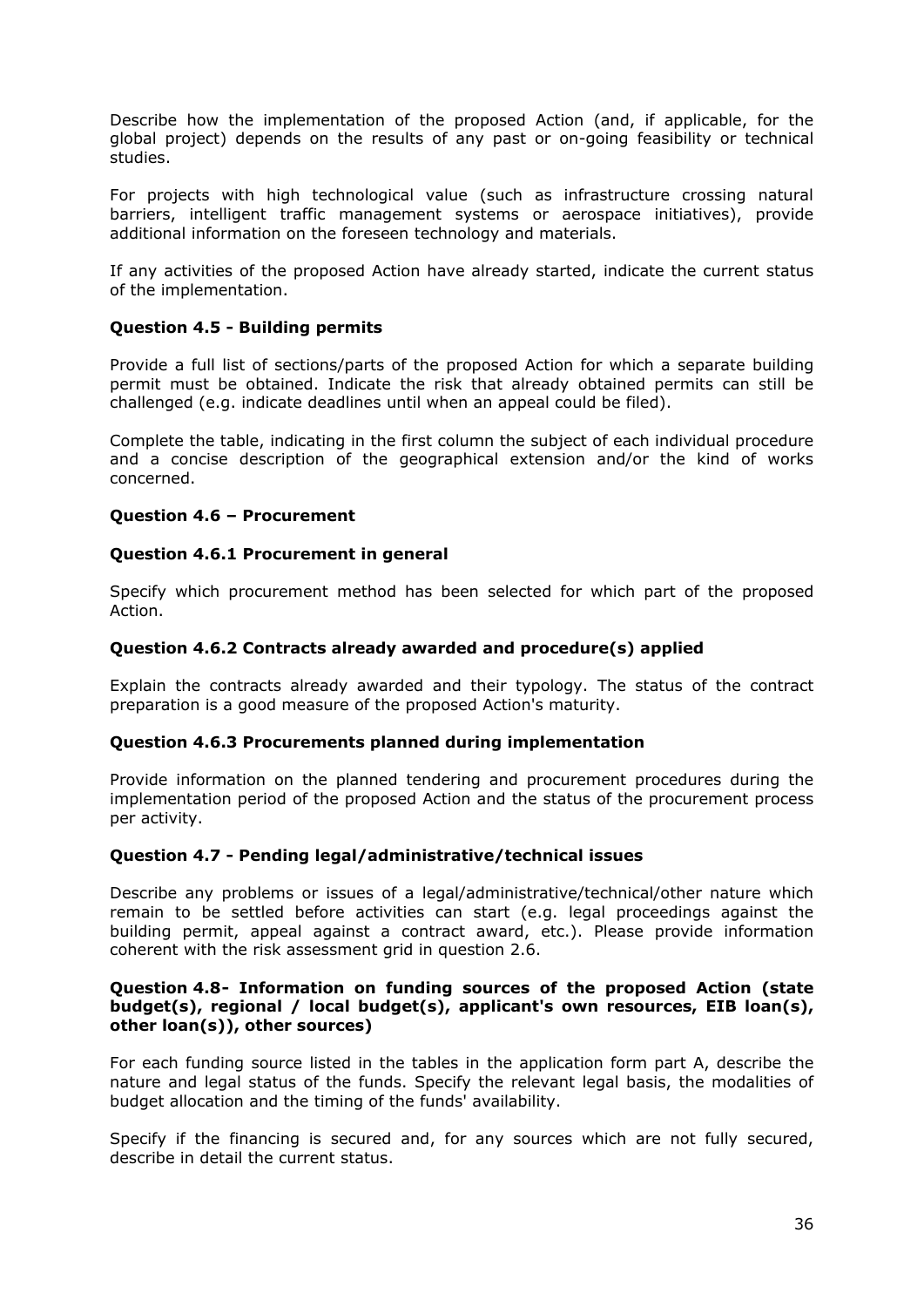If a specific financing scheme exists (e.g. for on-board ERTMS equipment), describe its modalities and in which way it is compatible with state aid rules.

#### **Question 4.9 – Information on the potential for private sector financing through the use of a Public-Private Partnership, concession or other financing mechanism that could enable the use of EU financial instruments**

If such mechanisms have been or are being explored, describe them in detail. If not, explain why these mechanisms have not been explored or were not relevant for the proposal in question.

If the proposed Action will only receive public financing, describe the underlying reasons. In case PPPs and/or financial instruments were considered and finally rejected, explain why.

#### **Question 4.10 – Information on the expected private sector financing, through the use of a Public-Private Partnership, concession or other financing mechanism, which could enable the use of EU financial instruments, possibly in combination with CEF grant funding**

If the exploratory phase described in question 4.9 has been concluded and the outcome is negative or if such exploratory phase has not been conducted (as explained in question 4.9), this section should be filled in as 'Not applicable'.

If the exploratory phase described in question 4.9 has been concluded and the outcome is positive, provide more information on how PPPs and/or financial instruments will contribute to implementation of the proposed Action.

#### **Question 4.11 - Revenues of the proposed Action**

Indicate if the proposed Action is expected to generate any revenue. If this is the case, specify the source(s) and the expected amount.

#### **Question 4.12 – Revenue-generating capability of planned investment**

Indicate whether the planned investment linked to the proposed Action is expected to generate any revenue after completion. If this is the case, specify the source(s) and the expected amount and how it was calculated. If this is not yet feasible, please indicate the status of demand analyses or other studies contributing to the determination of revenue potential.

#### **Section 5 – Impact of the proposed Action**

Questions in this section may not concern all types of actions. If you consider that a question is not applicable to your proposal, indicate the reason.

#### **Question 5.1 - Impact of CEF funding on the financing of the proposed Action and the commitment of the different stakeholders**

Explain how CEF funding will contribute to the financial viability of an economically and socially desirable investment. Explain which other funding could be leveraged that would not be available without CEF funding and how the commitment of different stakeholders (public and private) could be reinforced with CEF funding.

In a similar way, please explain which would be the effects, in terms of availability of other funding and commitment of stakeholders, without CEF funding.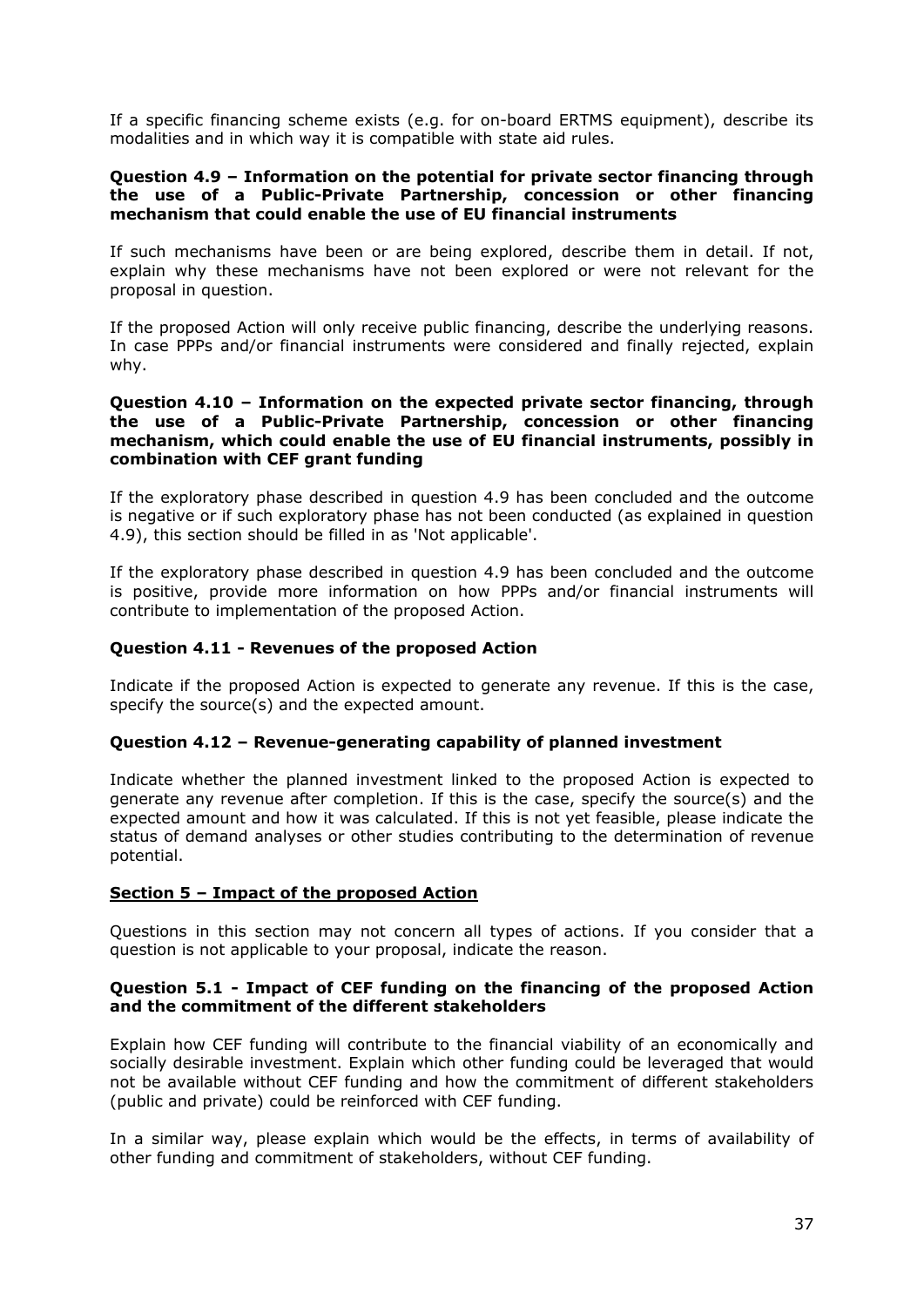#### **Question 5.2 - Impact of the studies as a decision-making tool**

In case of studies or mixed proposals, indicate the level in the organisation/Member State which will use the output of the studies for the decision-making and the period over which the results of the study will be used.

Describe the extent to which the output of the studies will be relied upon for decisionmaking, possibly in relation to other studies, and at what level - a future CEF Transport action, national project or at global project level.

Describe the relevance and economic value of the study in terms of costs and benefits.

#### **Question 5.3 - Impact of the studies in terms of policy-making and best practices**

In case of studies or mixed proposals, describe the extent to which the studies consider the policy context in which they are undertaken and provide a sound basis for institutional and national policy-making.

Explain the degree to which elements of the studies could be used to develop best practices.

#### **Question 5.4 - Ex-ante evaluation(s)**

With the exception of feasibility studies, all proposals must have previously been subject to an ex-ante evaluation.

Provide information on the ex-ante evaluation(s) of the proposed Action and summarise the main results (attach these as annexes). In particular, describe the objectives, activities and policy options considered. Describe the main indicators used in the ex-ante evaluation and make reference to the appropriate statistical base.

Outline the alternative options considered.

Provide the results of any demand / traffic forecast study, which should ideally include one scenario with the project being implemented and one "status quo" scenario. Give an outline of the overall context and scope of the studies, explain the methodology chosen and the assumptions made regarding the demand growth rate and the utilisation rate on completion of the proposed Action.

Provide the list of indicators and their sources of verification (e.g. institution or organization collecting statistical information, website, database, etc.).

If the evaluation carried out goes beyond the scope of the proposed Action, give an overview of the ex-ante evaluation of the global project and explain how it is linked to the proposed Action.

If an ex-ante evaluation has been conducted at European level (e.g. ERTMS, ITS), describe the relevant evaluation.

Clarify if TEN-T/CEF or other EU financing is included in the financing of the evaluation(s) and quantify this contribution.

For proposed Actions addressing maritime ports only, information on the required needs assessment, market analysis and assessment of intermodal exchanges should be provided under this question.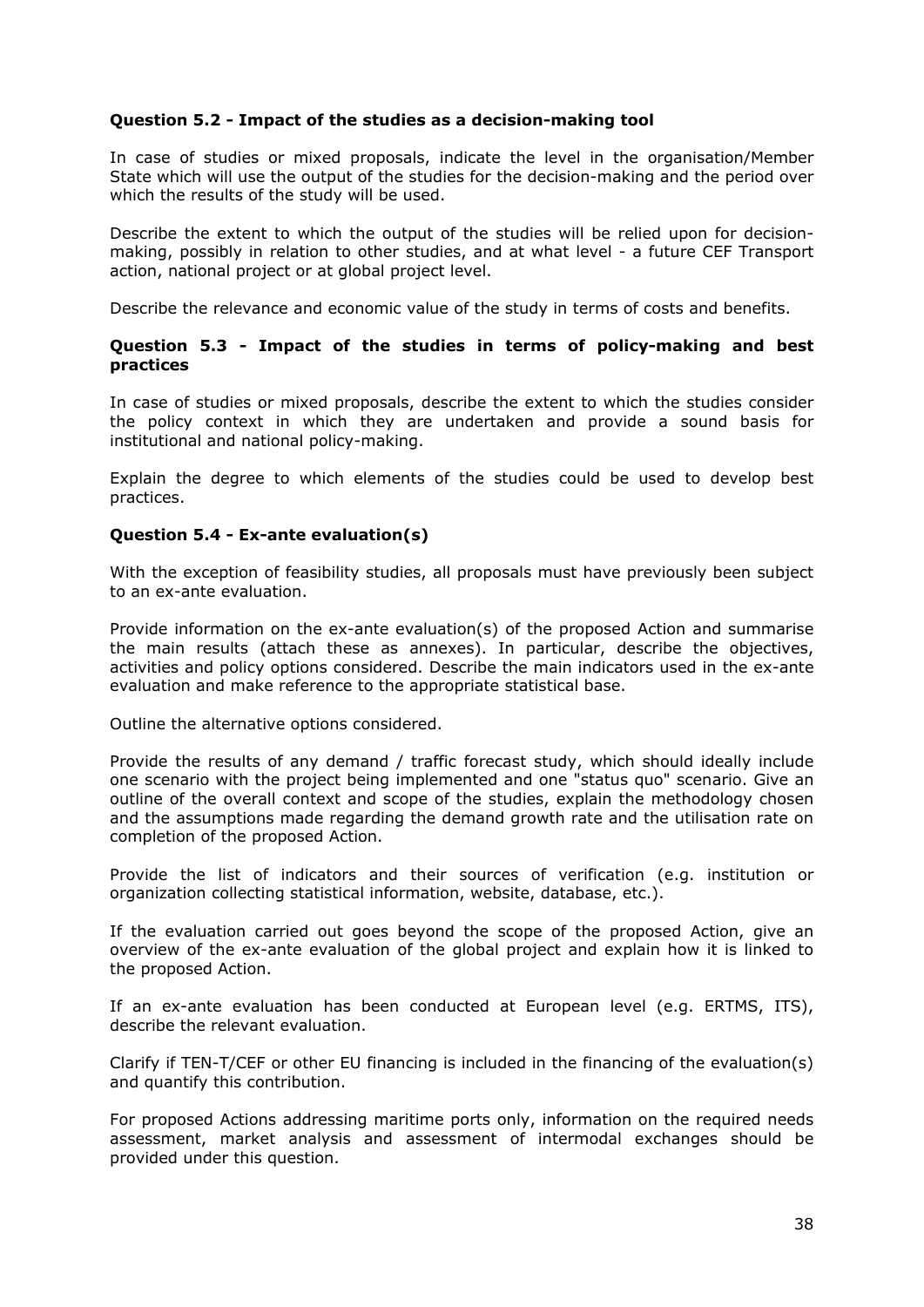#### **Question 5.5 - Financial analysis**

In particular for studies proposals, provide the main results of financial analysis conducted in relation to the planned investment. With reference to Section 5 of this Guide on the provision of a CBA for works and mixed proposals, include the main results of the financial cost benefit analysis. Provide the main results of any options and sensitivity analyses and risk assessments carried out in relation to the financial analysis presented.

If the analysis has been carried out at the global project level, describe its main findings and explain how it is relevant to the proposed Action, drawing concrete conclusions as much as possible for the proposed Action.

#### **Question 5.6 - Social and economic impact**

In particular for studies proposals, provide the main results of socio-economic impacts not covered by a CBA. With reference to Section 5 of this Guide on the provision of a CBA for works and mixed proposals, include the main results of the socio-economic cost benefit analysis.

If the analysis has been carried out at the global project level, describe its main findings and explain how it is relevant to the proposed Action, drawing concrete conclusions as much as possible for the proposed Action.

#### **Question 5.7 - Impact of the proposed Action on traffic management, congestion, modal split, inter-operability, service quality, safety and security**

Describe the expected positive and / or negative impact of the proposed Action on traffic management, congestion, modal split, optimization of existing capacity, inter-operability, service quality, safety and security.

#### **Question 5.8 - Impact of the proposed Action on regional and / or local development and land use**

Describe the expected positive and / or negative impact of the proposed Action on regional and / or local development, and land use. Assess also the positive and / or negative impacts on the neighbouring regions.

Explain if the proposed Action is linked to urban development plans, or if it will contribute to increasing the land value.

#### **Question 5.9 - Impact on competition**

Describe the expected positive and / or negative impacts of the proposed Action on regional and national competition.

#### **Question 5.10 - Impact on the environment**

In addition to the information already provided in the application form part C on compliance with the EU law on environment, explain the results and conclusions of any environmental assessment(s) or studies.

List in detail the expected positive and negative environmental impacts of the proposed Action (and the global project, if applicable), such as contribution to the re-balancing of transport modes in favour of the most environmentally friendly ones, reduction of fuel consumption or greenhouse gas / CO2 emissions, etc.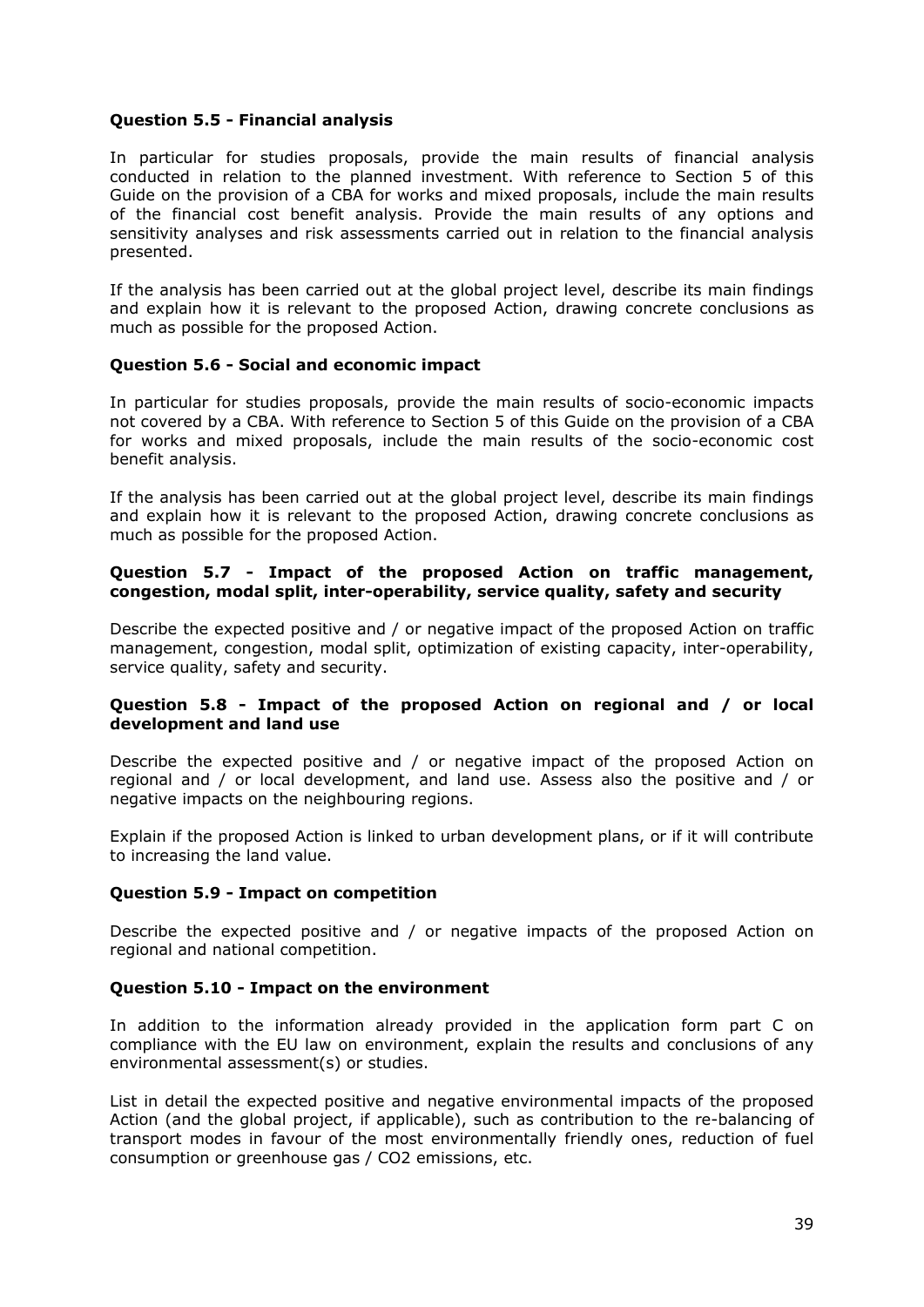Describe in detail the measures that are foreseen to monitor, prevent and mitigate a negative impact on the environment, and provide an estimation of the associated costs.

#### **Section 6 – Quality of the proposed Action**

#### **Question 6.1 - Organisational structure**

Describe the organisational structure of the proposed Action. In particular, explain the distribution of roles and responsibilities between the different stakeholders in the proposed Action, the lines of communication and decision-making processes. Describe the main contractual arrangements.

#### **Question 6.2 - Control procedures and quality management during implementation**

Describe the control procedures to be put in place for the implementation of the proposed Action. Explain the main features of the quality assurance plan and quality control system to be used during the implementation of the proposed Action.

#### **Question 6.3 - Risk management methods and procedures**

Explain whether a risk management plan is in place and explain its main features. Describe the main risks, factors of uncertainty and major elements of complexity of the proposed Action and externalities which may affect the implementation of the proposed Action, whether political, institutional, financial, organisational, social and/or, technical.

Explain how these risks will be mitigated. Explain the main features of any contingency plan available.

Where a risk management plan is not in place, explain the general approach to risk management.

This question addresses the proposed Action's risk management more generally as a part of the project management approach. Only methods and major elements to be taken into account for risk management need to be described, whereas the detailed risks per activity of the proposed Action must be described in the risk assessment grid under question 2.6.

#### **Question 6.4 - Ex-post monitoring and audit(s)**

Describe in detail the arrangements for monitoring, internal and external audit and evaluation applied to the proposed Action, in particular to ensure the conformity of the expenditures incurred by the proposed Action.

#### **Question 6.5 - Communication and visibility given to the CEF Transport cofinancing**

Article 28(1) of the CEF Regulation requires beneficiaries and, where appropriate, Member States to ensure suitable publicity and transparency for CEF aid granted in order to inform the public of the role of the EU in the implementation of the project.

Describe under this question the communication plan and strategy developed to provide visibility to the requested CEF financing (e.g. billboards, reports, websites, brochures, information leaflets, reports, factsheets, newsletters, press articles, presentations).

Consult the "Publicity guidelines and logos" section of the INEA website: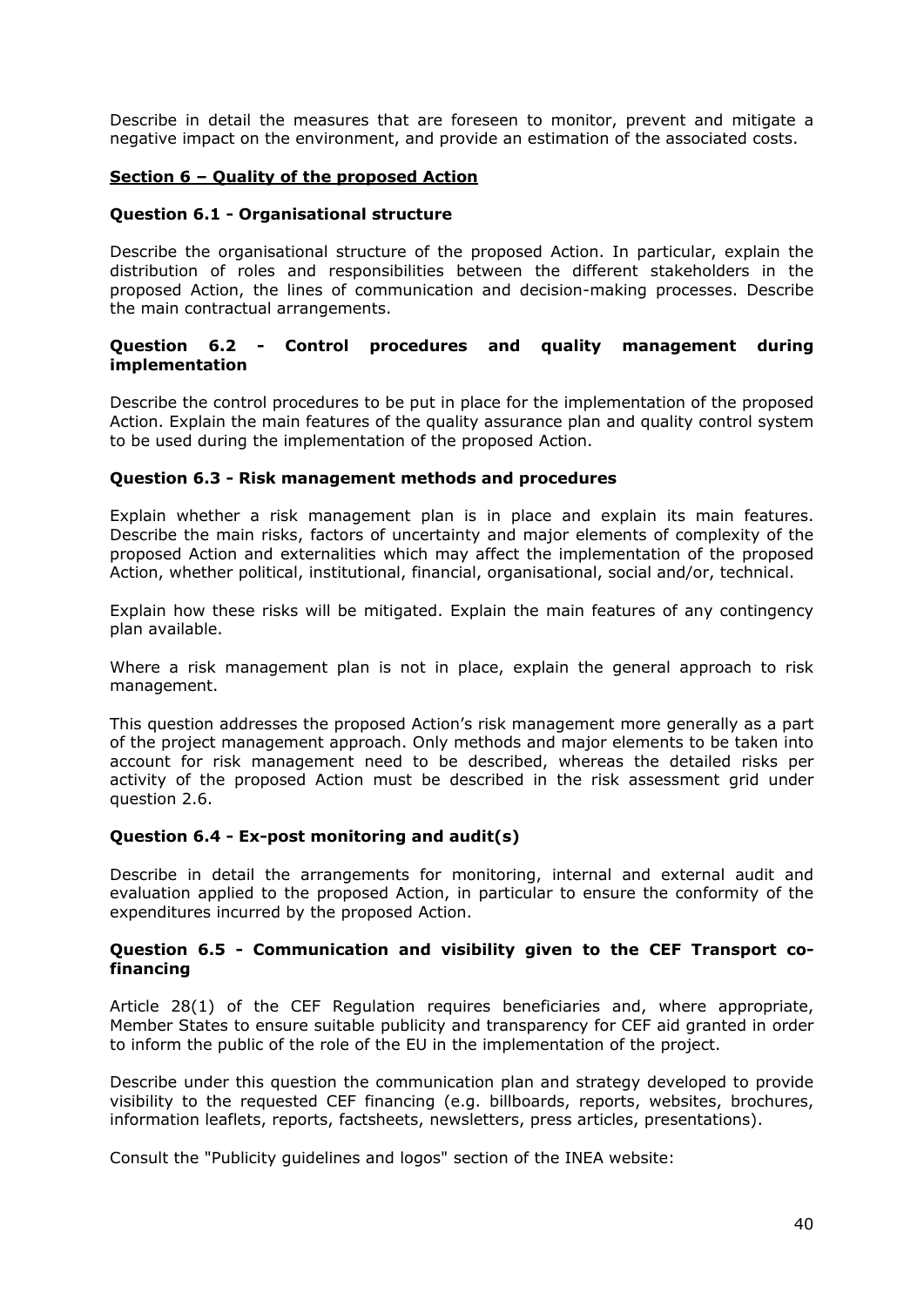https://ec.europa.eu/inea/connecting-europe-facility/cef-energy/beneficiaries-infopoint/publicity-guidelines-logos.

#### **Question 6.6 - Other information**

Provide any additional information which could be useful or should be taken into consideration during the evaluation of the proposal. In particular, indicate if a similar proposal for this proposed Action has previously been submitted under a CEF or TEN-T call.

#### **Section 7 - ANNEXES**

List and number all the annexes attached to the application form and upload them in the TENtec eSubmission module.

**All relevant information for assessing the proposal must be provided in the application form**. If additional information to support, illustrate or provide evidence in support of an element described in the application form is considered necessary, these may be included in annex. Such annexes are not systematically read during the evaluation.

- *Avoid sending extensive annexes, since only reasonable amounts of (supporting) information about relevant statements in the proposal can be processed during the evaluation. Executive summaries could be one way to provide information instead of entire documents.*
- *Any supporting annexes included must be clearly referred to and the relevant parts summarised in the application form.*

# <span id="page-40-0"></span>**5. Cost-benefit/Cost-effectiveness analysis**

# <span id="page-40-1"></span>**5.1. General provisions**

According to Article 7.2.c of the TEN-T Regulation, a project of common interest must "be economically viable on the basis of a socio-economic cost-benefit analysis (CBA)".

Article 10.6 of the CEF Regulation states that the CEF financial contribution will be modulated on the basis of a cost benefit analysis of the project, the availability of EU budget resources and the need to maximize the leverage of EU funding.

In line with these provisions, all proposals for works and mixed proposals, combining studies and works activities, must be accompanied by a CBA proposing the co-funding rate requested for the proposed Action, while taking into account the maximum funding rates stipulated in the CEF Regulation.

As stated in section 7.2 of the call texts, for proposals submitted under priorities "European Rail Traffic Management System (ERTMS)", "Rail Interoperability" and "Single European Sky – SESAR - Common Projects category", all project proposals for 'works' or proposals including both 'studies' and 'works' must be accompanied by a costeffectiveness analysis only, instead of a CBA.

For proposals submitted under priorities "River Information Services" and "Intelligent Transport Services for Road", all project proposals for 'works' or proposals including both 'studies' and 'works' that address implementation of standards laid down in the existing EU legislation must be accompanied either by a CBA or by a cost-effectiveness analysis.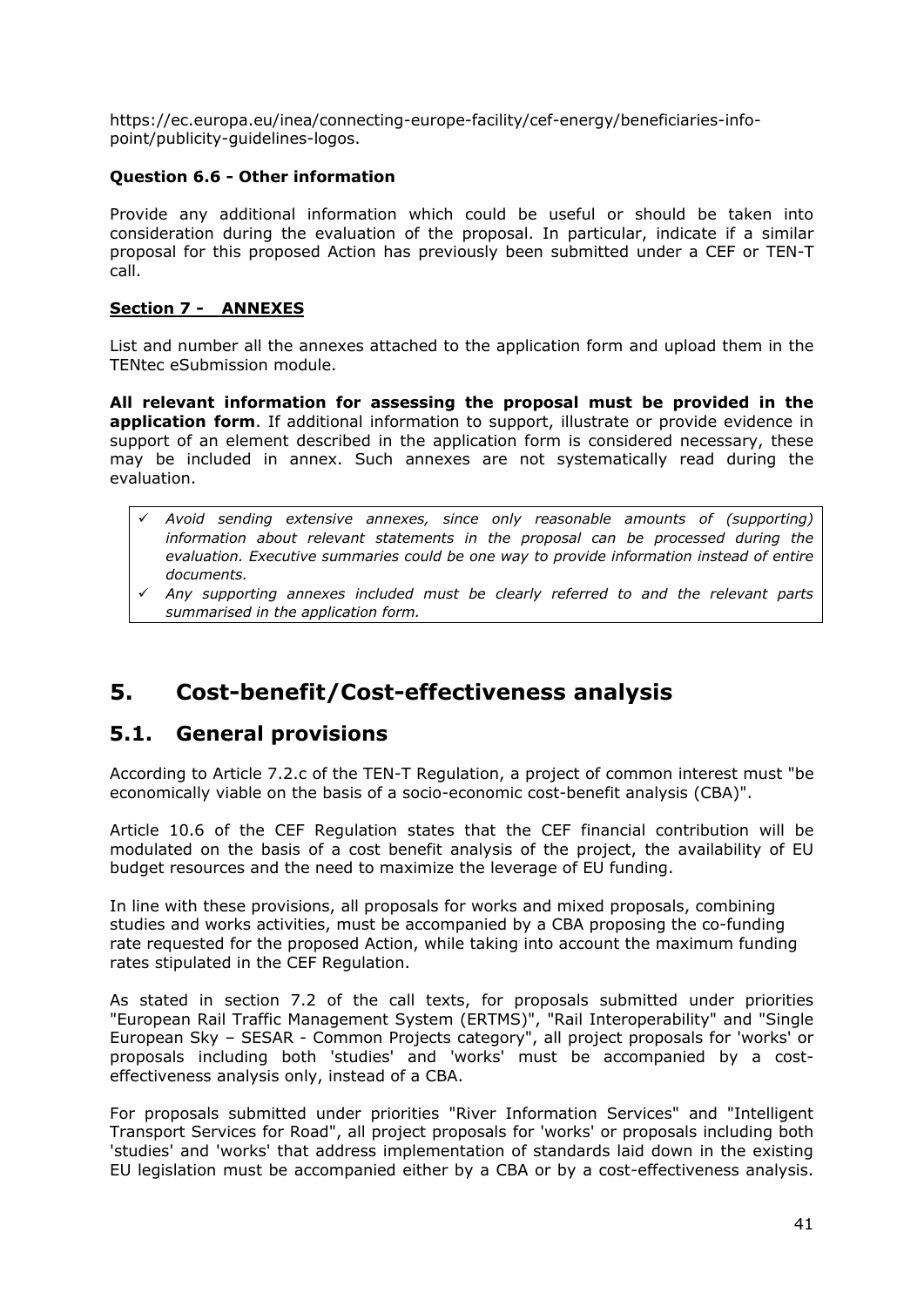Where such proposals address areas not covered by the existing EU standards, they must be accompanied by a cost-benefit analysis (CBA).

For further details about cost-effectiveness analysis, see section 5.5 below.

The CBA needs to comply with a methodology recognised by the concerned Member State(s). Member States are asked to confirm in the application form part A that a methodology recognised in the respective national context has been used.

For proposals submitted under the Cohesion call, it is strongly recommended that the Cohesion Policy CBA methodology be used, in order to simplify the process of project preparation under the CEF and ESIF funds. For the Cohesion Policy Guide for the CBA methodology is available at the following link:

[http://ec.europa.eu/regional\\_policy/sources/docgener/studies/pdf/cba\\_guide.pdf.](http://ec.europa.eu/regional_policy/sources/docgener/studies/pdf/cba_guide.pdf)

The CBA should contain both a financial and economic analysis of the project. In principle, these analyses would be supported by results of feasibility studies with demand and option analyses, sensitivity analysis and risk assessment.

# <span id="page-41-0"></span>**5.2. Financial analysis**

The financial analysis should address the financial profitability and financial stability of the proposed Action. In this regard, the following key indicators are valuable analytic tools:

- Financial net present value (FNPV) of the planned investment and the financial rate of return (FRR) on investment
- Financial net present value of capital (of the applicant, excluding CEF funding) and the financial rate of return on capital
- A calculation of the estimated cumulated net cash flow for the project over the chosen time horizon.

The purpose of the financial analysis is to confirm the need for the EU co-financing. A brief description of the methodology used and steps taken in the calculations that serve to clarify the conclusions of the analysis should be provided. The chosen financial discount rate (FDR) and time horizon should be stated and justified.

It is strongly recommended to include as a minimum the financial net present value (FNPV) of the investment and the financial rate of return of the investment, in order to confirm the need for the CEF grant. In this respect, the financial analysis should be consistent with the assumptions underlying the socio-economic CBA and relate to the same investment cost parameters. In the case of a PPP, whereby the operator and owner of the investment may be different entities, a consolidated analysis could be carried out first to determine the profitability of the project.

In addition to the FNPV and FRR of the investment, it is highly recommended to provide a financial net present value of capital and the financial rate of return on capital, exclusive of the CEF grant, taking into account the sources of financing in order to provide a more complete picture of the financial profitability of the project. This calculation should be from the point of view of the applicant, whether national or regional/local public authority or private sector promoter. In the case of a PPP, two calculations could be provided, for the public and the private partners respectively.

Financial sustainability is another useful indicator to determine the overall financial viability of a proposed investment and ensure good use of EU funds. If possible, an indication of the financial sustainability of the project should be provided to confirm cumulated positive cash flow over the identified time horizon of the project.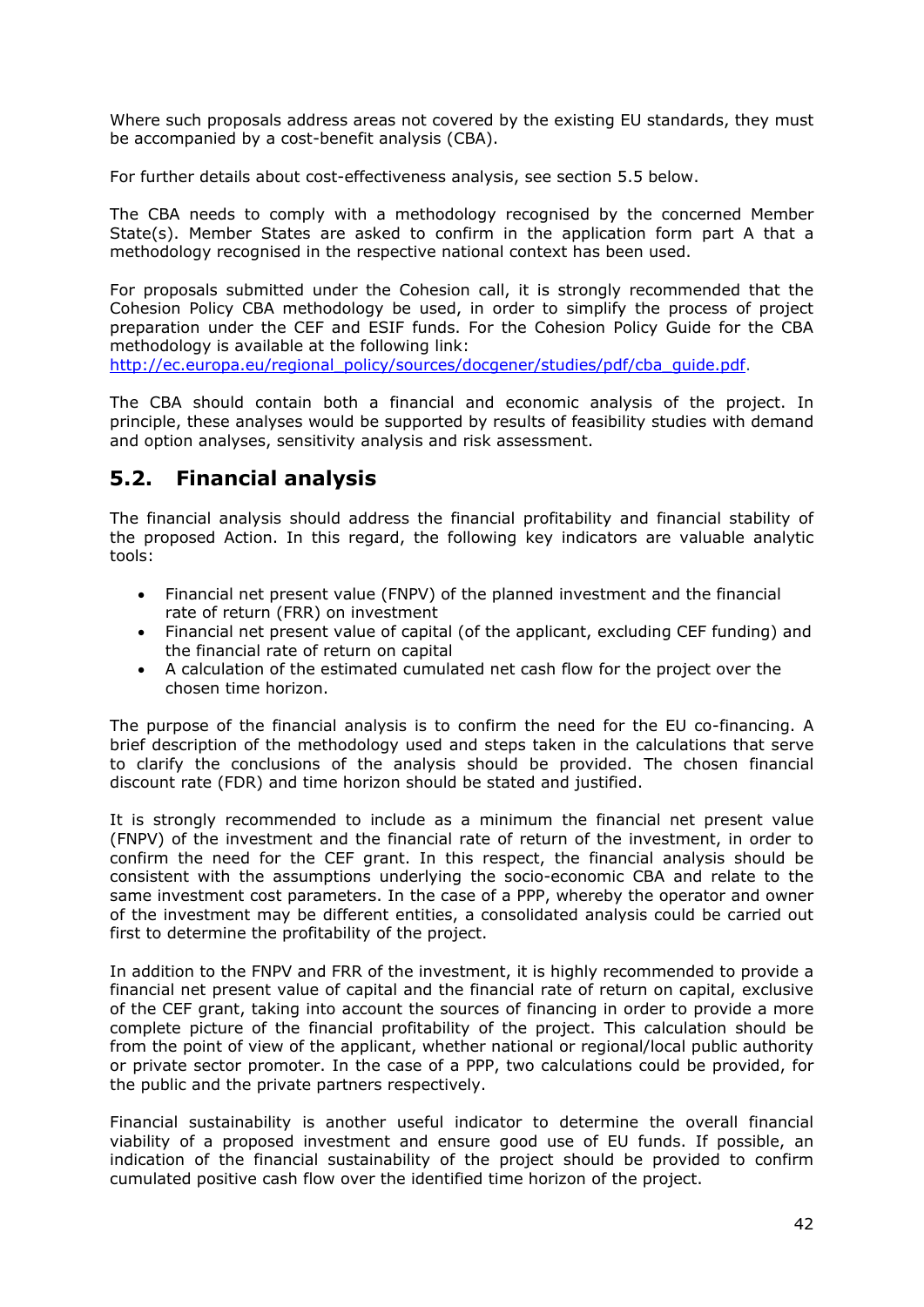# <span id="page-42-0"></span>**5.3. Funding gap**

For revenue-generating projects, the co-funding rate applied to the grant must refer to the part of a project's costs that are not covered by revenues ("funding gap"). Specifically, the discounted net revenues (if any) generated by the project must be subtracted from the discounted investment cost to determine the "funding gap" to which the co-financing rate applies.

The discounted net revenue of the project should be calculated by deducting the discounted costs from the discounted revenue and, where applicable, by adding the residual value of the investment. Revenues and costs should be determined by applying the incremental method based on a comparison of costs and revenues in the scenariowith-the-project with costs and revenues in the scenario-without-the-project. Only cash flows should be taken into consideration when calculating costs and revenues. For revenues, only cash in-flows directly paid by the users (such as charges borne directly by users of the infrastructure) should be considered. In the case of PPPs using shadow tolls or availability payment schemes, such payment mechanisms should be considered as revenues generated by the project.

Specifically:

Funding Gap = DIC – DNR

Funding Gap Rate = (DIC-DNR)/DIC

Where:

DIC is the *discounted investment cost*

DNR is the *discounted net revenue* = discounted revenues – discounted operating costs +

<span id="page-42-1"></span>discounted residual value

# **5.4. Economic analysis**

The economic analysis of the project should calculate the economic net present value of the project and the economic rate of return. As a **minimum**, the following socioeconomic information on the proposed Action should be provided:

- Main economic benefits such as time savings, vehicle operating costs savings, accident savings, reduction of GHG and non-GHG emissions, reduction of noise emissions, quality of service improvements
- Economic Net Present Value (ENPV) of the project
- Economic Rate of Return (ERR) of the project
- Social Discount rate used
- Time horizon (Reference period) (years)

The purpose of the economic analysis is to confirm whether the project is worth the EU co-financing. A brief description of the methodology used and steps taken in the calculations (such as fiscal corrections, conversion of market to accounting (shadow) prices, monetisation of non-market impacts (corrections for externalities)) that serve to clarify the conclusions of the analysis should also be included. The incremental analysis and the discounted cash flow methodology should be followed. The chosen social discount rate and time horizon should be stated and justified.

# <span id="page-42-2"></span>**5.5. Cost-effectiveness analysis**

In the case of compliance-driven projects, such as the case of ERTMS, other ITS, compliance with TSIs in railways, which aim at complying with EU standards and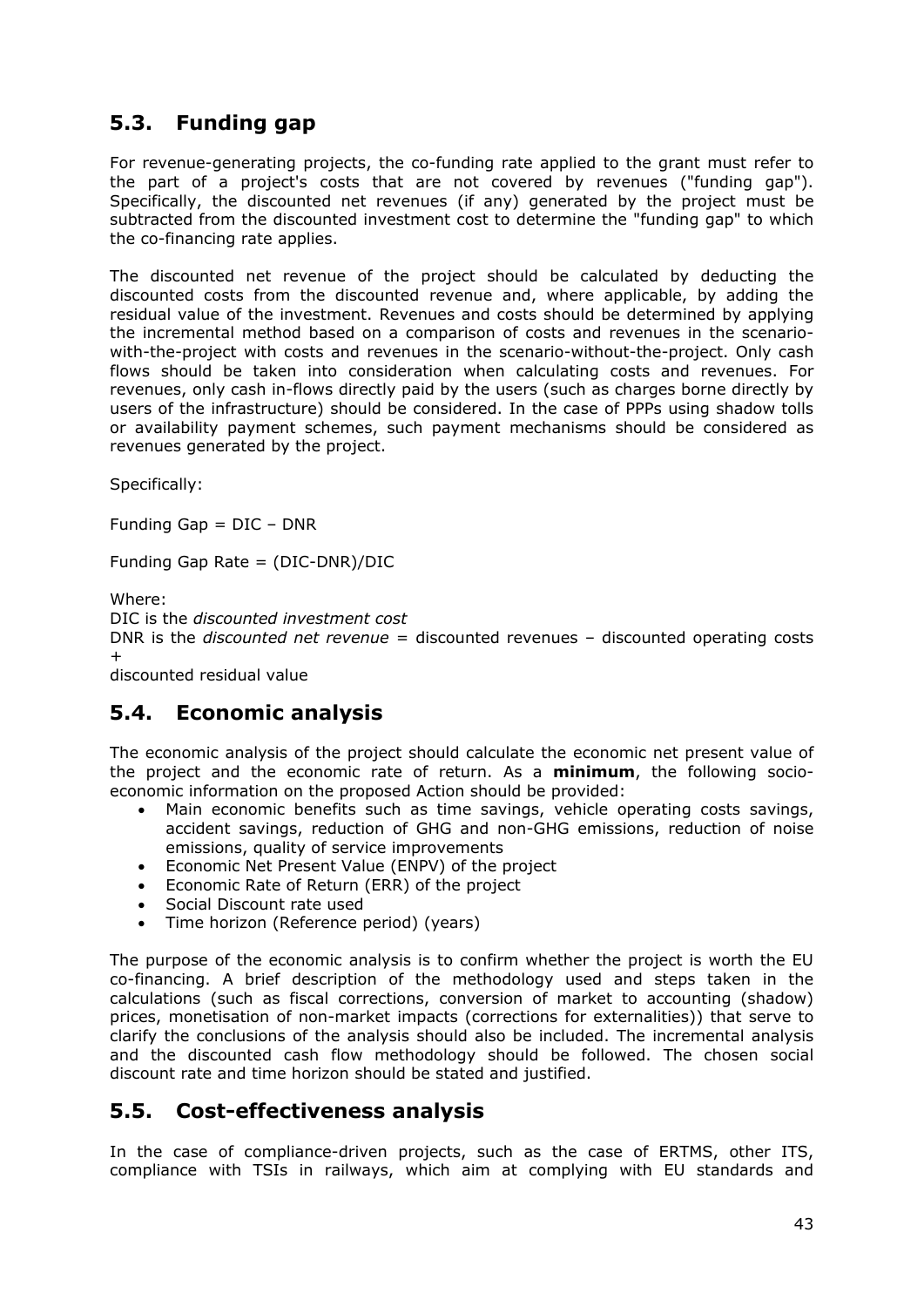generate positive effects well beyond their boundaries (network effects), a costeffectiveness analysis (CEA) can be performed instead of the full economic analysis of a CBA, in order to verify whether the unit cost of the project is appropriate to achieve the proposed result.

In this case, a qualitative description of the main economic benefits must be provided. The CEA is carried out by calculating the cost per unit of 'non-monetised' benefits and is required to quantify benefits but not to attach a monetary price or economic value to the benefits.

<span id="page-43-0"></span>Annex IX of the Cohesion Policy CBA methodology mentioned above contains additional information on cost effectiveness analysis.

# **6. Procedure for Submission of Proposals**

# <span id="page-43-1"></span>**6.1. Deadline for submission**

The deadline for the submission of proposals is **Tuesday, 16 February 2016, 17.00 (Brussels time)**.

As a reminder:

- All parts of the application form (A, B, C and D) must be submitted electronically through the TENtec eSubmission module before this deadline.
	- o **Application form part A** must be encoded directly in the TENtec eSubmission module.
	- o **Application form parts B, C, D** and **CBA/CEA**, where applicable, must be completed, scanned where applicable and uploaded in the TENtec eSubmission module's "Supporting Documents" section under "Required documents for the application" before the proposal submission.
- For any parts of the application requiring signatures or stamps (i.e. forms A2.2, A2.3, annexes B-I, B-II, B-III and B-IV), the signed, stamped and dated originals must be scanned and uploaded in the TENtec eSubmission module's "Supporting Documents" section, under "Additional supporting documents for application". Applicants must keep the originals and provide them to INEA/Commission upon request.

## **E-mails or paper copies sent to the Agency will not be admissible.**

#### **Deleting the proposal**

Applicants have the possibility of deleting any draft proposals before they are submitted. Go to the "My applications" section of the TENtec eSubmission module and click on the "Delete" button in the Status column for that proposal. Please note that after a proposal is deleted, the deletion is permanent and the proposal cannot be recovered from the system.

#### **Submitting the proposal**

Go to the "Submit this application" section of the TENtec eSubmission module, click on the "Submit this application" button and reconfirm. An automatic e-mail notification will be sent from TENtec to the applicant which submitted the proposal informing him/her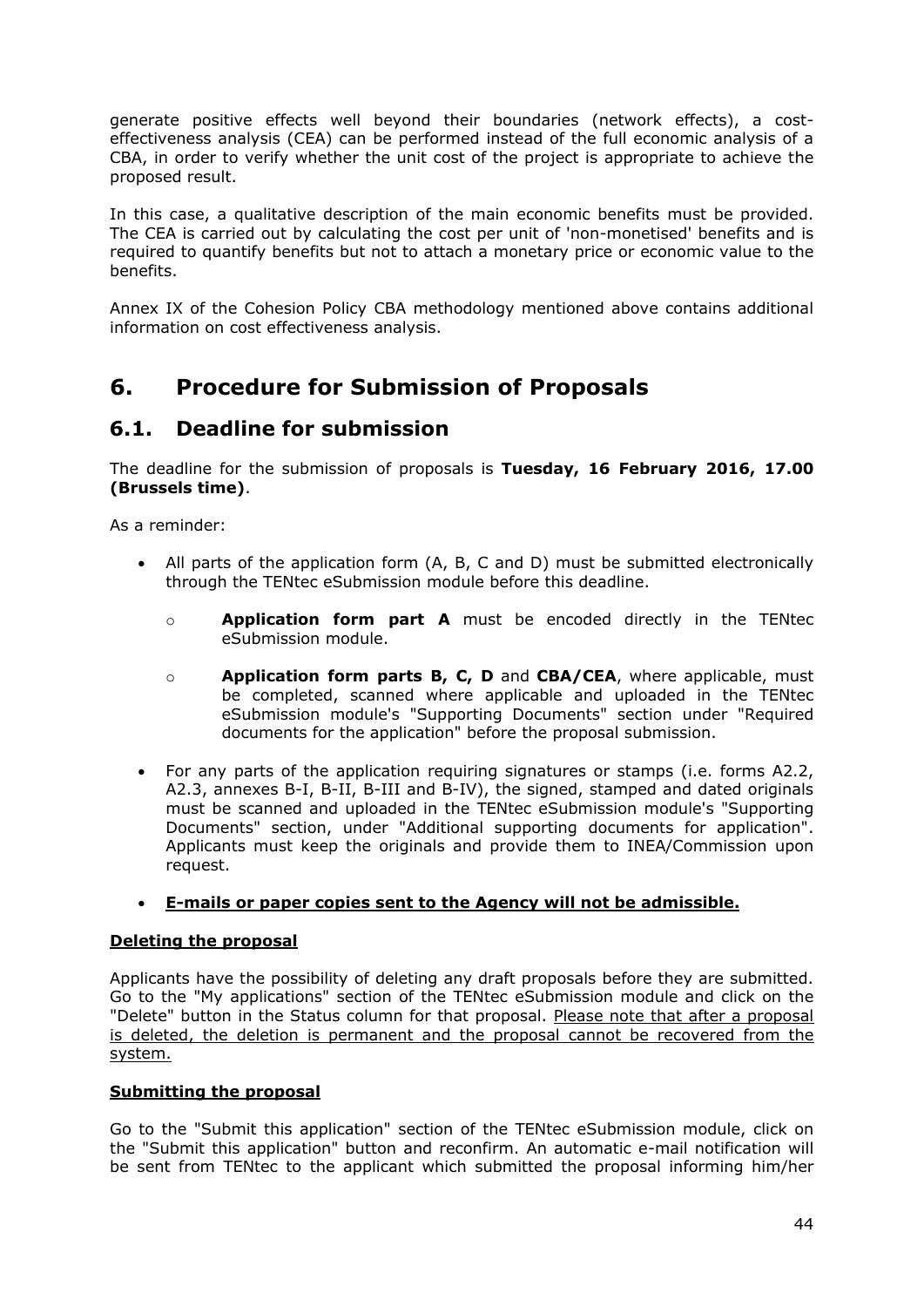that the proposal was successfully received. This notification should not be taken as an indication that the proposal is admissible or eligible.

#### **Correcting, revising or withdrawing a submitted proposal**

It is not possible to make changes to a proposal once it has been submitted. Applicants wishing to correct or revise their proposals must submit a new version of the proposal before the deadline which will replace the previous version.

Applicants who wish to withdraw an already submitted proposal may do this via the TENtec eSubmission module homepage. Click on the "Withdraw" button under the Status column for that proposal and confirm the selection. The status will change to "withdrawn" and the time/owner will be indicated. Please note that only the owner of a proposal (i.e. the user that has created the application in the first place) has the right to withdraw it. Withdrawn proposals are still visible (read-only) in the system, and the contents can be consulted and/or copied and pasted into other applications by both owners and contributors. However, once a proposal is withdrawn it cannot be resubmitted. Withdrawal of proposals is possible until the call deadline.

Applicants who have submitted a proposal must also inform INEA as soon as possible via the call helpdesk of any change of an operational or financial nature that might affect them or the proposal.

# <span id="page-44-0"></span>**6.2. Further information or clarifications**

Applicants are encouraged to regularly consult the INEA website and especially the individual call webpages for any further clarifications or information on the call, accessible via the following link:

[https://ec.europa.eu/inea/connecting-europe-facility/cef-transport/apply-funding/2015](https://ec.europa.eu/inea/connecting-europe-facility/cef-transport/apply-funding/2015-cef-transport-calls-proposals) [cef-transport-calls-proposals.](https://ec.europa.eu/inea/connecting-europe-facility/cef-transport/apply-funding/2015-cef-transport-calls-proposals)

Online **FAQs for both general and priority-specific issues** are available at the following link:

[https://ec.europa.eu/inea/connecting-europe-facility/cef-transport/apply-funding/2015](https://ec.europa.eu/inea/connecting-europe-facility/cef-transport/apply-funding/2015-cef-transport-calls-faq) [cef-transport-calls-faq.](https://ec.europa.eu/inea/connecting-europe-facility/cef-transport/apply-funding/2015-cef-transport-calls-faq)

Applicants are encouraged to sign up for the e-mail notification service to inform them when new updates to the FAQs are posted online. See the above FAQ link for more information.

Please refer to the online FAQs before contacting the helpdesk. If the information is not addressed or available in the FAQs, any additional questions should be sent to the **call helpdesk**: [INEA-CEF-transport-calls@ec.europa.eu.](mailto:INEA-CEF-transport-calls@ec.europa.eu)

Applications sent to this e-mail address will not be accepted!

**The helpdesk will not send any individual replies to e-mails it receives.** Answers to submitted questions will be published in the FAQs to ensure equal treatment of all potential applicants. Questions specific to a particular proposal and for which INEA's reply would provide a comparative advantage to applicants will not be answered.

Any questions related to the content of the calls should be submitted at the latest by **Tuesday, 2 February 2016**, to ensure sufficient time for the last FAQ update on Tuesday, 9 February 2016.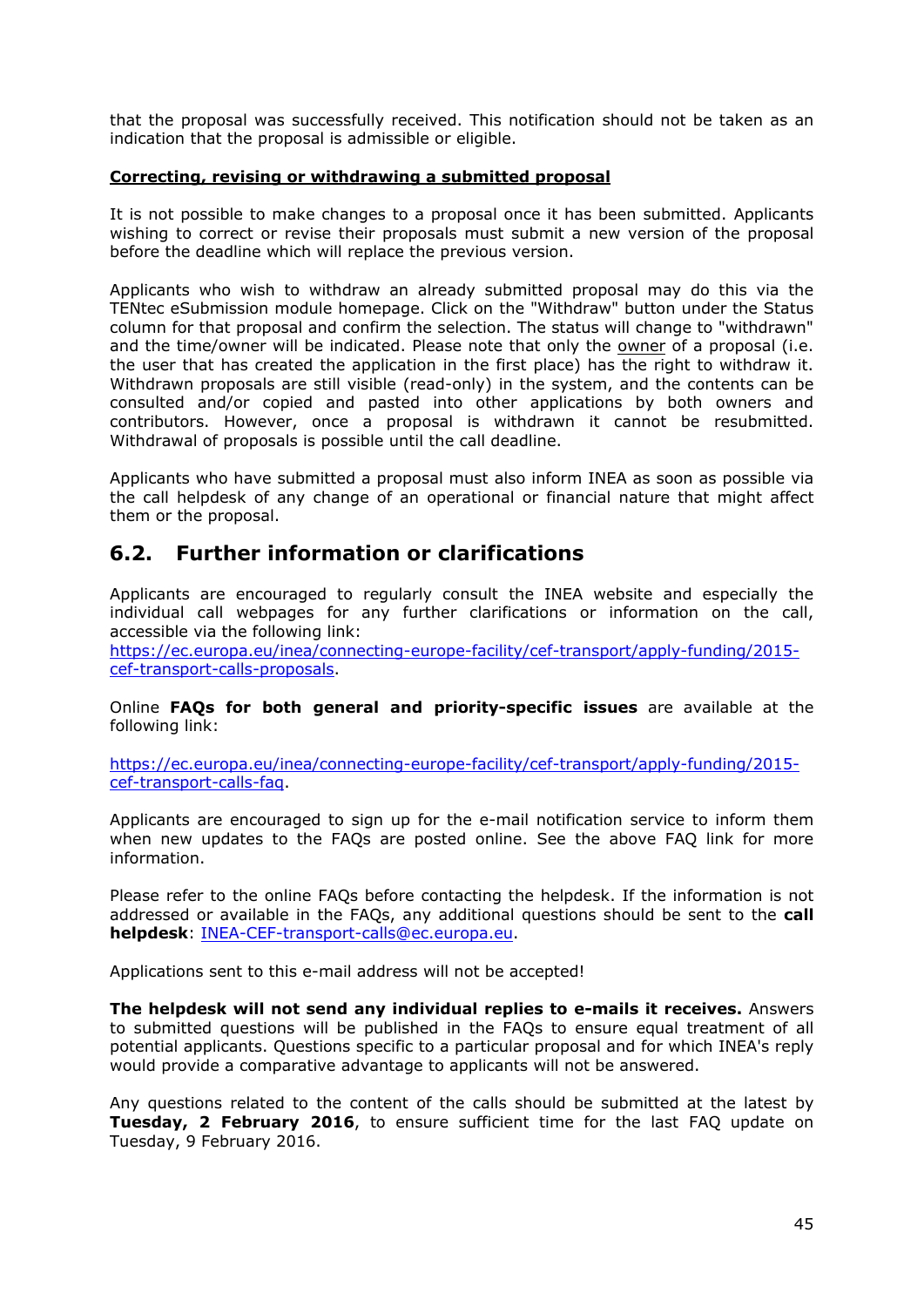In case of technical questions related to the TENtec eSubmission tool, the helpdesk will respond individually up until the call deadline. Please note that the general TENtec support service will not reply to call related questions.

# <span id="page-45-0"></span>**6.3. Processing of personal data**

An applicant's reply to the grant application involves the recording and processing of personal data (such as name, address and CV), which will be processed pursuant to Regulation (EC) 45/2001 on the protection of individuals with regard to the processing of personal data by the Community institutions and bodies and on the free movement of such data. Unless indicated otherwise, applicant's replies to the questions in this form and any personal data requested are required to assess an applicant's grant application in accordance with the specifications of the call for proposals and will be processed solely for that purpose by INEA as data controller for this purpose. An applicant may, upon request, have his/her personal data sent to him/her and rectify any inaccurate or incomplete particulars. Any queries concerning the processing of personal data should be addressed to the entity acting as the INEA Data Controller.

The data subjects have the right of recourse at any time to INEA's Data Protection Officer (INEA-DPO@ec.europa.eu) or in case of conflict with the Controller or Data Protection Officer concerning the processing of his/her personal data, an applicant has the right to submit a complaint at any time directly to the European Data Protection Supervisor [\(www.edps.europa.eu\)](http://www.edps.europa.eu/).

Details concerning the processing of an applicant's personal data are available on the privacy statement on each individual call webpage accessible via the following link: [https://ec.europa.eu/inea/connecting-europe-facility/cef-transport/apply-funding/2015](https://ec.europa.eu/inea/connecting-europe-facility/cef-transport/apply-funding/2015-cef-transport-calls-proposals) [cef-transport-calls-proposals.](https://ec.europa.eu/inea/connecting-europe-facility/cef-transport/apply-funding/2015-cef-transport-calls-proposals)

Personal data included in the application (name, title, organisation, contact information) may be shared with the concerned Member State's representatives in the CEF Coordination Committee on a need to know basis in view of their role in the approval of proposals selected for funding as well as responsibilities under the CEF Regulation.

An applicant's personal data (name, given name if natural person, address, legal form, registration number and name and given name of the persons with powers of representation, decision-making or control, if legal person) may be registered in the Early Warning System (EWS) only or both in the EWS and Central Exclusion Database (CED) by the Accounting Officer of the Commission, should the applicant be in one of the situations mentioned in:

 Commission Decision 2014/792/EU of 13 November 2014 on the Early Warning System to be used by the authorising officers of the Commission and by the executive agencies (OJ 2014 L 329 of 14 November, p.68) (for more information see

[http://ec.europa.eu/budget/explained/management/protecting/protect\\_en.cfm#S](http://ec.europa.eu/budget/explained/management/protecting/protect_en.cfm#SAP) [AP\)](http://ec.europa.eu/budget/explained/management/protecting/protect_en.cfm#SAP)

 Commission Regulation 2008/1302 of 17.12.2008 on the Central Exclusion Database (OJ L 344, 20.12.2008, p. 12) (for more information see the Privacy Statement on

[http://ec.europa.eu/budget/library/sound\\_fin\\_mgt/privacy\\_statement\\_ced\\_en.pdf](http://ec.europa.eu/budget/library/sound_fin_mgt/privacy_statement_ced_en.pdf)

Applicants are informed that, to ensure that the EU's financial interests are protected, their personal data may be communicated to internal audit services, the European Commission, the European Court of Auditors, the body specialising in financial irregularities (Financial Irregularities Panel) or the European Anti-Fraud Office (OLAF).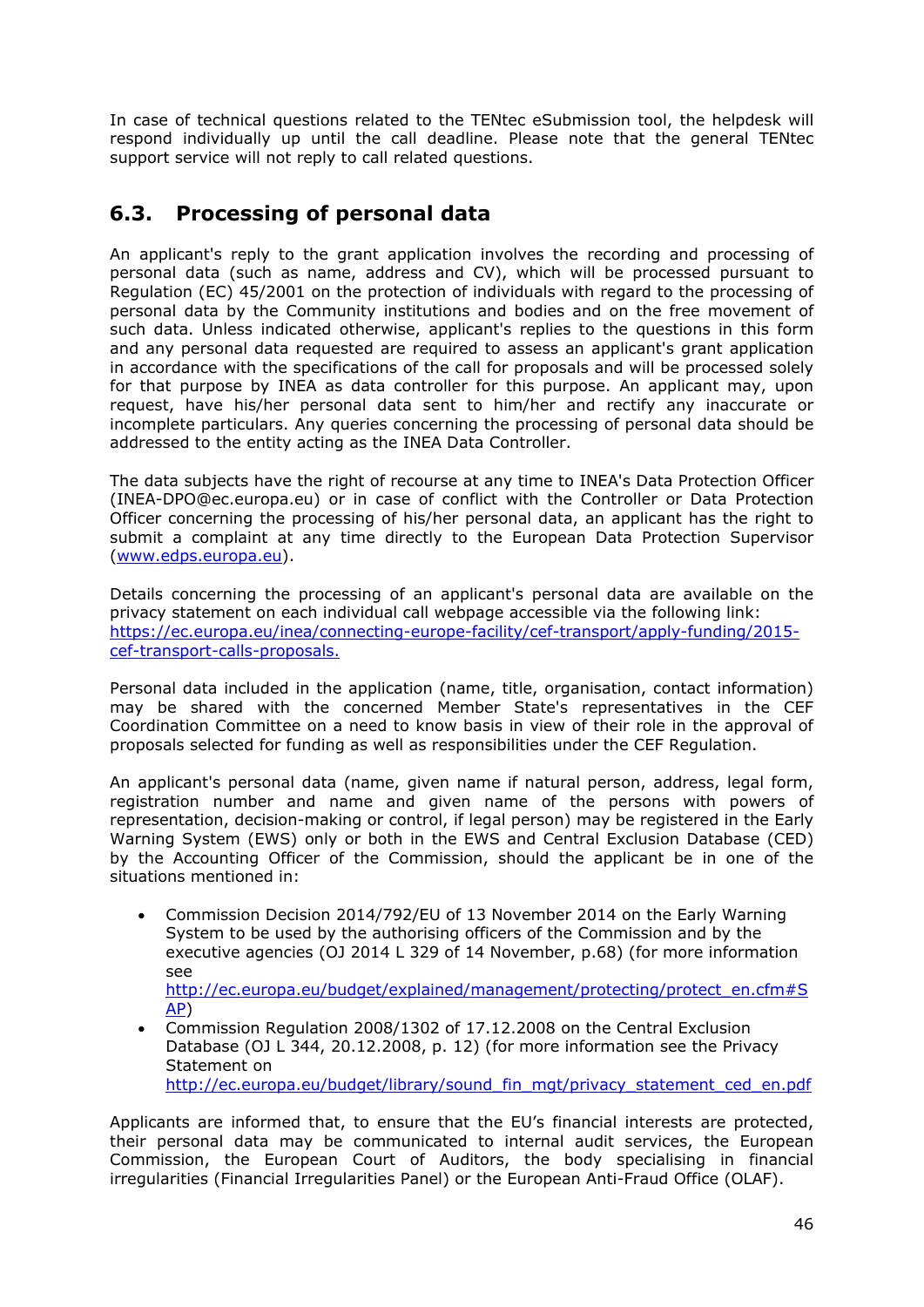The data of applicants in any of the situations referred to in Articles 106(1), 107 and 109(2)(a) of the Financial Regulation may be included in a central exclusion database and communicated to designated persons in the Commission, the other institutions, agencies, authorities and bodies referred to in Article 108(1) and (2) of the Financial Regulation. This also applies to those with powers of representation, decision-making power or powers of control in respect of such applicants. Following a request to the Commission's Accounting Officer, anyone registered in the database is entitled to be informed of the data recorded about them.

# <span id="page-46-0"></span>**7. Reimbursement of Translation Costs**

It is strongly recommended that proposals are submitted in English. For proposals which are not in English, applicants (or coordinators, in case of a multi-applicant proposal) should provide full translations in English of the summary in the application form part A and the complete application forms part B, part C and part D. In case of works or mixed proposals, the required Cost Benefit Analysis/ Cost Effectiveness Analysis must also be part of the translated documents.

Applicants who will provide the translations of their proposals need to specify in the application form part A all the relevant details *(see also section 4.2 "Translation information (A4)" of this Guide)*. **Translations must be uploaded** in the TENtec eSubmission module's "Supporting Documents" section under "Required documents" **at the latest on 23 February 2016, 17:00 Brussels time**. No other supporting documents will be accepted after the call deadline.

All parts of a proposal translated in English must be identical with the respective parts of the proposal submitted in the original language. The English translation will be the only document to serve as a basis for the evaluation.

INEA will reimburse translation costs up to the maximum of  $E1,500$  per proposal, provided that the proposal has been submitted electronically in the TENtec eSubmission module before the call deadline and is complete (i.e. contains application form parts A, B, C and D), regardless of whether or not the proposal will be selected for funding. VAT is not considered eligible for reimbursement and as such only the net amount of the translations costs will be reimbursed.

The **translation reimbursement requests have to be presented by 31 March 2016** at the latest. In order to be reimbursed, the applicant must provide the following supporting documents:

i) The original reimbursement request (paper copy), using the template provided in this Guide, and sent to the following address:

European Commission – Innovation and Networks Executive Agency CEF Transport 2015 calls W910 - 01/38 Belgium

- ii) A copy of the original invoice, which must include the following elements:
	- a. Full name and address of the applicant,
	- b. The proposal reference number (i.e. the unique proposal code or application number),
	- c. Exact title of the proposal,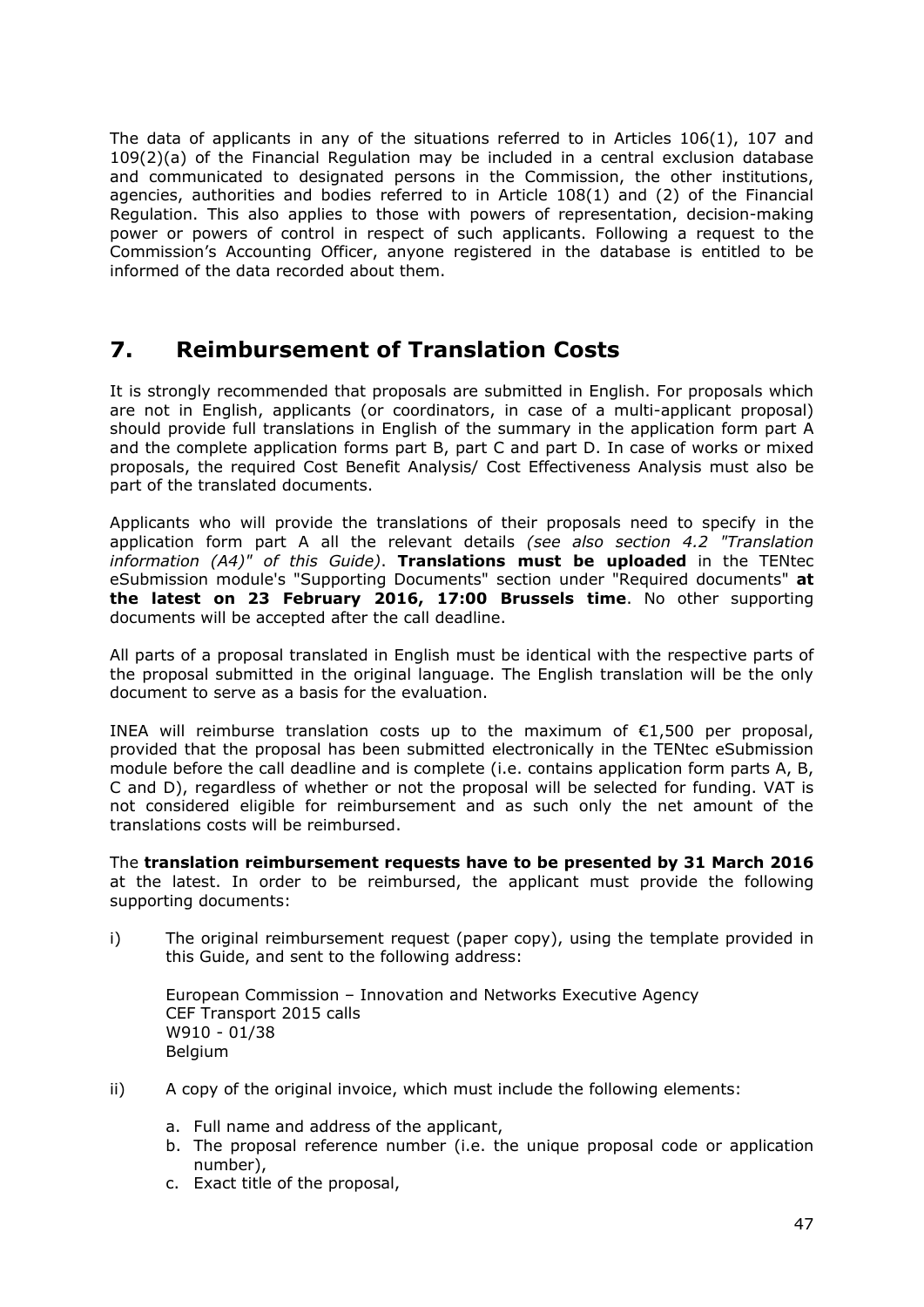- d. Name and address of the translator/ translation services company, including its/his/her official registration number, and
- e. The unit price applied per word/line/page.
- iii) A Legal Entity Form of the applicant or of the entity to which the payment should be made, duly filled in, together with the related supporting documents. The form is available at the following link: [http://ec.europa.eu/budget/contracts\\_grants/info\\_contracts/financial\\_id/financial](http://ec.europa.eu/budget/contracts_grants/info_contracts/financial_id/financial_id_en.cfm) [\\_id\\_en.cfm.](http://ec.europa.eu/budget/contracts_grants/info_contracts/financial_id/financial_id_en.cfm)
- iv) A Financial Identification Form of the applicant or of the entity to which the payment should be made, duly filled in, together with the related supporting documents. The form is available at the following link: [http://ec.europa.eu/budget/contracts\\_grants/info\\_contracts/legal\\_entities/legal\\_e](http://ec.europa.eu/budget/contracts_grants/info_contracts/legal_entities/legal_entities_en.cfm) [ntities\\_en.cfm.](http://ec.europa.eu/budget/contracts_grants/info_contracts/legal_entities/legal_entities_en.cfm)

The invoice mentioned in point ii) will be considered as evidence that the translation has been performed by a registered translation services company or individual translator. Furthermore, the Agency reserves the right to carry out any checks that might be needed and/ or to request any supporting documents to verify that the costs of translation are reasonably close to the market rates for translation work in the respective Member State. On this basis, if it considers justified, the Agency reserves the right to restrict the reimbursement accordingly.

The documents mentioned in points iii) and iv) shall be provided in addition to those submitted during the application process.

In exceptional cases, if the payment of translation costs is to be made to an entity different from the applicant (or coordinator in case of a multi-applicant proposal) listed in application form part A, further to the documents above, the request for reimbursement of translation costs must be accompanied by:

v) A letter of agreement issued by the applicant (or coordinator in case of a multiapplicant proposal), duly dated and signed.

If an applicant submits several translated proposals, it is recommended that the reimbursement requests are submitted together. The template for the reimbursement request and the original invoice can group the translation costs of several proposals submitted by the same applicant, as long as the unique proposal code/application number and the exact title of each proposal are referred to. In such cases, both the breakdown of translation costs per proposal and the total translation costs must be clearly indicated in the reimbursement request and in the invoice. In the absence of the breakdown of costs per proposal, the reimbursement request will be rejected.

The request for reimbursement together with the supporting documents shall be sent by registered post or by courier service to the address mentioned in point i) at the latest on 31 March 2016 (as evidenced by the postmark). Applicants must keep proof of the date of sending and be able to present it upon request. Any document sent after the deadline shall not be considered for reimbursement.

Any questions relating to reimbursement of translations need to be addressed to the call helpdesk: [INEA-CEF-transport-calls@ec.europa.eu.](mailto:INEA-CEF-transport-calls@ec.europa.eu)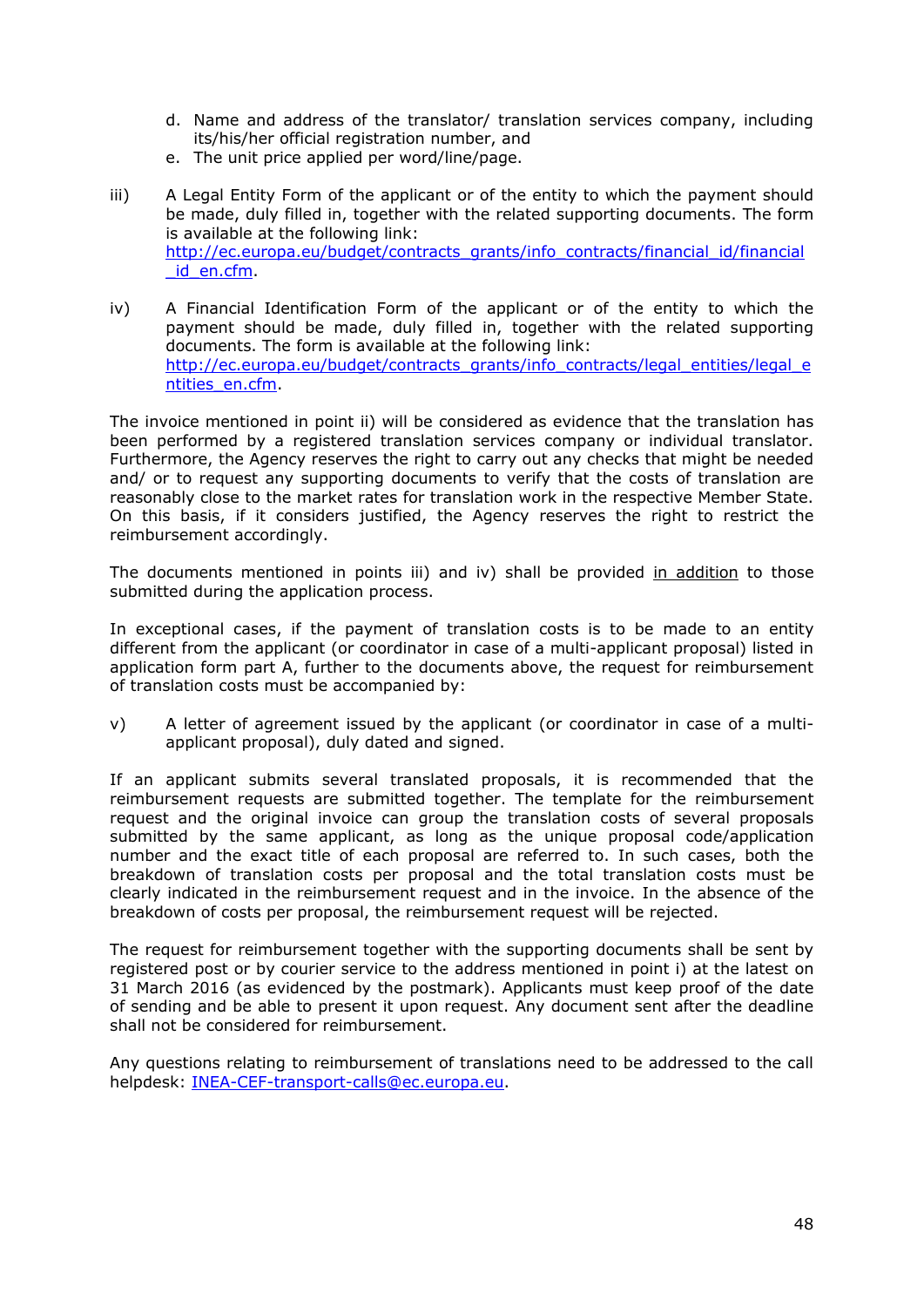#### TEMPLATE FOR REIMBURSEMENT REQUESTS

Place Date

Full name of the applicant: Bank account: Contact person: Phone number: Email address:

Unique proposal code: Complete title of the proposal:

Call for proposals:  $\Box$  Cohesion or  $\Box$  General

#### **Subject: Reimbursement of translation expenses**

Under the terms foreseen in your 2015 CEF Transport calls for proposals, I would like to be reimbursed for the translation costs incurred for the submission of my proposal(s) in its English version.

The translation has been performed by a registered translation service, which is:

| a company     |
|---------------|
| an individual |

The translation costs (excluding VAT) are of an amount of € *(please write the number in full)* as stated in the invoice(s) provided by the translation service, a copy of which is attached to this letter.

The full name and address of the translation service is

Its national registration number is

Signature of the applicant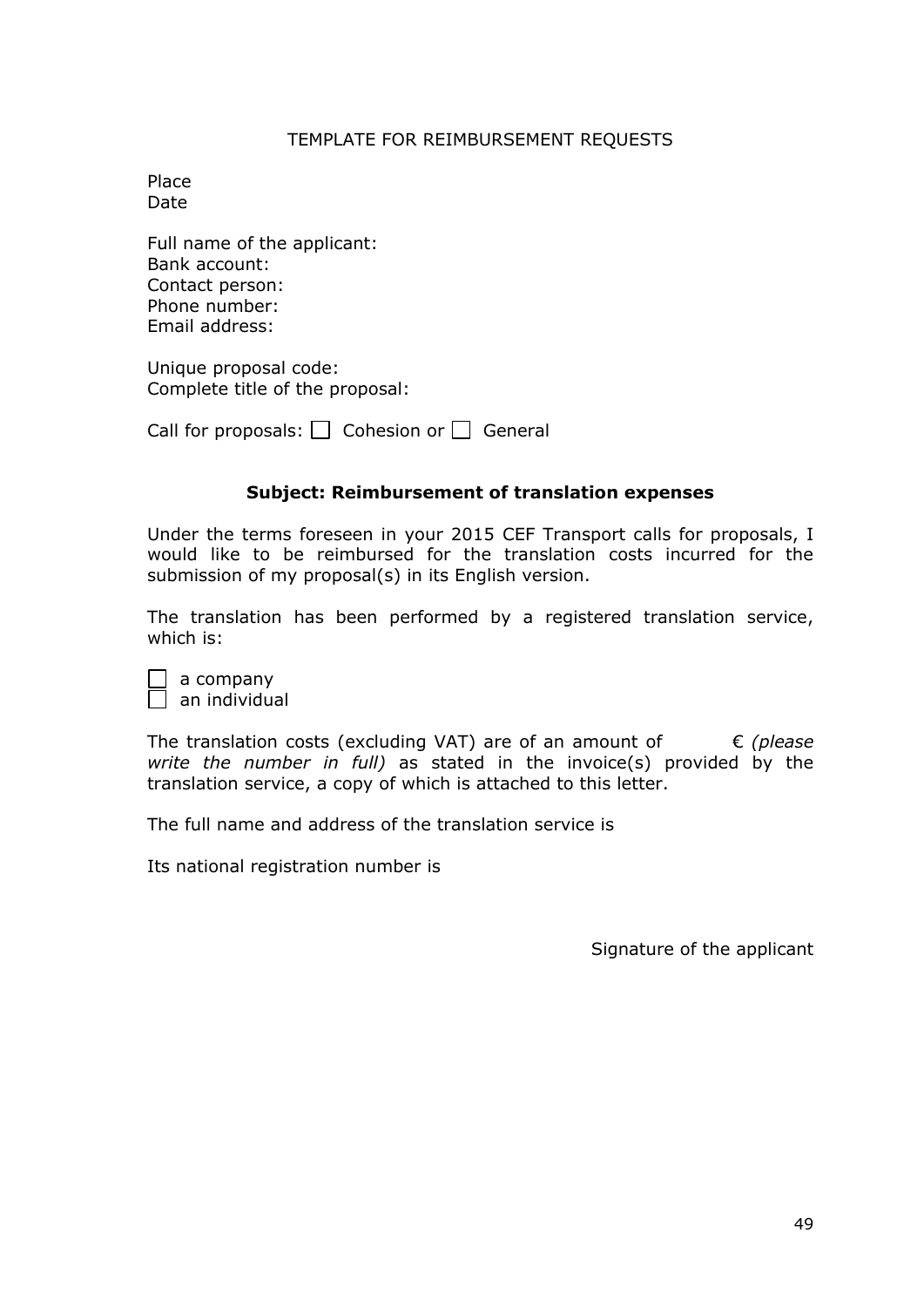# <span id="page-49-0"></span>**8. Glossary**

The following explanations are provided for clarity and ease of reference. They have no legal authority and they do not replace any official definitions.

## **A**

**Acknowledgement of receipt:** An email sent to applicants shortly after the call deadline, confirming that their proposal has been successfully submitted (but not that it is necessarily eligible).

**Action:** Any activity which has been identified as financially and technically independent has a set timeframe and is necessary for the implementation of a project of common interest or a global project.

**Activity:** A part of an action that is distinct technically, financially or over time and which contributes to the completion of the action. The implementation of an activity leads to the completion of an expected result or output.

**Affiliated Entity:** Any legal entity that is under the direct or indirect control of an applicant, or under the same direct or indirect control as the applicant control taking any of the following forms:

(a) the direct or indirect holding of more than 50% of the nominal value of the issued share capital in the legal entity concerned, or of a majority of the voting rights of the shareholders or associates of that entity;

(b) the direct or indirect holding, in fact or in law, of decision-making powers in the legal entity concerned.

Any designated affiliated entities have to comply with the eligibility and selection criteria defined in the relevant work programme.

**Applicant:** The organisation submitting a proposal to a call for proposals. It is assumed that an applicant may automatically become the action's beneficiary, if the proposal is selected for funding. There may be several applicants in a proposal.

**ATM:** Air Traffic Management.

**Award criteria:** Part of the evaluation criteria on the basis of which proposals will be assessed. The award criteria are generally the same for all proposals throughout CEF Transport, and relate to *relevance, maturity, impact and quality*.

## **B**

**Bank account:** Applicants have to specify the bank account for the possible transfer of the EU assistance by means of the Financial Identification Form (see below).

**Beneficiary:** Entity designated as such in a grant agreement signed with INEA. Applicants whose proposals are selected for funding by the Commission are expected to become the beneficiaries of the financial aid awarded for the selected action.

**Building permit:** An official document issued by the relevant authority authorizing the holder to proceed, in accordance with the approved plans, with the construction or alteration of a specific structure at a specific location.

## **C**

**Call for proposals (or "call"):** An announcement that opens parts of a work programme for proposals, indicating what types of actions are required, including specific details regarding the nature of the actions that may be supported.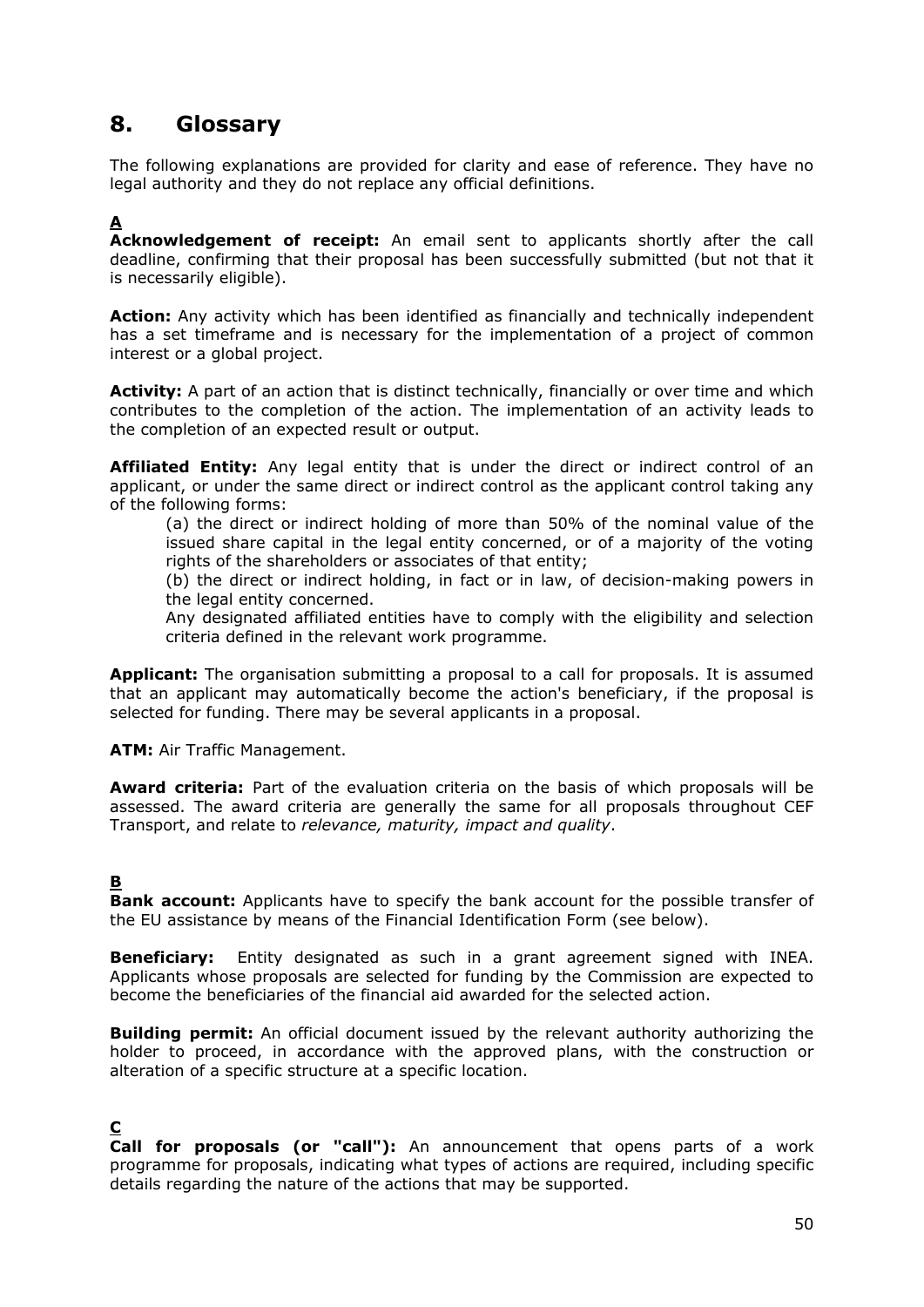**CBA:** Cost-benefit analysis. A project specific cost-benefit analysis, consistent with the methodology drawn up pursuant to Article 7 (2) (c) of the TEN-T Guidelines, must demonstrate the existence of significant positive externalities by country concerned, including their (monetary) valuation.

**CEF:** Connecting Europe Facility.

**CEF Regulation:** Regulation (EU) No 1316/2013 of European Parliament and of the Council of 11 December 2013 establishing the Connecting Europe Facility, amending Regulation (EU) No 913/2010 and repealing Regulations (EC) No 680/2007 and (EC) No 67/2010 (OJ L 348, 20.12.13, p.129).

**CF:** Cohesion Fund.

**Coordinating applicant:** For multi-applicant proposals, the coordinating applicant leads and represents all of the applicants and acts as the point of contact with the Commission or INEA during the application phase.

**CPM: Critical Path Method** (a project management method). Critical path is the longest sequence of activities in a project plan which must be completed on time for the project to complete on due date. An activity on the critical path cannot be started until its predecessor activity is complete. If an activity on the critical path is delayed, the entire project will be delayed for the same amount of time unless the activity following the delayed activity is completed earlier.

**Commissioning:** The process of bringing a project into operation once it has been constructed.

**Consensus discussion/meeting:** Stage in the proposal evaluation process when experts come together to establish a common view on a particular proposal.

## **D**

**Deadline:** The moment in a particular call after which proposals will not be accepted by the Commission/INEA. Deadlines are strictly enforced.

**Direct costs:** All eligible costs which can be attributed directly to the Action and are identified by the participant as such, in accordance with its accounting principles and its usual internal rules (for a detailed description, see the model grant agreement).

## **E**

**Early Warning System (EWS):** An internal information tool of the Commission to flag identified financial risks related to beneficiaries.

**EEIG:** European Economic Interest Grouping established in line with Council Regulation (EEC) N° 2137/85 of 25 July 1985.

**EFSI:** European Fund for Strategic Investments.

**Eligible costs:** The same meaning as in the Financial Regulation (see below). For a detailed description, see the model grant agreement. Eligible costs refer to the part of the Action's costs taken into consideration for the calculation of the EU financial aid. For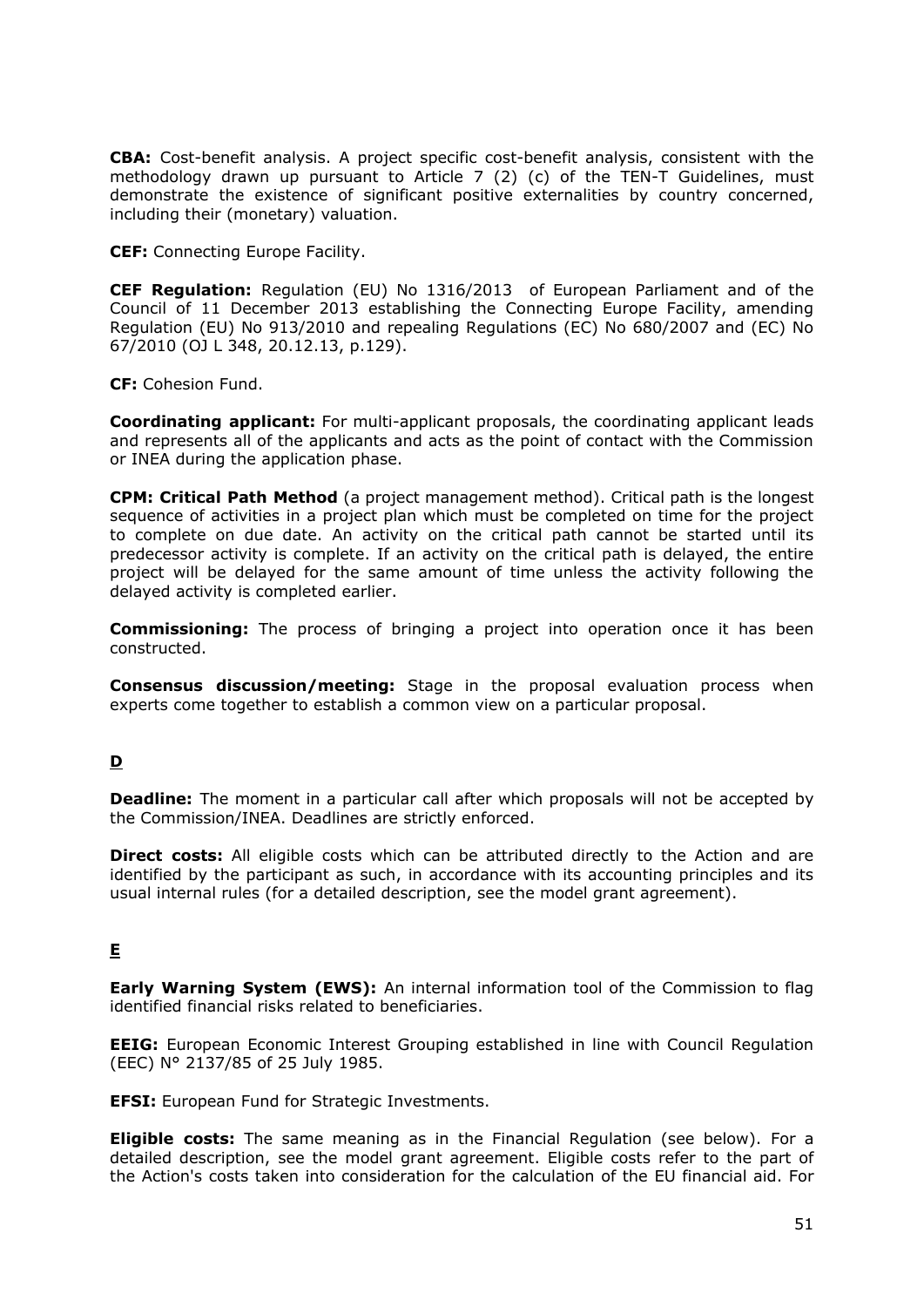Actions supported under the multi-annual work programme, expenditure may be eligible as from the date the application is lodged at the earliest.

**Eligibility criteria:** The minimum conditions which a proposal must fulfil to be eligible for evaluation.

**End date:** The day on which the implementation of an Action is expected to be completed. It corresponds to the date up to which costs may be considered eligible. For actions supported under these calls, it should be 31 December 2020 at the latest.

**ERDF:** European Regional Development Fund.

**ERTMS:** European Rail Traffic Management System.

**ESIF:** European Structural and Investment Funds.

**Evaluation:** The process by which proposals are/are not retained with a view to selection as projects. Evaluation is conducted through the application of eligibility, award and selection criteria identified in a work programme. The evaluation is conducted by INEA assisted by independent experts.

**Evaluation criteria:** The eligibility, award and selection criteria against which proposals are assessed.

## **F**

**FID:** Final investment decision.

**Financial Identification Form:** A form to provide detailed information to identity a company/organisation. Applicants must provide the Financial Identification Form used by the Commission services. The form can be downloaded at the following link: [http://ec.europa.eu/budget/contracts\\_grants/info\\_contracts/financial\\_id/financial\\_id\\_en.](http://ec.europa.eu/budget/contracts_grants/info_contracts/financial_id/financial_id_en.cfm) [cfm.](http://ec.europa.eu/budget/contracts_grants/info_contracts/financial_id/financial_id_en.cfm)

**Financial Regulation:** Regulation (EU, EURATOM) No 966/2012 of the European Parliament and of the Council of 25 October 2013 on the financial rules applicable to the general budget of the Union and repealing Council Regulation (EC, Euratom) No 1605/2002 (OJ L 298, 26.10.2012, p. 1).

**FP:** Framework Programme.

# **G**

**GANTT:** A project planning tool used to represent the timing of tasks required to complete a project. GANTT diagrams are used by most project managers for all but the most complex projects.

**GIS:** Geographic Information System. It is a collection of computer hardware, software, and geographic data for capturing, managing, analysing and displaying all forms of geographically referenced information.

**Global project:** Where several technically and financially separated parts (including one or more Actions) contribute to the completion of a high, indivisible objective, this common objective is considered as the 'global project'. For example, a railway line connecting two or more metropolitan areas can be composed of several sections which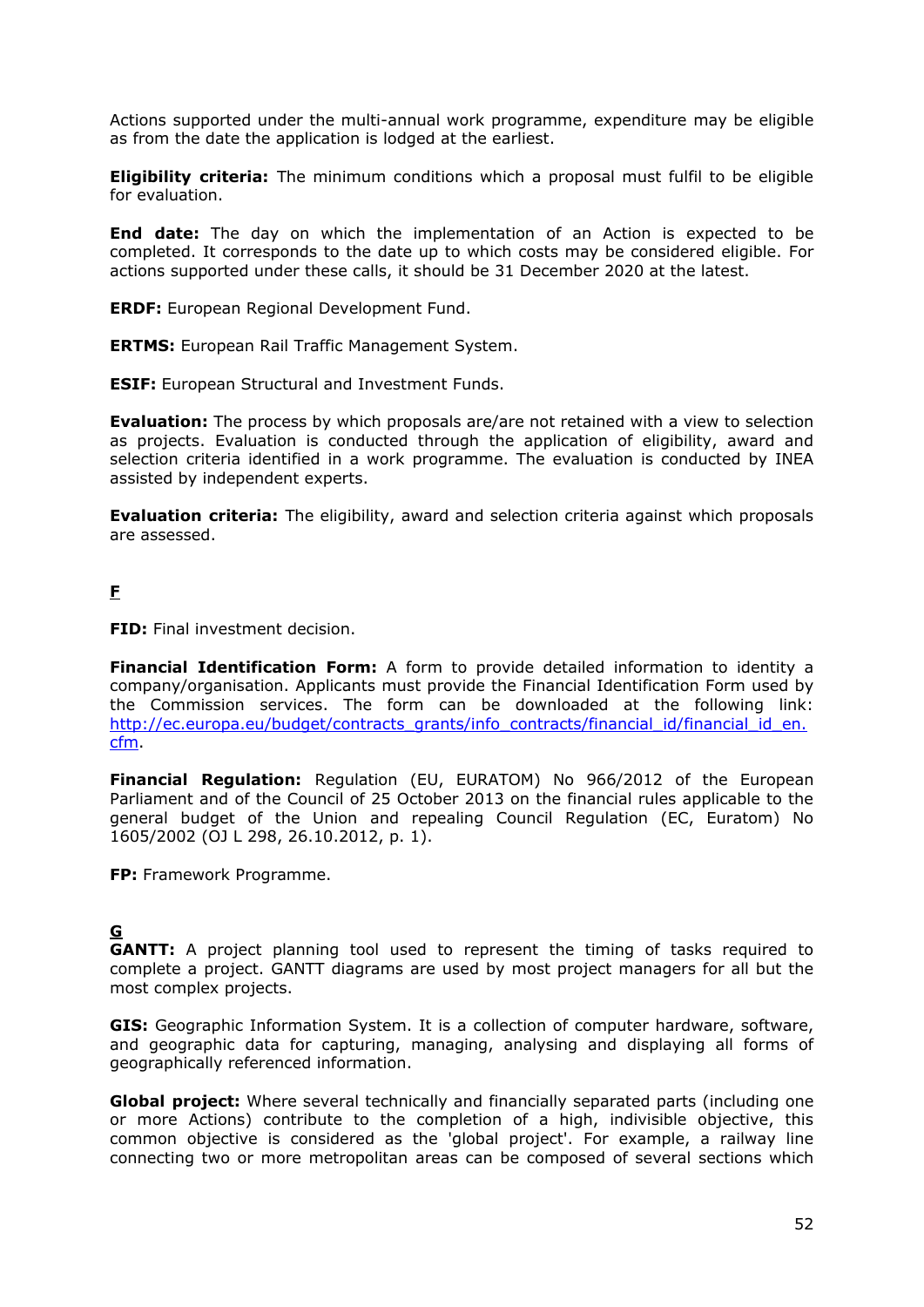are technically and financially identifiable, but the line (i.e. the global project) cannot start operations until all of the sections are complete.

**Grant:** Direct financial contributions covered by a written agreement, by way of donation, from the EU budget in order to finance either an action intended to help achieve an objective forming part of an EU policy.

**Grant agreement:** Agreement between INEA and the beneficiaries setting out the conditions of the awarding of EU grants under CEF Transport.

**Grant agreement preparation:** The process of establishing a grant agreement between INEA and an applicant whose proposal has been favourably evaluated, and when funds are available.

## **I**

**Implementing body:** A public or private undertaking or body designated by a beneficiary, where the beneficiary is a Member State or an international organisation, to implement the Action concerned. Such designation shall be decided upon by the beneficiary under its own responsibility and, if it requires, the award of a procurement contract, in compliance with the applicable EU and national public procurement rules.

**Indirect costs:** Costs which are not identifiable as direct costs, but which have nevertheless been incurred in connection with the eligible direct costs of the Action. Indirect costs are not eligible costs for CEF Transport grants.

**INEA:** Innovation and Networks Executive Agency.

**International organisation:** According to Article 43(1) of the Commission Delegated Regulation (EU) No 1268/2012 (on the rules of application of Regulation (EU, Euratom) No 966/2012 of the European Parliament and of the Council on the financial rules applicable to the general budget of the Union), international organisations are:

- (a) international public sector organisations set up by intergovernmental agreements, and specialised agencies set up by such organisations;
- (b) the International Committee of the Red Cross (ICRC);
- (c) the International Federation of National Red Cross and Red Crescent Societies;
- (d) other non-profit organisations assimilated to international organisations by a Commission decision.

## **M**

**Member State:** State member of the European Union. In the context of the CEF, the Member State approval of an application may be provided by any Ministry entitled to represent the Member State authority. It is expected that applications under CEF Transport gather the support of the Ministry competent in the area of the given policy and/or the CEF.

**Milestones:** Indications how an activity or task is progressing and its associated expected results. Each activity should relate to milestones indicating at least its start and end time, as well as preferably its corresponding intermediate milestones.

**Multi-applicant proposal:** A proposal submitted by more than one applicant. A proposal submitted by more than one applicant. They must have a designated coordinator to facilitate communication with the Commission and INEA on the application (see also "coordinating applicant").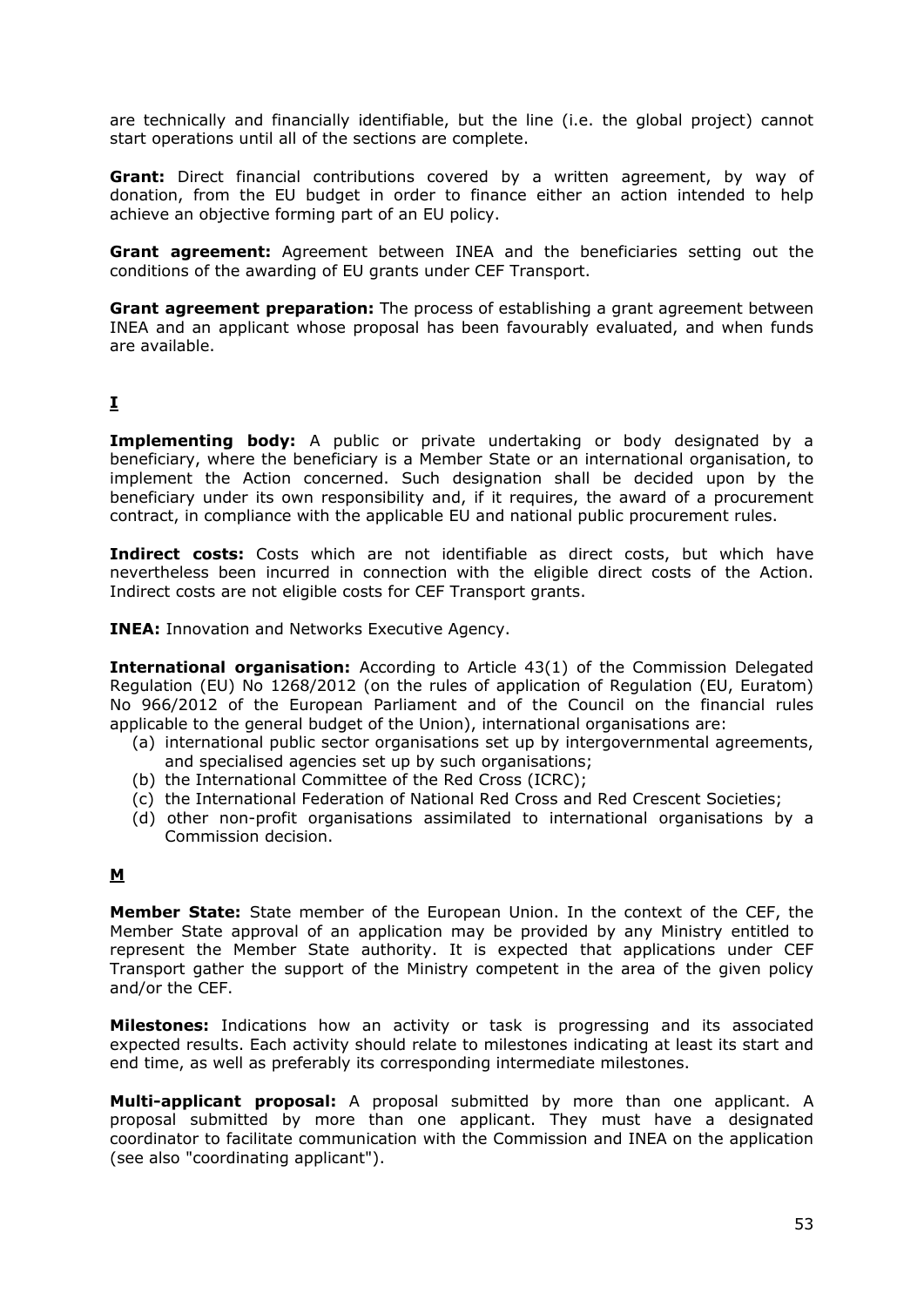**MoS:** Motorways of the Sea.

## **N**

**Neighbouring country:** A country falling within the scope of the European Neighbourhood Policy including the Strategic Partnership, the Enlargement Policy, and the European Economic Area or the European Free Trade Association.

### **P**

**Participants:** The members of a consortium in a proposal or action.

**Project of Common Interest:** A project or part of a project identified as being of common interest for the EU in the field of transport in the framework of Article 7 of the TEN-T Guidelines.

**Proposal:** The application for a proposed Action as a complete package, including application form parts A, B, C and D and their relevant annexes, as specified in the call for proposals.

**Public sector body:** Regional or local authorities, body governed by public law or association formed by one or several such authorities or one or several such bodies governed by public law, international organisations. A body governed by public law is any body that is:

(a) established for the specific purpose of meeting needs in the general interest, not having an industrial or commercial character; and

(b) having legal personality; and

(c) financed, for the most part by the State, or regional or local authorities, or other bodies governed by public law; or subject to management supervision by those bodies; or having an administrative, managerial or supervisory board, more than half of whose members are appointed by the State, regional or local authorities or by other bodies governed by public law.

## **R**

**RIS:** River Information Services.

**Rules of Application:** Commission Delegated Regulation (EU) No 1268/2012 of 29 October 2012 on the rules of application of Regulation (EU, Euratom) No 966/2012 of the European Parliament and of the Council on the financial rules applicable to the general budget of the Union (OJ L 362, 31.12.2012, p.1).

## **S**

**Selection Decision:** A Commission Implementing Decision establishing a list of proposals selected for financial aid submitted under a specific call for proposals.

**Start date:** The day on which the implementation of an Action actually begins or is expected to begin. It corresponds to the date from which costs may be considered eligible. For actions supported under these calls, costs may be eligible at the earliest as from the date on which the application is submitted.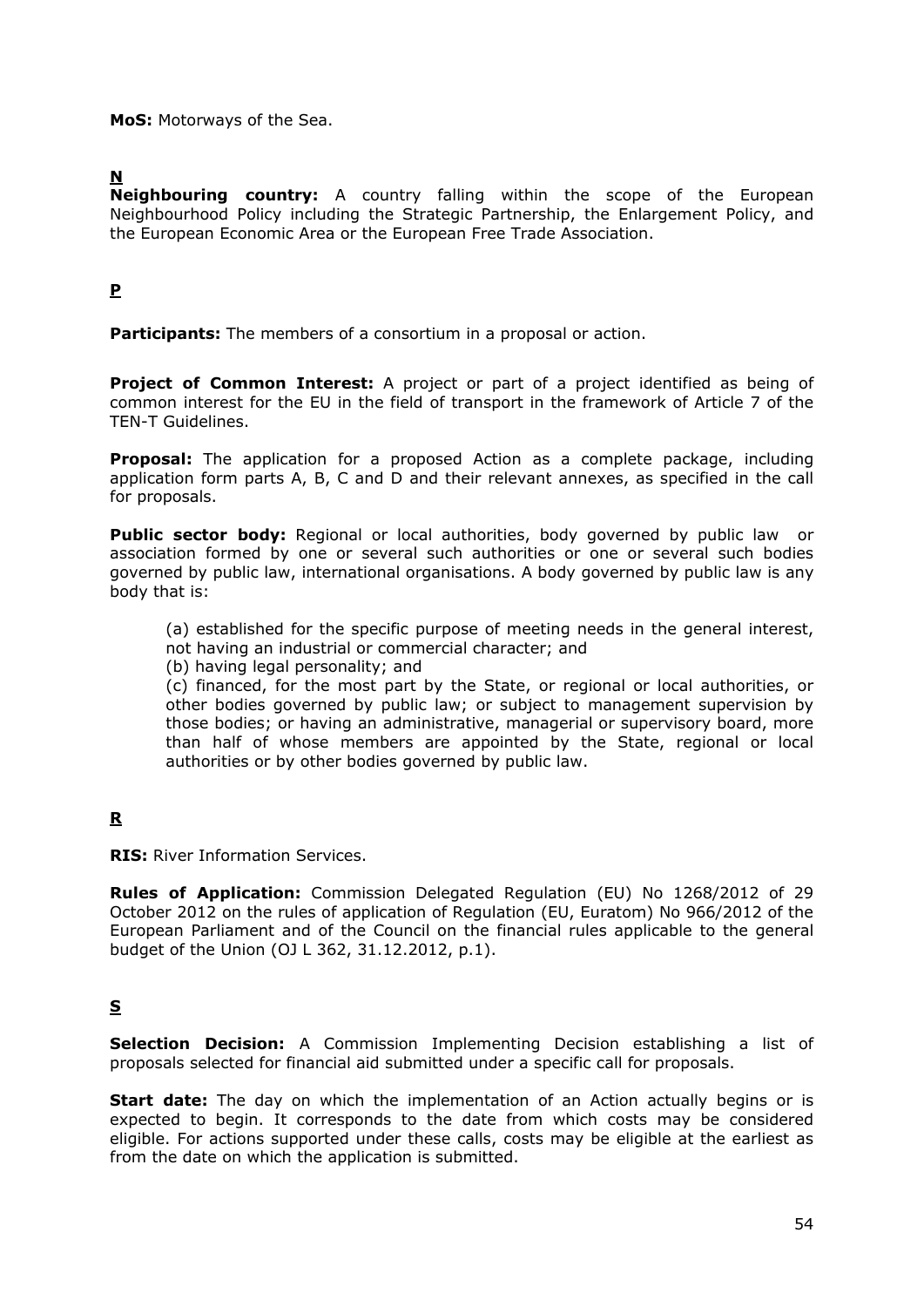**Study:** Activities needed to prepare project implementation, such as preparatory, mapping, feasibility, evaluation, testing and validation studies, including in the form of software, and any other technical support measure, including prior action to define and develop a project and decide on its financing, such as reconnaissance of the sites concerned and preparation of the financial package.

**Study with physical intervention:** Studies with physical interventions are projects in which the majority of the activities are studies, but where some physical intervention is undertaken, typically excavations for testing the ground or destructive tests, etc., aimed to define and develop a project fully and decide on its financing or final design.

#### **Study with pilot activities:**

Pilot activities<sup>7</sup> of a study supporting the deployment of any type of infrastructure or technology that would be defined as works under any priority of the work programme in line with Article 2(5) of the CEF Regulation and do not fall under at least one of the two objectives of pilot activities as defined in footnote 1 will not be supported under this type of action.

Pilot activities of a study supporting the deployment of a commercial network do not fall under the scope of the CEF Regulation and will therefore not be supported. Similarly only a limited number of studies with pilot activities will be supported to achieve a critical mass in a given area/sector.

If a study includes pilot activities, a detailed analysis of the data and lessons learned in terms of long term feasibility, including the feasibility of wider deployment of innovative activities being proposed<sup>8</sup>, has to be foreseen by the proposed Action. In particular key performance indicators, to be defined in advance, should allow estimation of the positive impacts of the pilot activities of the study on the relevant specific sector objectives as laid down in Article 4 of the CEF Regulation, depending on the nature of the proposed Action. Comprehensive measures must be foreseen to disseminate the results of pilot activities.

## **T**

-

**TEN-T Programme:** The TEN-T Programme was established by the European Commission in 2000 to support the construction and upgrade of transport infrastructure across the European Union. The TEN-T Programme dedicated financial support towards the realisation of important transport infrastructure projects - in line with the overreaching goal of European competitiveness, job creation and cohesion. The TEN-T funded projects represent all transport modes – air, rail, road, and maritime/inland waterway – plus logistics and intelligent transport systems. In 2014, the TEN-T Programme was replaced by the Connecting Europe Facility

**TENtec:** Interactive Information System for the Trans-European Networks.

 $^7$  In addition to Article 2(6) of the CEF Regulation, studies may include pilot activities that will serve at least one of the following objectives:

to develop, improve or adapt a new technology or an innovative solution and implement it in order to test its feasibility and suitability as well as its added value before deploying it on a larger scale.

to deploy an existing technology, infrastructure or service (i.e. already in use elsewhere but new to a particular sector, system or geographical area) in order to gain experience and/or create market conditions for deployment on a larger scale.

The pilot activities of a study may include the deployment of a certain type of infrastructure or technology but on a limited scale and at a reasonable price and with the objective of testing and validating the viability of the innovative actions proposed for future scale up and roll out.

Pilot activities of a study should be of an experimental nature and designed to test the feasibility of an innovative Action and its usefulness for future large scale implementation. They should not be associated with research activities that are not eligible under this type of action.

Where such feasibility study has already been carried out, its outcomes should be described in the proposal.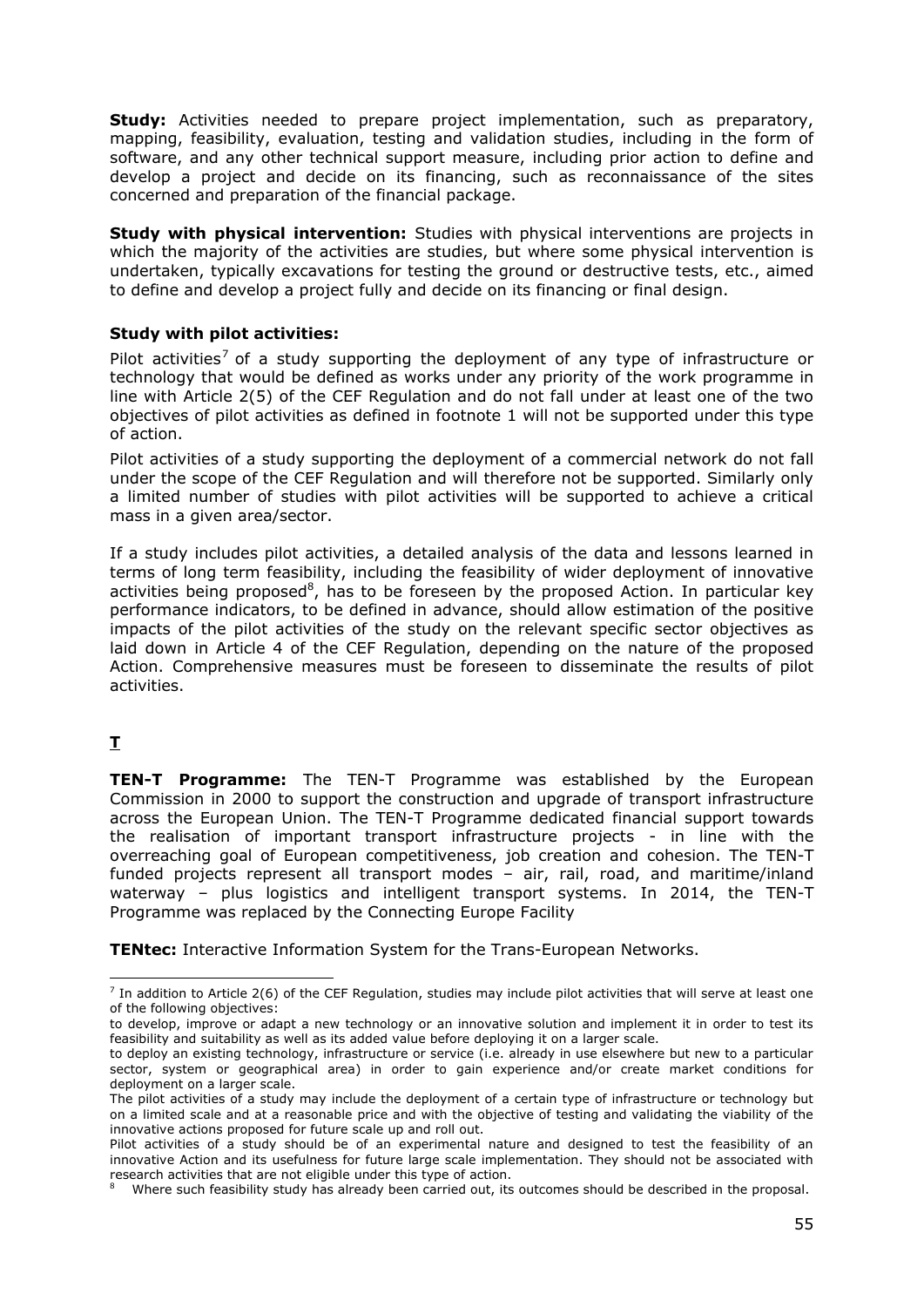**TENtec eSubmission module:** The IT tool used to manage the CEF projects during their entire lifecycle and enables the electronic submission of proposals under the CEF calls. It allows electronic encoding of application form part A and the uploading of its other parts (B, C, D) and their respective annexes.

## **U**

**Unique proposal code:** The proposal code automatically generated by the TENtec eSubmission module upon the submission of a proposal and based on a sequential number of already submitted proposals.

## **W**

**Works:** The purchase, supply and deployment of components, systems and services including software, the carrying-out of development and construction and installation activities relating to a project, the acceptance of installations and the launching of a project.

**Work programme:** A Commission Implementing Decision adopted for the implementation of a specific programme that sets out the objectives and results expected. It also contains information that is set out further in this Guide, including the schedule and details of the calls for proposals, indicative budgets, and the evaluation procedure.